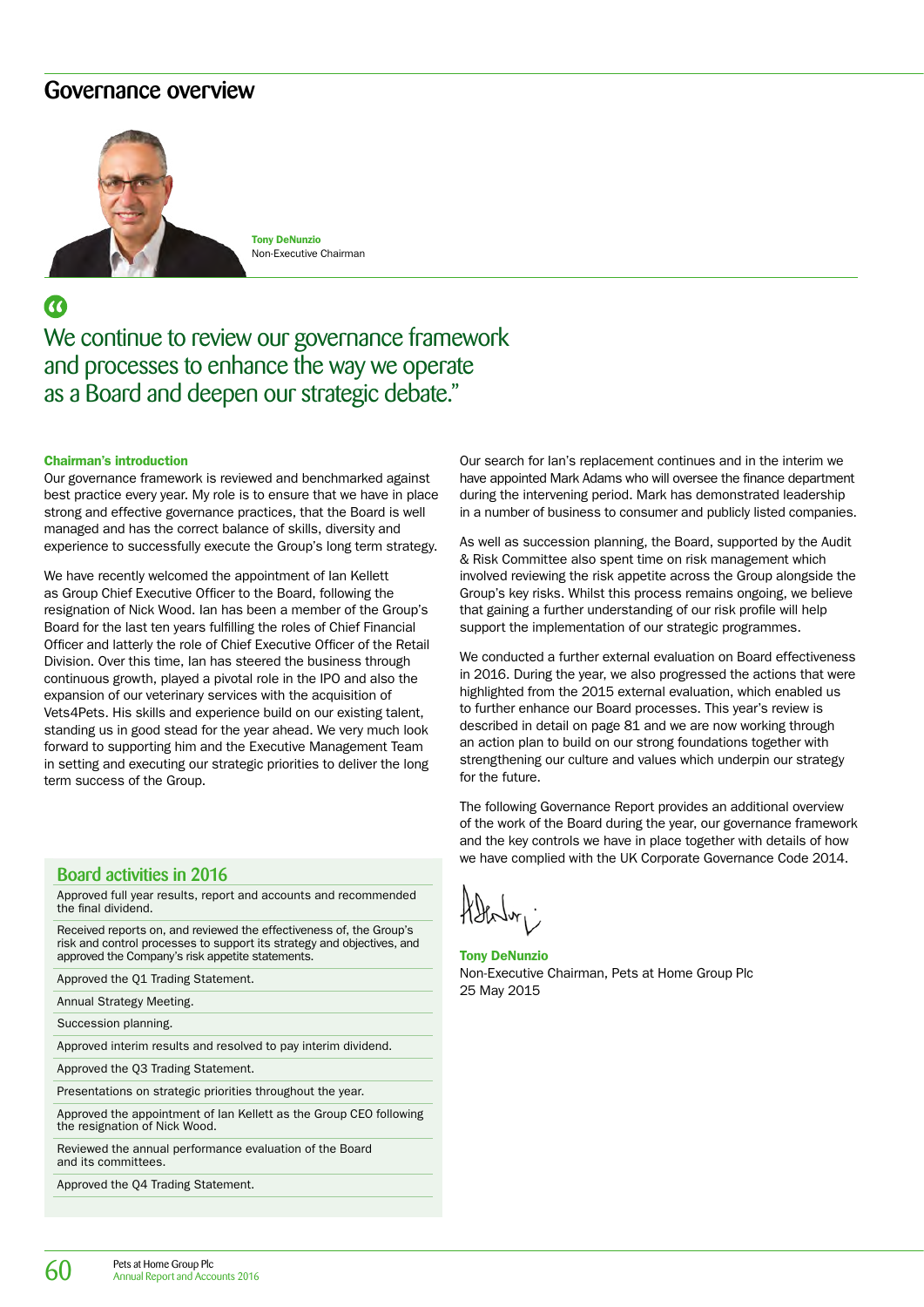## The overall governance structure of the Group:

## Pets at Home Group Plc Board

The Company is led and controlled by the Board. The Board has delegated certain responsibilities to Board Committees and the day to day management to the Executive Management Team. Further details can be found on pages 77 to 79.



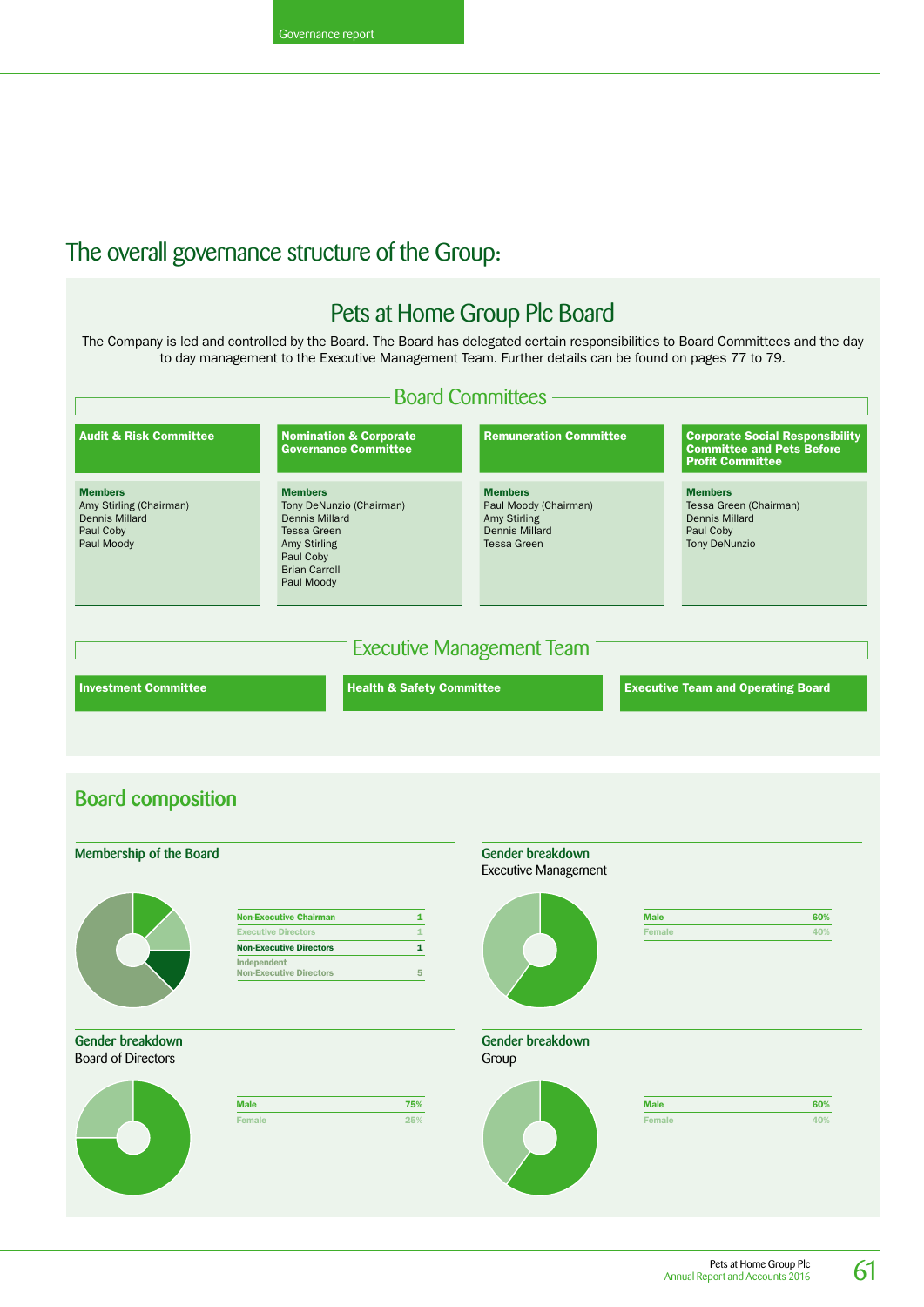## Board of Directors



Tony DeNunzio CBE Non-Executive Chairman

Appointment to the Board 2014

**Committees** Nomination & Governance, Pets Before Profit, CSR

Meetings attended 10/10

### Current roles

Senior Independent Director at Dixons Carphone plc Non Executive Director of PrimaPrix SL.

Non Executive Director of DeNunzio Associates Ltd Senior Advisor to Kohlberg, Kravis, Roberts & Co. L.P.

#### Past roles

Non-Executive Chairman of Maxeda

Non-Executive Director of Alliance Boots President and Chief

Executive Officer of Asda from 2002–2005

Deputy Chairman of Galiform Plc (now Howdens Plc) Chairman of the advisory board of Manchester Business School

#### Brings to the Board

Vast retail and financial experience. Tony was also awarded a CBE for services to retail in 2005.



Dennis Millard Deputy Chairman and Senior Independent Non-Executive Director

Appointment to the Board 2014

**Committees** Nomination & Governance, Audit & Risk, Remuneration, Pets Before Profit, CSR

Meetings attended 10/10

Current roles Chairman of Halfords Group Plc Non-Executive Director at

Debenhams Plc Chairman of Trustees of the charity The Holy Cross Children's Trust

Senior Independent Director at Premier Farnell Plc Senior Independent Director of Xchanging Plc from 2005–2012

Brings to the Board Wide ranging public company experience and retail and financial expertise. Dennis is also a Chartered Accountant.

ਲ ਲ

Past roles Chairman of Connect Group Plc

### Past roles

Finance Director of Staples retail business from 2004–2006 Deputy Finance Director of JD Wetherspoon from 1999–2004

Brings to the Board Significant strategic and operational expertise through time spent at Pets at Home.

ततत



Ian Kellett Group Chief Executive **Officer** 

Appointment to the Board 2014

#### Meetings attended 10/10

### Current roles

Group Chief Executive Officer since April 2016 Joined Pets at Home as Chief Financial Officer  $in 2006$ Appointed as Chief

Executive Officer of the Retail Division in 2015



Amy Stirling Independent Non-Executive **Director** 

#### Appointment to the Board 2014

**Committees** Nomination & Governance, Audit & Risk, Remuneration

Meetings attended 10/10

### Current roles

Non-Executive member of the Cabinet Office Board and Chair of Audit and Risk Committee Non-Executive Director at RIT Capital Partners Plc Trustee of the Prince's Trust

#### Past roles

Chief Financial Officer of the Prince's Trust Chief Financial Officer of TalkTalk Telecom Group Plc from 2010–2013 Chief Financial Officer Telecoms Division – Carphone Warehouse Group Plc from 2007–2010

#### Brings to the Board

Financial, accounting and public company experience. Amy is also a Chartered Accountant.

 $\pi$   $\pi$ 



Paul Coby Independent Non-Executive **Director** 

Appointment to the Board 2014

**Committees** Nomination & Governance, Audit & Risk, Pets Before Profit, CSR

Meetings attended 9/10

### Current roles

IT Director at John Lewis Board Member of SITA (Societe Internationale de Telecommunications Aeronautique)

Board member of Clydesdale and Yorkshire Banking Group

### Past roles

Board member of P&O Ferries CIO at British Airways from 2001–2011

Civil Servant in the Departments of Transport and Environment

IT Director of Randalls Cottages Ltd

#### Brings to the Board

Significant ecommerce, international and systems technology experience.

### Pets Pets Pets Pets Pets Pets

 $M \times \times$ 

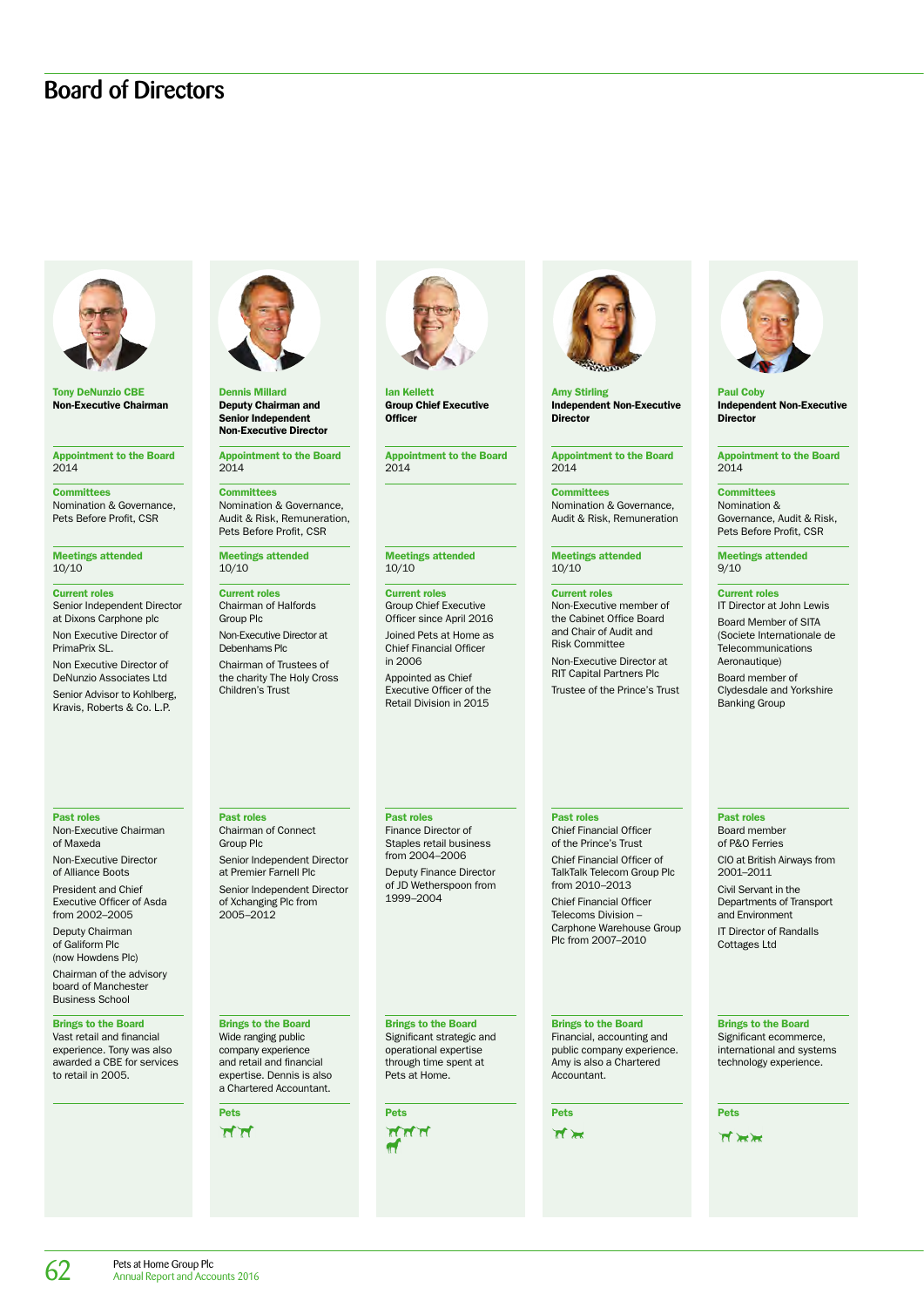

Tessa Green CBE Independent Non-Executive **Director** 

Appointment to the Board 2014

**Committees** Remuneration, Nomination & Governance, Pets Before Profit, CSR

Meetings attended 10/10

#### Current roles Trustee of the Royal Foundation of the Duke and Duchess of Cambridge

#### Past roles

Non-Executive Director of Barts Health NHS Trust Chairman of The Royal Marsden NHS Foundation Trust from 1998–2010 Chairman of The Royal Marsden Cancer Campaign Head of Corporate Affairs at Carlton Communications Plc Trustee of the Royal Botanical Gardens, Kew

#### Brings to the Board

Considerable background in the not-for-profit and charitable sectors.

Pets Pets Pets Pets Pets Pets  $H$  of of



Paul Moody Independent Non-Executive **Director** 

#### Appointment to the Board 2014

**Committees** Audit & Risk, Remuneration, Nomination & Governance

Meetings attended 10/10

### Current roles

Non-Executive Chairman of Johnson Service Group Non-Executive Director of 4imprint Group Plc

#### Past roles

Chief Executive Officer of Food Freshness Technology Over 17 years at Britvic Plc, with the last eight years as Chief Executive Officer until 2013

### Brings to the Board Deep consumer goods and

public company experience.



Brian Carroll Non-Executive Director

Appointment to the Board 2014

**Committees** Nomination & Governance

Meetings attended 10/10

### Current roles

Non-Executive Director of Pets at Home since 2011 Member of Kohlberg Kravis Roberts & Co. Partners LLP and joined the firm in 1995. Heads their consumer and retail teams in Europe and a member of the European investment committee

Board Director at Laureate Education International, Cognita Holdings Limited, SMCP SAS, Northgate Information Solutions Limited and Afriflora

#### Past roles

Corporate finance and merchant banking team member at Donaldson, Lufkin & Jenrette

Brings to the Board Strategic business, financial and corporate finance expertise.



Louise Stonier Group Company Secretary and Legal Director

Appointment to the Board 2014

Meetings attended 10/10

#### Current roles

Company Secretary and Legal Director of Pets at Home Group since 2004 Chair and Trustee of the charity Support Adoption For Pets

#### Past roles

Associate in the corporate team at DLA Piper LLP from 2000–2004 Solicitor at CMS Cameron McKenna from 1997–2000

Brings to the Board Legal knowledge and expertise.

 $\blacktriangledown$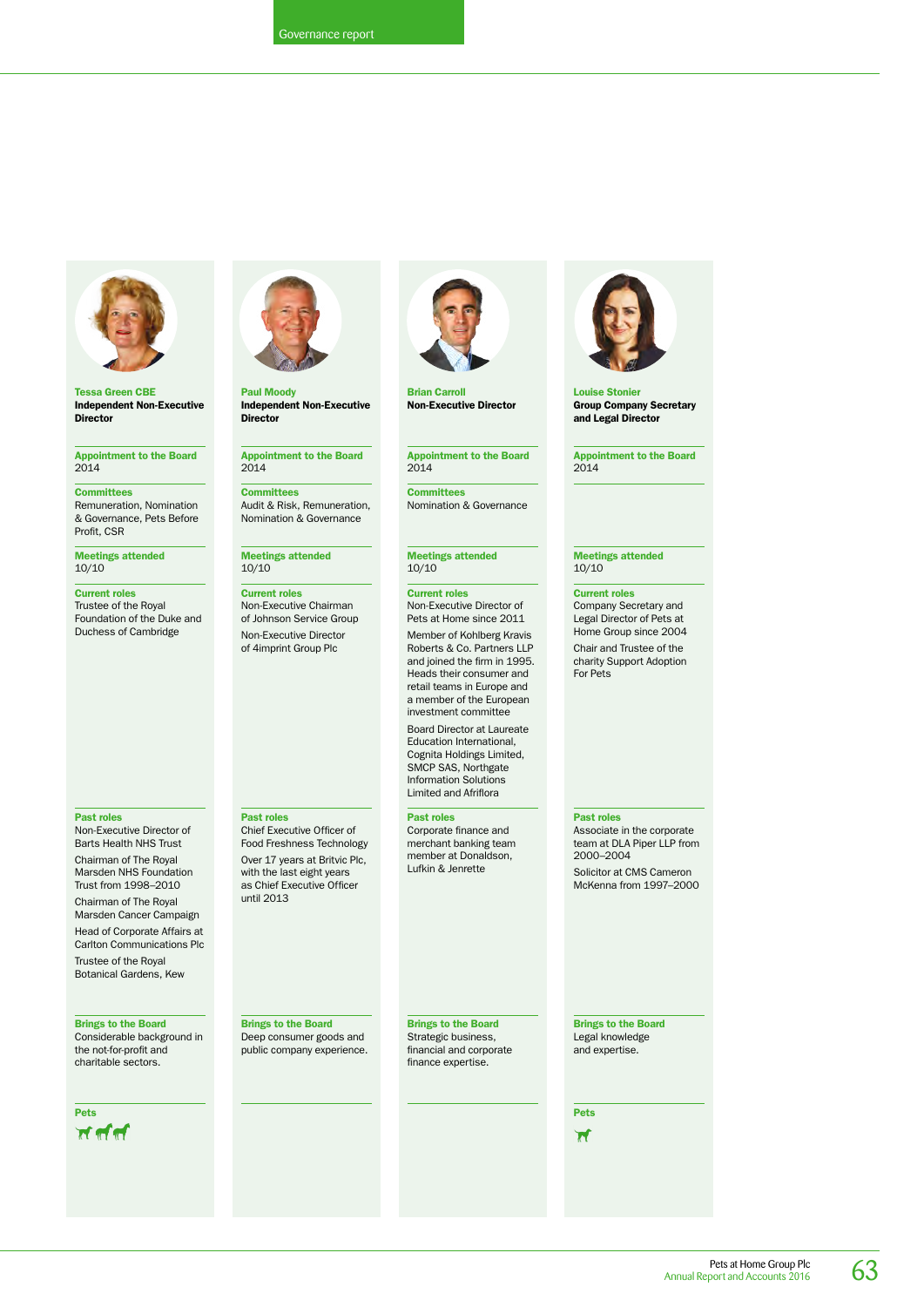## Executive Management Team

The Board is supported by a highly experienced management team. Operational day-to-day matters are delegated to the Group Chief Executive Officer together with the rest of the Executive Management Team.



Ian Kellett Group Chief Executive Officer

Joined Pets at Home 2006

### Biography

Ian joined Pets at Home as Chief Financial Officer in April 2006, was appointed as Chief Executive Officer of the Retail Division in June 2015 and moved to the role of Group Chief Executive Officer in April 2016.

During his ten years at Pets at Home, Ian was involved in the sale of the business to KKR in 2010, the acquisition of Vets4Pets in 2013 and the IPO of the Group in 2014. As well as focusing primarily on his role as CFO and more recently as Chief Executive Officer of Retail Division, Ian has previously held responsibility for distribution and logistics, and the strategic development of the business across both Merchandise and Services. In addition, Ian has been a member of the Vet Group Board for the last ten years.

Previous to his time at Pets at Home, Ian was Finance Director of Staples' retail business in the UK between 2004–2006 and Deputy Finance Director of JD Wetherspoon plc between 1999–2004.





## Interim Group Chief Financial Officer

Joined Pets at Home  $2016$ 

#### **Biography**

Mark joined Pets at Home in March 2016 as Interim Chief Financial Officer.

Mark is a graduate Chartered Accountant with over 20 years' experience operating at a senior level across a number of different sectors with a focus on consumer facing businesses. His recent career includes CFO roles at Cognita Schools, easyJet plc, Alpha Airports Group plc and STA Travel Group. Over recent years, Mark has been keen to use his skills and experience in the charitable sector.

He currently serves as a board member of Development Media International, a UK-based non-profit organisation that specialises in running evidence-based media campaigns to change behaviours and improve lives in developing countries.



Sally Hopson MBE Chief Executive Officer of Services

Joined Pets at Home 2008

### Biography

Sally joined Pets at Home in 2008 as the Customer, People and Development Director and became Chief Executive Officer of Services in June 2015.

Sally joined Pets at Home in December 2008 from Asda where she held a number of senior roles over 14 years. After graduating from the School of Oriental and African Studies at the University of London with a degree in Middle Eastern History, Sally joined the graduate scheme at Habitat and began a long and enjoyable career in retailing.

Sally is also a Non-Executive Director for the Retail Trust and for Jardiland, a French garden centre chain. A particular interest in diversity led to a four year period as a commissioner on The Women in Work Commission and the Learning and Skills Council which was recognised in an MBE awarded in 2006.

**M**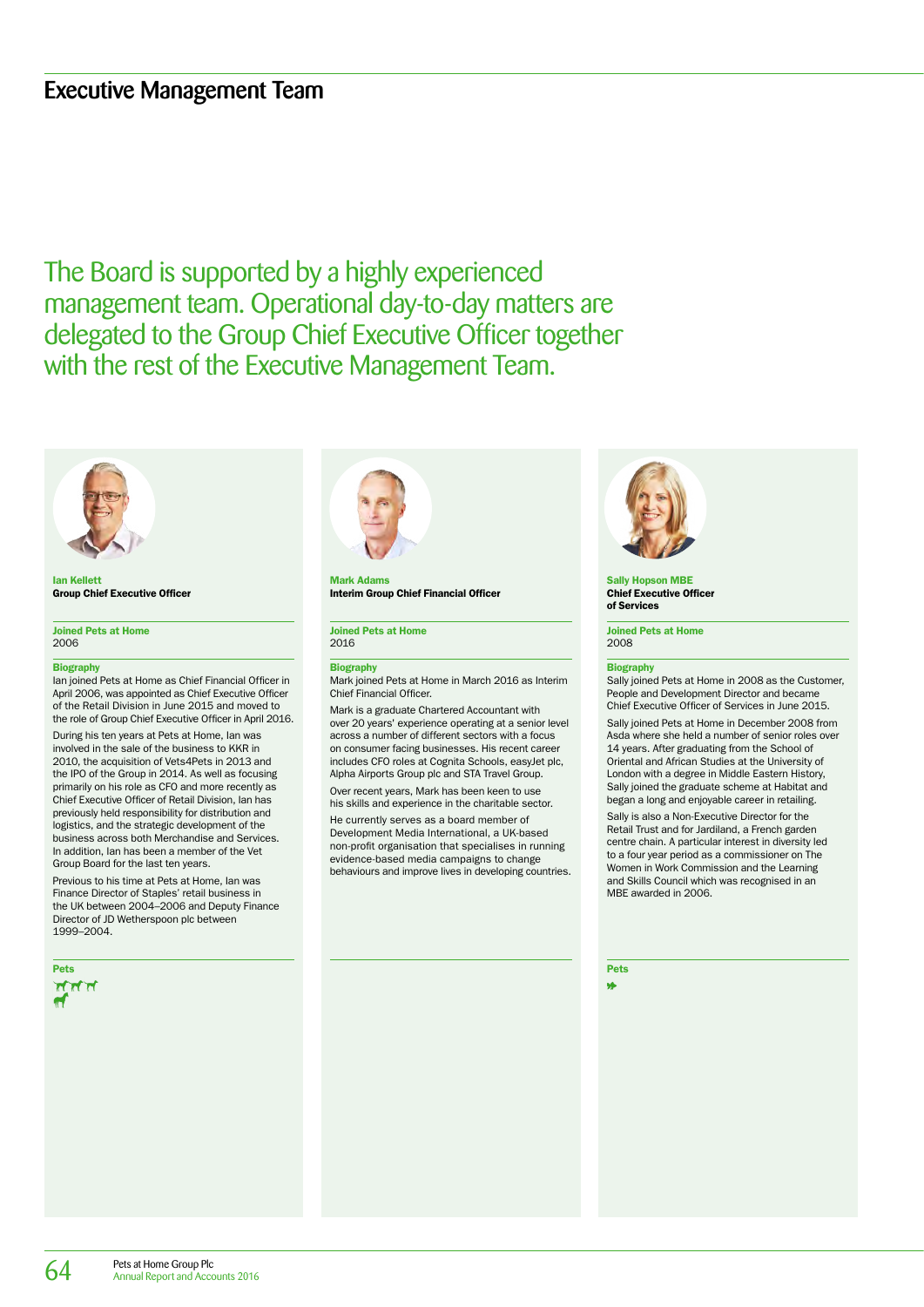

Peter Pritchard Chief Executive Officer of Retail

Joined Pets at Home 2011

### **Biography**

Peter joined Pets at Home in January 2011 as Commercial Director and moved to the role of Chief Executive Officer of Retail in March 2016.

Peter has worked in retail for 25 years in various senior operational and commercial roles. Previous companies include Asda, Sainsbury's, Iceland, Marks and Spencer and Wilkinson Hardware Stores. Peter has a Masters Degree in Business Administration from Stirling University.

Peter is a Trustee of Community Integrated Care, one of the UK's largest health and social care charities. They work in the community delivering life enhancing support to people with learning difficulties, mental health concerns, autism, age related needs and dementia.

Louise Stonier Group Company Secretary and Legal Director

Joined Pets at Home 2004

**Biography** 

Louise joined Pets at Home in 2004 as Head of Legal and Company Secretary and was promoted to Group Legal Director and Company Secretary in 2008. Louise is also the Chair and Trustee of the charity, Support Adoption For Pets.

Louise graduated from Nottingham University with an LLB (Hons) and joined CMS Cameron McKenna as a trainee solicitor. After qualifying as a Corporate solicitor in 1999, Louise moved to DLA Piper LLP and as an associate in the Corporate Team, acted on a number of corporate finance and M&A transactions.

M

Pets Pets Pets Pets  $\overline{\mathbf{M}}$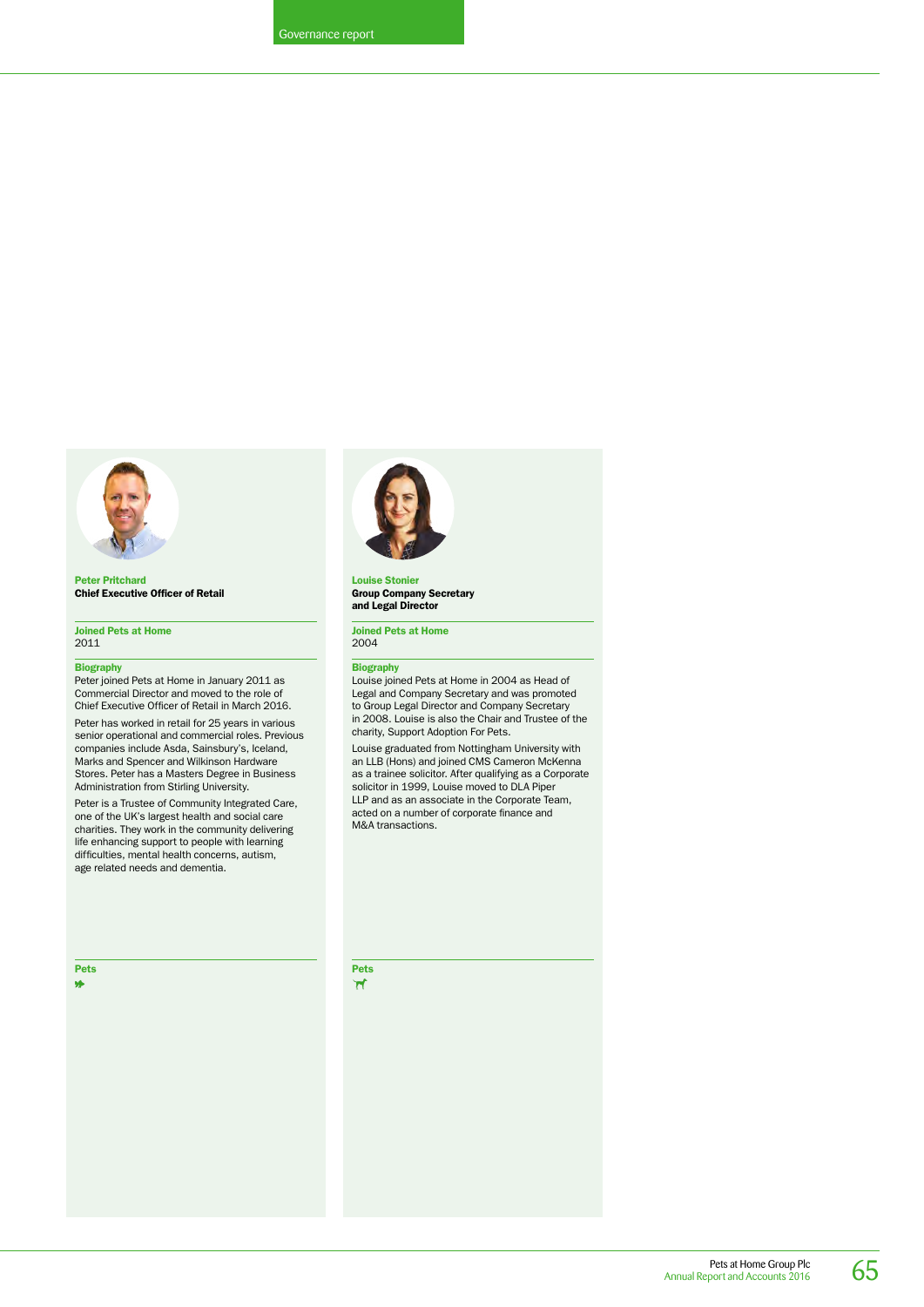## Directors' Report

This section of the Annual Report includes additional information required to be disclosed under the Companies Act 2006 ("Companies Act"), the UK Corporate Governance Code 2014 ("Code"), the Disclosure and Transparency Rules ("DTRs") and the Listing Rules ("LRs") of the Financial Conduct Authority ("FCA").

### Pets at Home Group Plc

| <b>Registered Number:</b>        | 8885072                                                                  |
|----------------------------------|--------------------------------------------------------------------------|
| <b>Registered Office:</b>        | Epsom Avenue, Stanley Green Trading Estate, Handforth, Cheshire, SK9 3RN |
| <b>Telephone Number:</b>         | +44 161 486 6688                                                         |
| Date of Incorporation:           | 10 February 2014                                                         |
| <b>Country of Incorporation:</b> | England and Wales                                                        |
| Type:                            | <b>Public Limited Company</b>                                            |

### Statutory information

The Company has chosen in accordance with Section 414C(11) of the Companies Act to provide disclosures and information in relation to a number of additional matters which are covered elsewhere in this Annual Report. These matters and cross-references to the relevant sections of this Annual Report are shown in the following table.

| <b>Statutory information</b>                                                                          | <b>Section heading</b>                                                                             | Page         |
|-------------------------------------------------------------------------------------------------------|----------------------------------------------------------------------------------------------------|--------------|
| Amendment of the Articles                                                                             | Directors' Report                                                                                  | 70           |
| Appointment and Removal of Directors                                                                  | Directors' Report                                                                                  | 68           |
| <b>Board of Directors</b>                                                                             | Directors' Report<br><b>Board of Directors</b>                                                     | 68<br>62–63  |
| Branches outside of the UK                                                                            | Directors' Report                                                                                  | 72           |
| <b>Change of Control</b>                                                                              | Directors' Report                                                                                  | 70           |
| Colleague Involvement                                                                                 | <b>Exceptional Colleague</b><br>Engagement-Corporate<br>Social Responsibility<br>Directors' Report | 47<br>67     |
| <b>Colleagues' Diversity and Disabilities</b>                                                         | Directors' Report                                                                                  | 67           |
| Colleague Share Ownership and Plans                                                                   | <b>Remuneration Report</b>                                                                         | 89           |
| Community                                                                                             | Heart of the Community<br><b>Corporate Social Responsibility</b>                                   | 51–53        |
| Compensation for loss of office                                                                       | Directors' Report                                                                                  | 70           |
| Compliance with the terms of the<br>Relationship Agreement (including<br>the independence provisions) | Directors' Report                                                                                  | 70           |
| Directors' Biographies                                                                                | <b>Board of Directors</b>                                                                          | 62–63        |
| Directors' Indemnities                                                                                | Directors' Report                                                                                  | 69           |
| Directors' information to Auditors                                                                    | Directors' Report                                                                                  | 72           |
| Directors' Interests                                                                                  | Directors' Report                                                                                  | 80           |
| Directors' Responsibility Statement                                                                   | Directors' Report                                                                                  | 73           |
| <b>Executive Share Plans</b>                                                                          | Remuneration report                                                                                | 93<br>99-101 |
| <b>Financial Instruments</b>                                                                          | Note 22 to the consolidated<br>financial statements                                                | 146–155      |
| <b>Future Developments of the Business</b>                                                            | <b>Strategic Report</b>                                                                            | 20–25        |
| Financial position of the Group,<br>its cash flow, liquidity position<br>and borrowing facilities     | Finance review                                                                                     | 32–33        |
| Greenhouse Gas Emissions                                                                              | Corporate Social<br>Responsibility                                                                 | 59           |
| Going Concern                                                                                         | Directors' Report                                                                                  | 71           |
| <b>Health and Safety</b>                                                                              | Governance Report<br><b>Corporate Social Responsibility</b>                                        | 79<br>50     |
| Human Rights and Modern<br><b>Slavery Statement</b>                                                   | Directors' Report                                                                                  | 72           |

| <b>Statutory information</b>                                | <b>Section heading</b>                                                   | Page          |
|-------------------------------------------------------------|--------------------------------------------------------------------------|---------------|
| <b>Independent Auditors</b>                                 | Governance Report                                                        | 78            |
| Internal Controls and<br>Risk Management                    | Governance Report                                                        | 79–80         |
| <b>Political Donations</b>                                  | Directors' Report                                                        | 71            |
| Profits and Dividend                                        | Directors' Report                                                        | 70            |
| Post Balance Sheet Events                                   | Directors' Report                                                        | 71            |
| Powers for the Company to<br>issue or buy back its shares   | Directors' Report                                                        | 68            |
| Powers of the Directors                                     | Directors' Report                                                        | 68            |
| <b>Principal Activities</b>                                 | Directors' Report                                                        | 67            |
| Relationship Agreement                                      | Directors' Report<br>Governance Report                                   | 70            |
| Research and Development                                    | Directors' Report/<br>Strategic Report - Product<br>& Innovation         | 67<br>3       |
| Restrictions on transfer of securities                      | Directors' Report                                                        | 69            |
| Share capital                                               | Directors' Report<br>Note 21 to the consolidated<br>financial statements | 69<br>144–145 |
| Significant related party transactions                      | Directors' Report<br>Note 27 to the consolidated<br>financial statements | 70<br>159     |
| <b>Significant Shareholders</b>                             | Directors' Report                                                        | 69            |
| Subsidiary and Associated<br>Undertakings                   | Note 29 to the consolidated<br>financial statements                      | 161-171       |
| <b>Statement of Corporate Governance</b>                    | Governance Report                                                        | 74            |
| The Audit & Risk Committee Report                           | Governance Report                                                        | $82 - 85$     |
| The Governance Report                                       | Governance Report                                                        | 74–81         |
| The Directors' Remuneration Report                          | Governance Report                                                        | 88-107        |
| The Nomination and Corporate<br>Governance Committee Report | Governance Report                                                        | 86-87         |
| The Strategic Report                                        | Governance Report                                                        | $1 - 59$      |
| Treasury and Risk Management                                | <b>Strategic Report</b>                                                  | 43            |
| <b>Viability Statement</b>                                  | Directors' Report                                                        | 71            |
| <b>Voting Rights</b>                                        | Directors' Report                                                        | 69            |
|                                                             |                                                                          |               |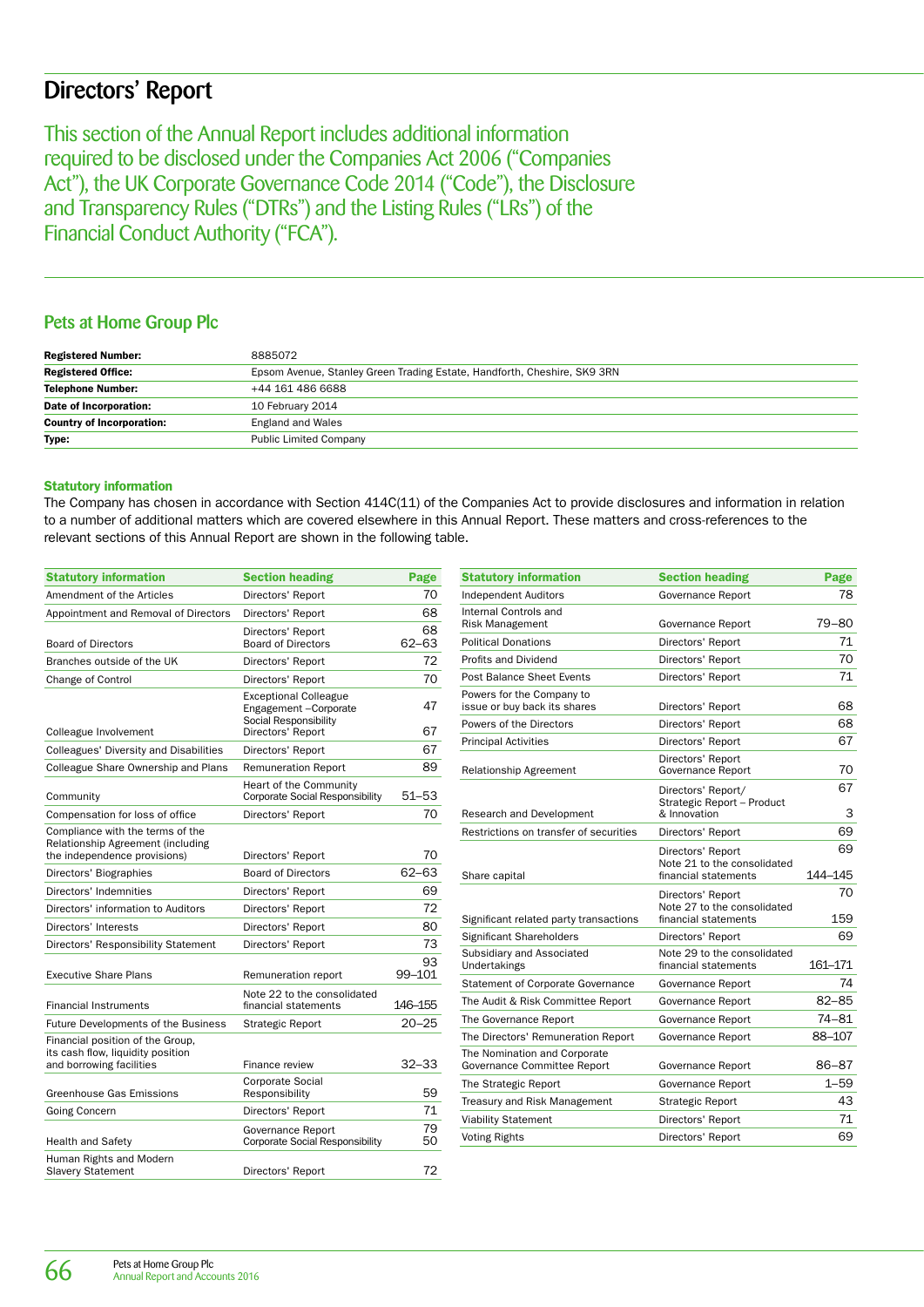### Disclosures required under Listing Rule 9.8.4R

The information required by LR 9.8.4R is disclosed on the following pages of this Annual Report:

| <b>Disclosure</b>           | Page                                                   |
|-----------------------------|--------------------------------------------------------|
| Long term incentive schemes | 99-101                                                 |
| Significant contracts       | 70                                                     |
| Dividend waivers            | Note 9 to the consolidated<br>financial statements 134 |

### Principal activities

The principal activity of the Group is that of a specialist retailer of pet food, pet related products and pet accessories. The Group is also the operator of a small animal veterinary business and pet grooming salons and the multi-channel equestrian retailer, Ride-away. The Group has also opened a new format, dog focused high street store called Barkers, which offers premium products and services targeted at highly engaged dog owners. The principal activity of the Company is that of a holding company. The Company's registrar is Computershare Investor Services Plc situated at The Pavilions, Bridgwater Road, Bristol, BS99 6ZZ.

### Research and development

The Strategic Report sets out on pages 3, 10 and 21, the innovation carried out by the Group in relation to product development.

In addition, the Group also funds a number of research projects and this year we have continued to co-fund a Doctor of Philosophy ("PhD") at Exeter University which is looking at how to reduce the stress suffered by fish when they are transported. The PhD is being co-funded with an executive agency called CEFAS ("Centre for Environment Fisheries and Aquaculture Science") which is sponsored by DEFRA ("Department for Environment, Food & Rural Affairs") and advises DEFRA, as well as other public and private sector customers, on issues connected to the aquatic environment.

### Colleague involvement

The Group places significant emphasis on colleague engagement at all levels. Colleagues are kept informed of issues affecting the Group through formal and informal meetings and through the Group's internal written communications. Further information on colleague engagement is included in the CSR Report on page 47. Details of the Group's employee share plans are contained in the Directors' Remuneration Report.

### Colleague diversity and disabled persons

The Group's policy for colleagues and all applicants for employment is to match the capabilities and talents of each individual to the appropriate job. We are committed to ensuring that equality of opportunity in all colleague relations. We aim to ensure that no colleague, potential colleague, customer, visitor or contractor will receive less favourable treatment on the grounds of:

### • Sex

- Pregnancy and maternity
- Disability
- Religious beliefs
- Marital status
- Race
- Ethnic origin
- Nationality
- Age
- Sexual orientation or following gender reassignment
- Colour

Applications for employment by disabled persons are given full and fair consideration for all vacancies, and are assessed in accordance with their particular skills and abilities. The Group does all that is practicable to meet its responsibilities towards the training and employment of disabled people, and to ensure that training, career development and promotion opportunities are available to all colleagues.

The Group makes every effort to provide continuity of employment where current employees become disabled. Attempts are made in every circumstance to provide employment, whether this involves adapting the current job role and remaining in the same job, or moving to a more appropriate job role.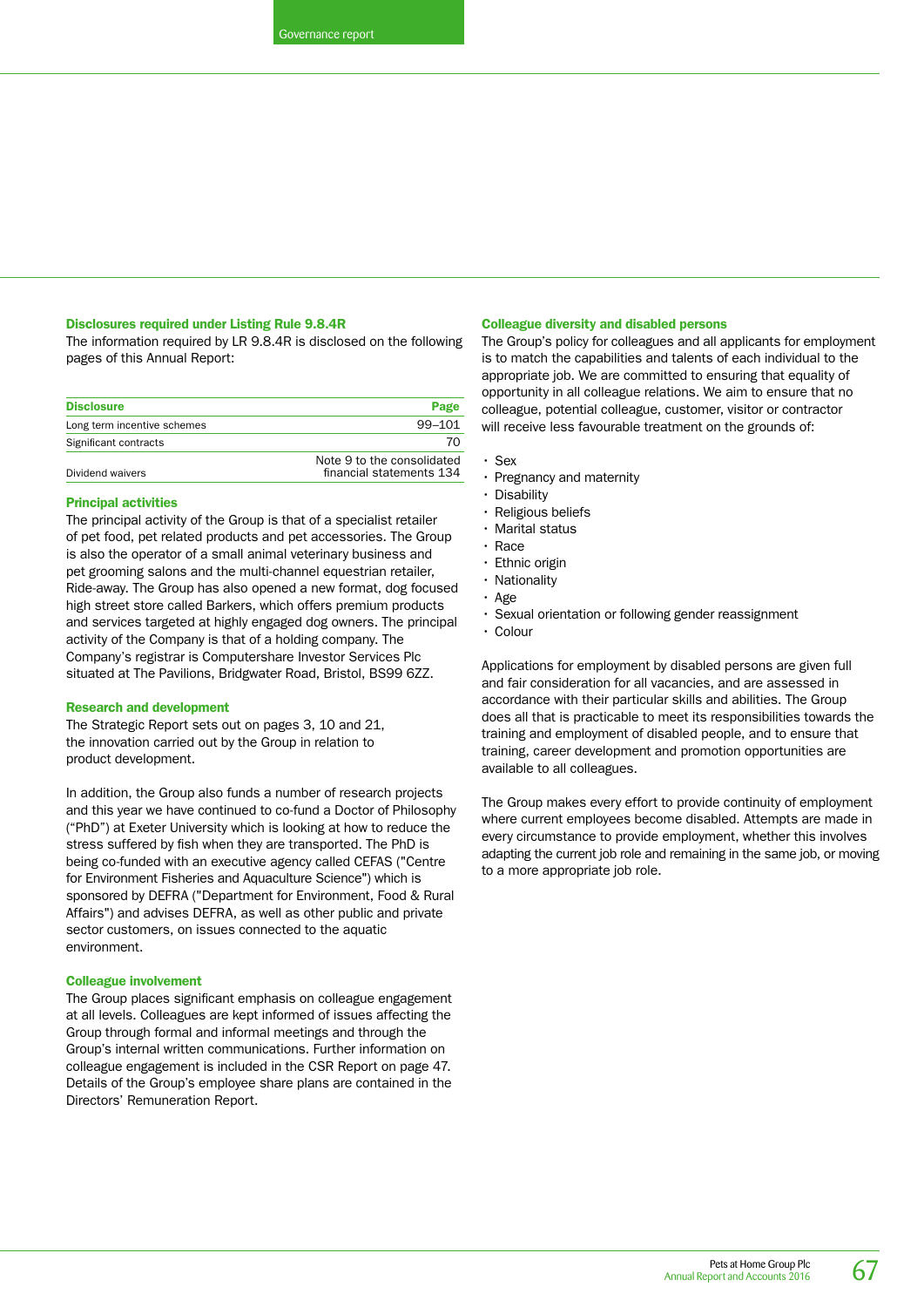### **Directors**

The names of the persons who, at any time during the financial year, were Directors of the Company are:

| <b>Name</b>          | Date of appointment | Date of resignation |
|----------------------|---------------------|---------------------|
| <b>Tony DeNunzio</b> | 18 February 2014    | n/a                 |
| Nick Wood            | 11 February 2014    | 4 April 2016        |
| lan Kellett          | 11 February 2014    | n/a                 |
| Dennis Millard       | 18 February 2014    | n/a                 |
| <b>Brian Carroll</b> | 18 February 2014    | n/a                 |
| Tessa Green          | 18 February 2014    | n/a                 |
| Paul Coby            | 18 February 2014    | n/a                 |
| Amy Stirling         | 18 February 2014    | n/a                 |
| Paul Moody           | 25 March 2014       | n/a                 |
|                      |                     |                     |

Nick Wood resigned from his position as Chief Executive Officer of the Group on 4 April 2016 although he will remain as an employee of the Company until 1 July 2016. Nick Wood was succeeded by Ian Kellett on 4 April 2016.

### Appointment and removal of a Director

A Director may be appointed by an ordinary resolution of shareholders in a general meeting following recommendation by the Nomination & Corporate Governance Committee in accordance with its terms of reference as approved by the Board or by a member (or members) entitled to vote at such a meeting, or following retirement by rotation if the Director chooses to seek re-election at a general meeting.

In addition, the Directors may appoint a Director to fill a vacancy or as an additional Director, provided that the individual retires at the next AGM. A Director may be removed by the Company in certain circumstances set out in the Company's Articles of Association or by a special resolution of the Company.

Specific details relating to the Principal Shareholder, KKR My Best Friend Limited, an affiliate of Kohlberg Kravis Roberts & Co. L.P., and their right to appoint Directors are set out in the Governance Report on page 75.

All Directors will stand for re-election on an annual basis, in line with the recommendations of the Code.

### Powers of the Directors

Subject to the Articles, the Companies Act and any directions given by the Company by special resolution and any relevant statues and regulations, the business of the Company will be managed by the Board who may exercise all the powers of the Company.

Specific powers relating to the allotment and issuance of ordinary shares and the ability of the Company to purchase its own securities are also included within the Articles and such authorities are submitted for approval by the shareholders at the AGM each year. The authorities conferred on the Directors at the 2015 AGM, held on 9 September 2015, will expire on the date of the 2016 AGM.

Since the date of the 2015 AGM, the Directors have not exercised any of their powers to issue, or purchase, ordinary shares in the share capital of the Company.

### Directors' interests

The Directors' interests in and options over, ordinary shares in the Company are shown in the Directors' Remuneration Report on page 93.

Since the end of the financial year and the date of this report, there have been no changes to such interests.

In line with the requirements of the Companies Act, each Director has notified the Company of any situation in which he or she has, or could have, a direct or indirect interest that conflicts, or possibly may conflict, with the interests of the Company (a situational conflict). These were considered and approved by the Board in accordance with the Articles and each Director informed of the authorisation and any terms on which it was given. The Board has formal procedures to deal with Directors' conflicts of interest. The Board reviews and, where appropriate, approves certain situational conflicts of interest that were reported to it by Directors, and a register of those situational conflicts is maintained and is reviewed by the Board on an ongoing basis.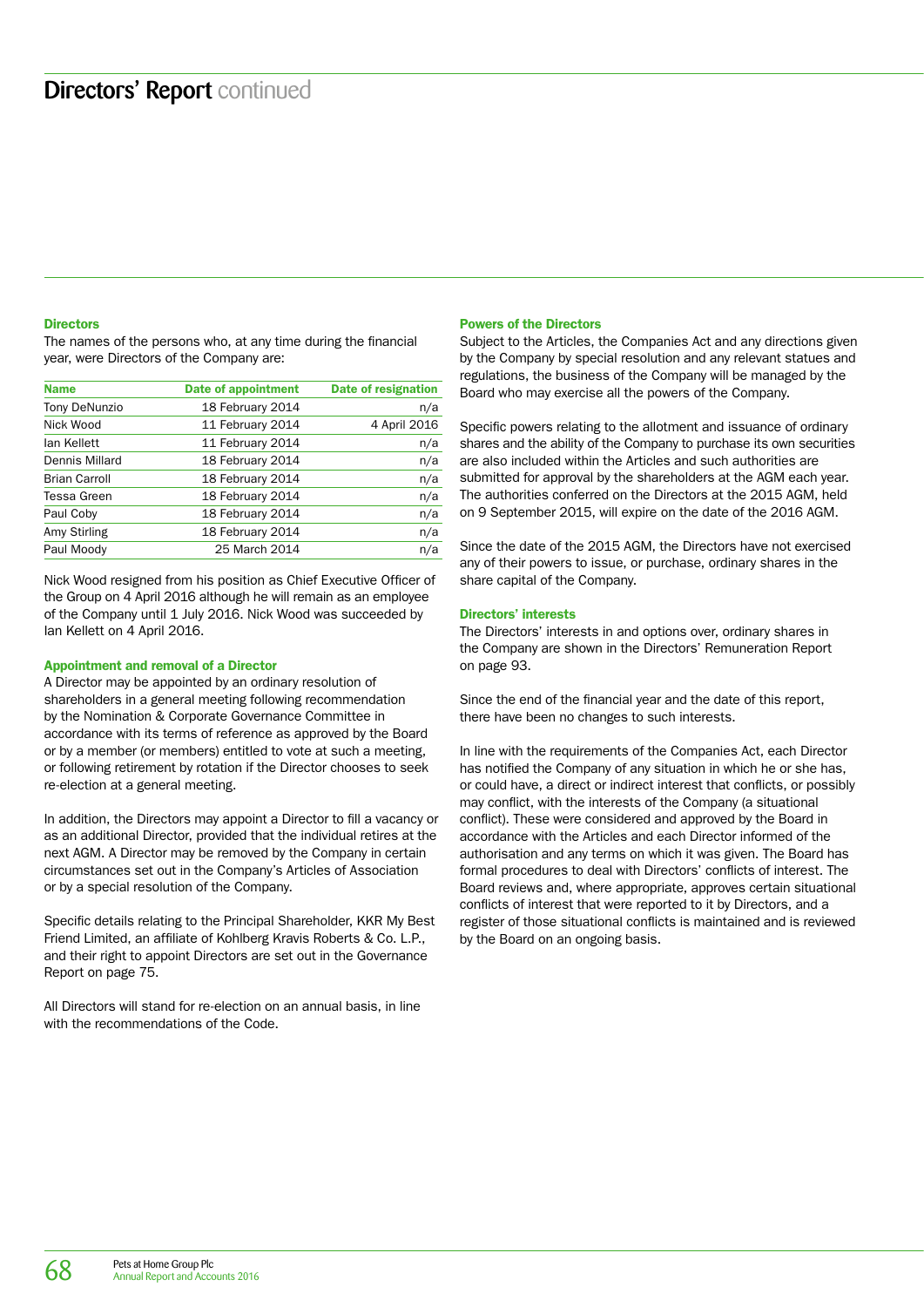### Directors' indemnities

Each Director of the Company has the benefit of a qualifying indemnity, as defined by section 236 of the Companies Act, and as permitted by the Articles, as well as prospectus liability insurance which provides cover for liabilities incurred by Directors in the performance of their duties or powers in connection with the issue of the Company's prospectus dated 28 February 2014 in relation to the Listing. In addition, all directors and officers of Group companies are covered by Directors & Officers liability insurance.

No amount was paid under any of these indemnities or insurances during the year other than the applicable insurance premiums.

#### Share capital

The issued share capital of the Company as at 31 March 2016 and 25 May 2016, being the latest practicable date prior to the date of this Annual Report, comprises 500,000,000 ordinary shares of 1 pence each. Further information regarding the Company's issued share capital can be found in note 21 of the Group's financial statements.

There have been no movements in the Company's issued share capital in the 2016 reporting period.

Details of employee share schemes are provided in note 23 to the Group's financial statements.

### Shareholder's voting rights

All members who hold ordinary shares are entitled to attend and vote at the AGM. On a show of hands at a general meeting every member present in person shall have one vote and on a poll, every member present in person or by proxy shall have one vote for every ordinary share held. No shareholder holds ordinary shares carrying special rights relating to the control of the Company and the

Directors are not aware of any agreements between holders of the Company's shares that may result in restrictions on voting rights.

### Restrictions on transfer of ordinary shares

The Articles do not contain any restrictions on the transfer of ordinary shares in the Company other than the usual restrictions applicable where any amount is unpaid on a share. All issued share capital of the Company at the date of this Annual Report is fully paid. Certain restrictions are also imposed by laws and regulations (such as insider trading and marketing requirements relating to close periods) and requirements of the LRs whereby Directors and certain employees of the Company require Board approval to deal in the Company's securities.

For a period of one year following the date of the Company's Listing, each of the Executive Directors, the Chairman and the Senior Executives (excluding the Group Company Secretary) (each, a "Restricted Shareholder") agreed, on the terms and subject to the conditions of the Underwriting Agreement, not to dispose of any of the ordinary shares they hold in the Company (the "Initial Lock-Up Period"). Although the Initial Lock-Up Period expired on 16 March 2015, each Restricted Shareholder also entered into a lock-up deed dated 12 March 2014 with the Company. On the terms of each lock-up deed, each Restricted Shareholder undertook, for an additional period of 365 days (commencing on the termination of the Initial Lock-Up Period), not to dispose of more than a specified number of ordinary shares in the Company (in each case, approximately 50% of the relevant Restricted Shareholder's holding of ordinary shares). The additional lock-up periods expired on 16 March 2016.

All of the above arrangements are subject to certain customary exceptions.

#### Significant shareholdings

As at 31 March 2016 and 25 May 2016, being the latest practicable date prior to the date of this Annual Report, the Company has been notified pursuant to DTR5 of the following interests representing 3% or more of the issued ordinary share capital of the Company:

| Name of shareholder                               | <b>Number of</b><br>ordinary shares as<br>at 31,03.16 | % of issued<br>share capital | <b>Number of</b><br>ordinary shares<br>as at 25,05,16 | % of issued<br>share capital | <b>Nature of holding</b><br>(direct/indirect) |
|---------------------------------------------------|-------------------------------------------------------|------------------------------|-------------------------------------------------------|------------------------------|-----------------------------------------------|
| <b>KKR My Best</b><br>Friend Limited <sup>1</sup> | 99.372.190                                            | 19.9%                        | 99.372.190                                            | 19.9%                        | Direct                                        |
| MBF Co-Invest L.P.1                               | 23.640.896                                            | 4.7%                         | 23.640.896                                            | 4.7%                         | <b>Direct</b>                                 |
| Schroders Investment<br>Management                | 35,584,330                                            | 7.12%                        | 35,584,330                                            | 7.12 %                       | Direct                                        |
| Old Mutual Plc                                    | 65,381,183                                            | 13.08%                       | 70,836,503                                            | 14.17%                       | <b>Direct</b>                                 |
| Kames Capital Plc                                 | 15.012.970                                            | 3.00%                        | 14,888,768                                            | 3.00%                        | <b>Direct</b>                                 |
| <b>GIC Private Ltd</b>                            | 24,966,634                                            | 4.9933%                      | 24,966,634                                            | 4.99%                        | <b>Direct</b>                                 |

1 an affiliate of Kohlberg Kravis Roberts & Co. L.P.

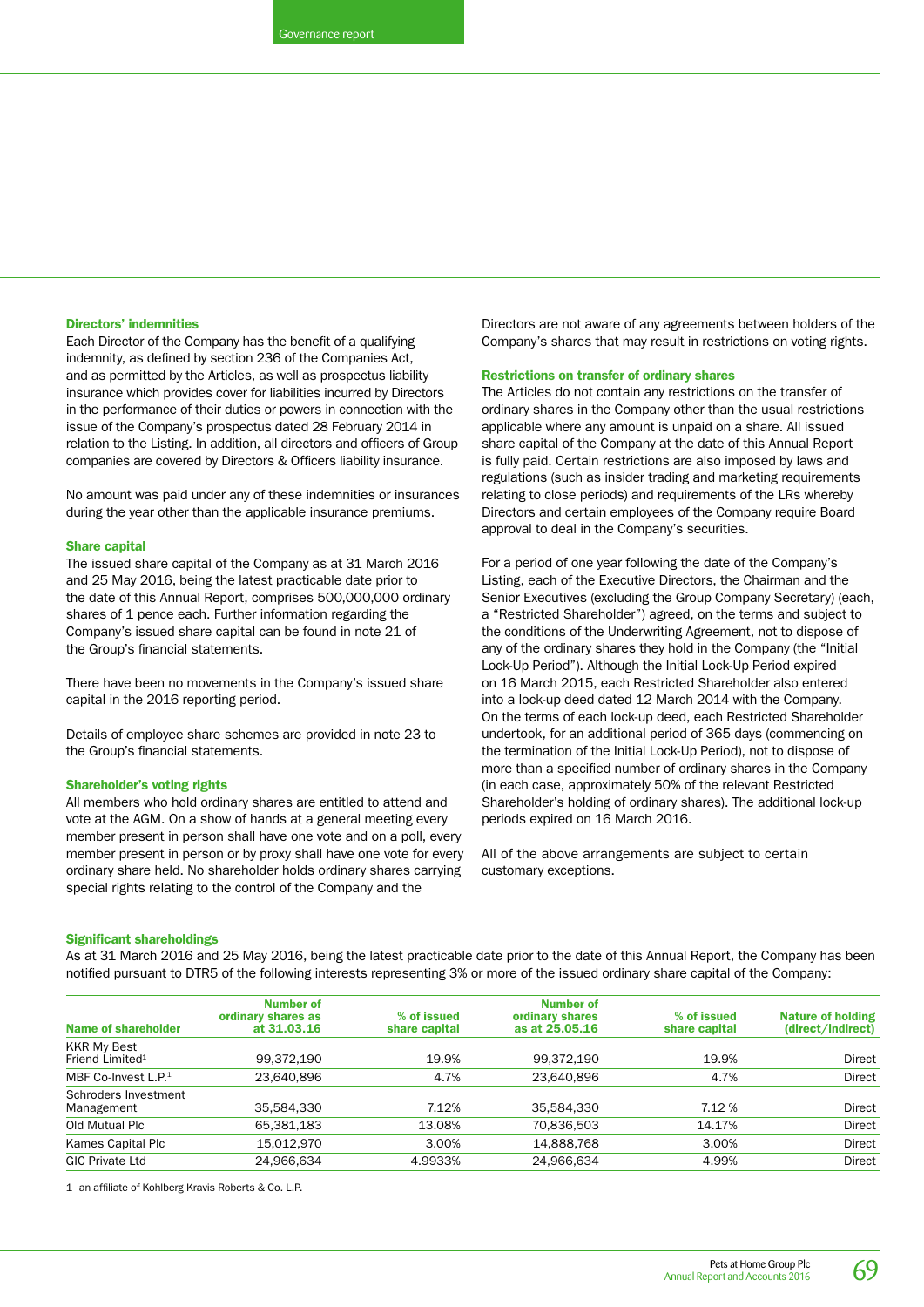## **Directors' Report continued**

### Transactions with related parties

The only subsisting material transactions which the Company has entered into with related parties are:

• Relationship Agreement: The Relationship Agreement was entered into on 28 February 2014 and regulates the relationship between KKR My Best Friend Limited (the "Principal Shareholder") and the Company following Listing. Subject to a certain minimum shareholding, the Relationship Agreement details the rights the Principal Shareholder has to representation on the Board and Nomination & Corporate Governance Committee; appoint observers to the Remuneration, Audit & Risk and the Pets Before Profit/CSR Committees and certain antidilution rights. The Company has also undertaken to cooperate with the Principal Shareholder in the event of a sale of the ordinary shares by the Principal Shareholder at any time.

The Relationship Agreement complies with the requirements of the LRs, including LR 9.2.2AR(2)(a), which came into effect on 16 May 2014, and LR 6.1.4DR.

In accordance with the requirements of LR 9.8.4(14), the Board confirms that the Company has complied with its obligations under the Relationship Agreement, including in respect of the independence provisions set out therein, at all times since it was entered into, including throughout the period under review, and, so far as the Company is aware, KKR My Best Friend Limited and its associates have complied with the provisions of the Relationship Agreement (including the independence provisions set out therein), at all times since it was entered into, including throughout the period under review.

- Senior Facilities Agreement: KKR Capital Markets Limited ("KCM"), an affiliate of the Principal Shareholder, was entitled to receive a syndication agent fee equal to 0.50% of the total commitments under the terms of a senior facilities agreement dated 18 February 2014 ("Senior Facilities Agreement") entered into in connection with the Listing.
- Amendment to the Senior Facilities Agreement: On 14 April 2015, the Company and certain of its subsidiaries entered into an amendment agreement (the "Amendment Agreement") to the Senior Facilities Agreement. KCM received fees of £500,000 (period to 26 March 2015: £nil), relating to professional services associated with debt financing following the refinancing of the Pets at Home Group in April 2015.

Further details of the Group's banking facilities are shown in note 18 on page 142 of the financial statements. Certain of the payments made under the Amendment to the Senior Facilities Agreement have been made this financial year.

### Amendment of the Articles

The Articles may only be amended by a special resolution of the Company's shareholders in a general meeting, in accordance with the Companies Act.

### Profits and dividend (before exceptional items)

The consolidated profit for the year after taxation was £77,079,000 (FY15: £67,876,000). The results are discussed in greater detail in the finance review on pages 30 to 33.

A final dividend of 5.5 pence per share (FY15: 3.6 pence per share) will be recommended to the Company's shareholders in respect of the 2016 financial year. The final dividend will be proposed by the Directors at the AGM on 14 September 2016 in respect of the year ended 31 March 2016 to add to an interim dividend of 2.0 pence per share paid on 8 January 2016 (FY15: 1.8 pence per share).

The Directors' proposed final dividend of 5.5 pence per share takes the total dividend payable in respect of the 2016 financial year to 7.5 pence per share. The ex-dividend date will be 18 August 2016 and, subject to shareholder approval at the 2016 AGM, the final dividend of 5.5 pence per share will be paid to shareholders on the register at the close of business on 19 August 2016.

### Compensation for loss of office and change of control

There are no agreements between the Company and its Directors or colleagues providing for additional compensation for loss of office or employment (whether through resignation, redundancy or otherwise) that occurs because of a takeover bid.

The only significant agreements to which the Company is a party that take effect, alter or terminate upon a change of control of the Company following a takeover bid, and the effect thereof, are as follows:

• The Relationship Agreement with the Principal Shareholder contains a provision allowing the Principal Shareholder to terminate the agreement with immediate effect if any person acquires control of the Company (namely holding and/or ownership of the beneficial interest in and/or the ability to exercise the voting rights applicable to ordinary shares or other securities in the Company which confer, in aggregate on the holders, whether directly or indirectly, more than fifty per cent. of the voting rights exercisable at general meetings of the Company) or the Company ceases to be Listed.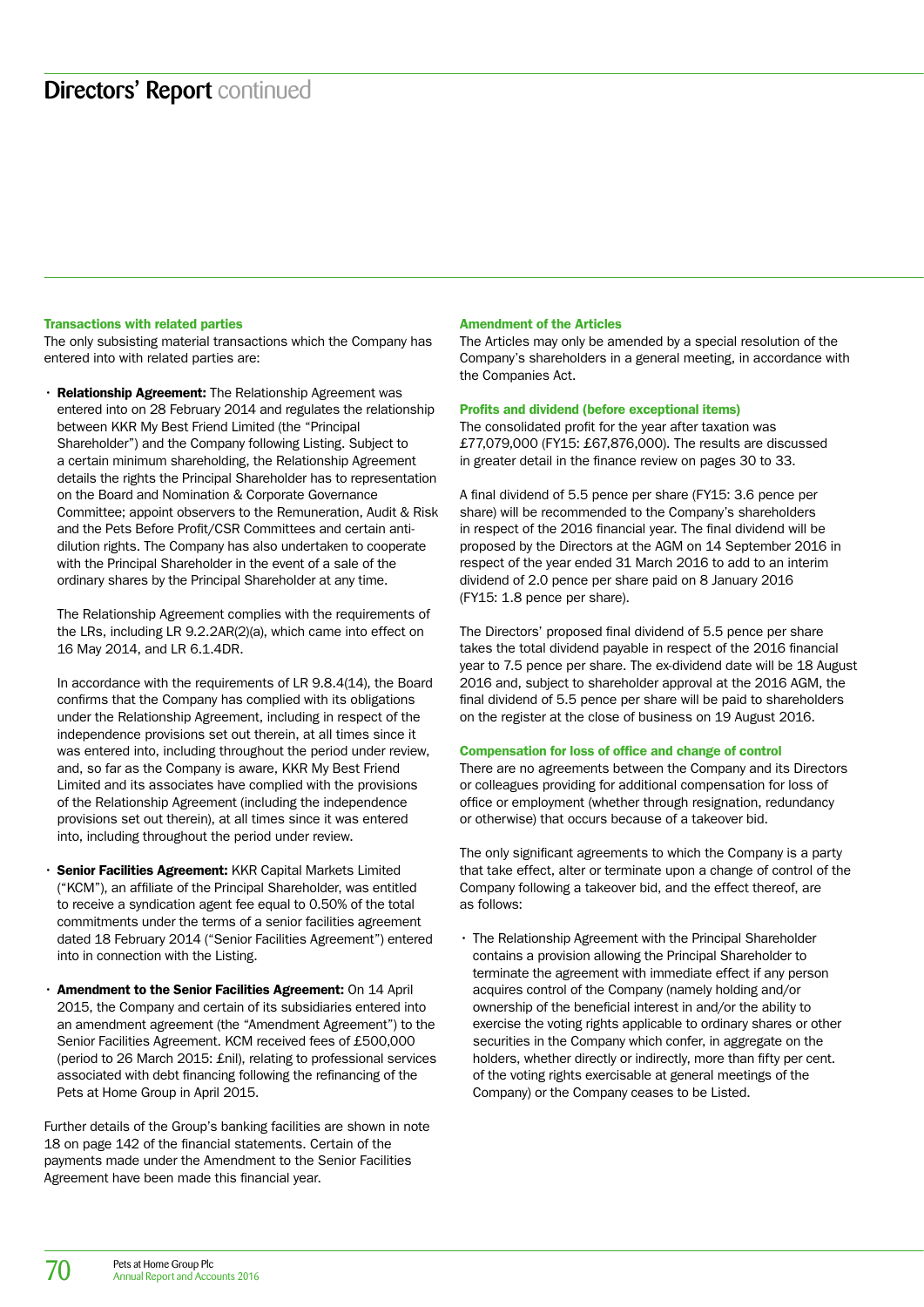• The Senior Facilities Agreement and the Amendment Agreement contain customary prepayment, cancellation and default provisions including, if required by a lender, mandatory prepayment of all utilisations provided by that lender upon the sale of all or substantially all of the business and assets of the Group or a change of control.

### Political donations

The Group made no political donations and incurred no political expenditure during the year (FY15: nil). It remains the Company's policy not to make political donations or to incur political expenditure, however the application of the relevant provisions of the Companies Act is potentially very broad in nature and, as last year, the Board is seeking shareholder authority to ensure that the Group does not inadvertently breach these provisions as a result of the breadth of its business activities, although the Board has no intention of using this authority.

### **Suppliers**

The Group understands the importance of maintaining good relationships with suppliers and it is Group policy to agree appropriate terms and conditions for its transactions with suppliers (ranging from standard written terms to individually negotiated contracts) and for payment to be made in accordance with these terms, provided the supplier has complied with its obligations. Average trade creditors of the Group's UK operations for FY16 were 46 days (FY15: 42 days).

#### Post balance sheet events

The Group acquired two veterinary specialist referral centres post year end. These are:

- Dick White Referrals, based in Cambridgeshire, and which is one of the UK's largest small animal specialist veterinary referral centres, treating over 5,000 cases each year and employing 31 veterinary specialists across a wide range of areas. A 76% ownership stake was acquired. It will operate as a shared venture model through which the founder, Professor Dick White, and the key clinicians, will retain 24% equity ownership.
- Eye Vet Referrals, a dedicated Opthalmology centre with six veterinary specialists, which is based in Cheshire and already provides services to one of our referral centres, NorthWest Surgeons as well as to other primary opinion veterinary practices. Eye Vet Referrals will also operate as a shared venture, with the founders retaining 10% equity ownership.

### Going concern

On the basis of current financial projections and facilities available, the Directors are satisfied that the Group is well placed to manage its business risks successfully and therefore have a reasonable expectation that the Group have adequate resources to continue in operational existence for a period of 12 months from the date of approval of the financial statements. Accordingly, the financial statements continue to be prepared on a going concern basis.

### Viability statement

The Group has developed a detailed strategic and business planning ("SBP") process, which comprises a strategic plan ("Plan") containing financial projections for a number of future years and a business plan which forms a detailed near term one year plan for the current financial year. The SBP process produces standard outputs in respect of the key financial performance metrics of the Group which deliver consolidated financial plans at both Group level and at a number of levels within the Group. The Plan is reviewed each year by the Board as part of the strategy review process. Once approved by the Board, the Plan is cascaded across the Group and provides the basis for setting all detailed financial budgets and strategic actions that are subsequently used by the Board to monitor performance.

The SBP process covers a three year period. The three year plan provides a robust planning tool against which strategic decisions can be made. In making their viability assessment, the Board has taken into consideration that financing facilities are maintained for the duration of the Plan. The Directors have considered a combination of risks and uncertainties and the mitigating controls operated by the Group as detailed on pages 38 to 43 that may impact on the Group's reputation and its ability to trade. These risks include issues on pet welfare, competitor activity and broader macro-economic risks and their impact on the Strategic Plan on an individual and combined level.

On this basis and in conjunction with other matters considered and reviewed by the Board during the year, the Board has reasonable expectations that the Group will be able to continue in operation and meet its liabilities as they fall due over the three financial years used for their assessment. In making this assessment, the Board have assumed that there is no material change in the legislative environment in relation to the sale of small animals and the practice of veterinary medicine. It is recognised that such future assessments are subject to a level of uncertainty that increases with time and, therefore future outcomes cannot be guaranteed or predicted with certainty.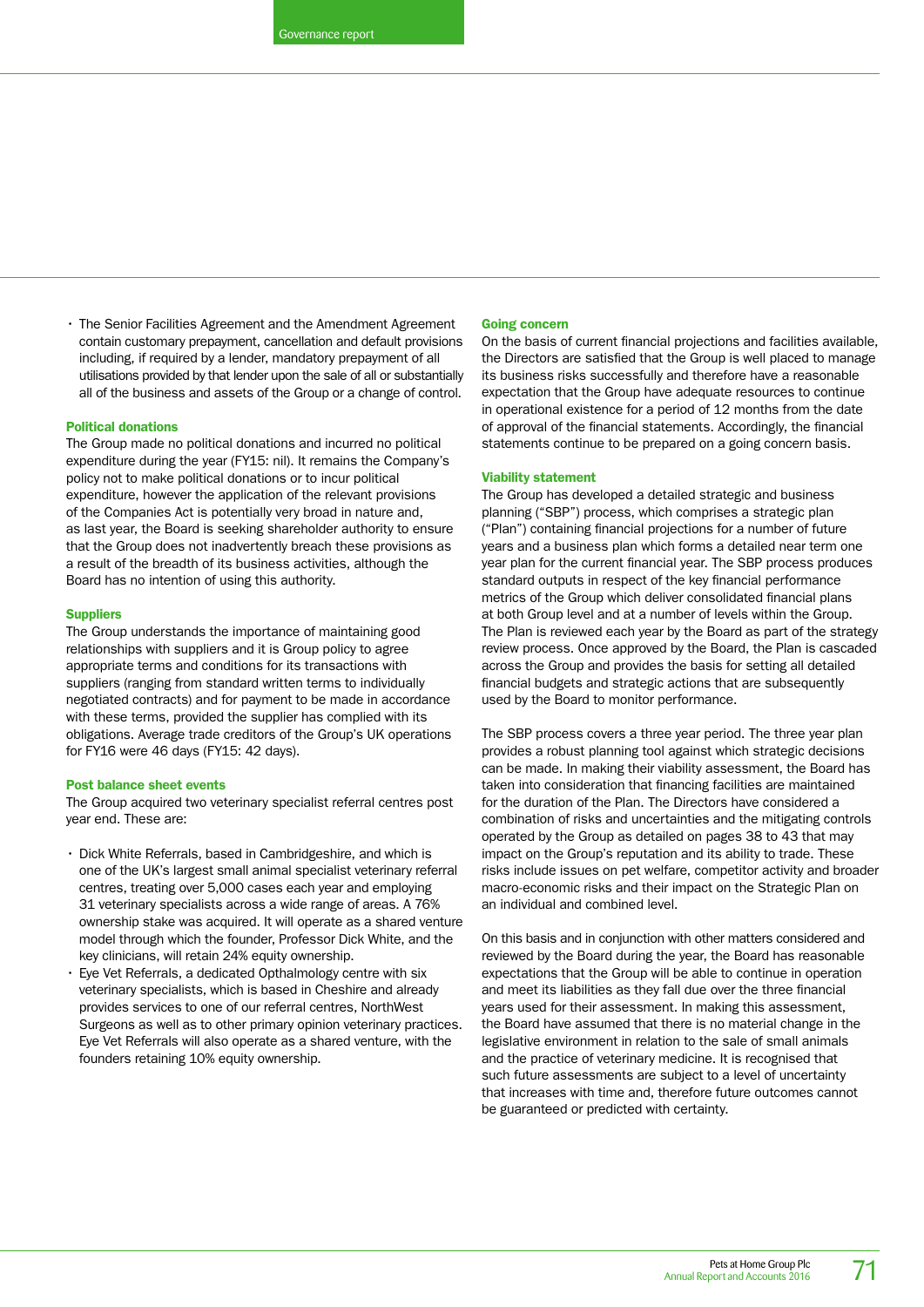## **Directors' Report continued**

### Human rights and modern slavery statement

Pets at Home is the UK's leading specialist retailer of pets, pet related products and services. We run the UK's largest small animal veterinary and grooming businesses through our vets and services brands.

Our mission is to be the best pet shop in the world. We therefore take great care in operating our business and in selecting our business partners and suppliers. The products we sell are sourced from a broad range of suppliers, both national and international. We are the only UK pet retailer to have a dedicated sourcing office in the Far East. From our regional base in Hong Kong, which opened in 2012, we have a team of product technologists who support our buyers, oversee our suppliers and monitor production.

Our suppliers are required to comply with our Ethical Trading Policy and we undertake ethical audits which cover: hours of work, labour practices, working conditions, onsite accommodation, health & safety, environment, supply chain management and wages. We also require compliance with the Pets at Home Group's Code of Business Ethics and Conduct.

We have undertaken a Group wide risk assessment to highlight any areas where we may be vulnerable to the risk of modern slavery and, where necessary, will strengthen our processes in the areas highlighted. We are also reviewing our supplier due diligence and audit processes to ensure compliance with the Modern Slavery Act 2015 ("Act"). In addition, we are updating our supplier trading terms and Ethical Trading Policy in relation to the Act.

Should any instances of non-compliance with the Act arise in relation to any of our suppliers then this will be reviewed and appropriate action taken.

The Pets at Home Group Plc Board of Directors approved this statement at a meeting of the Board on 20 April 2016.

### Branches outside the UK

The Company has no branches outside the UK.

### Auditor

So far as each Director is aware, there is no relevant audit information of which the Company's Auditor is unaware. Each Director has taken all the steps which they ought to have taken as Directors to make themselves aware of any relevant audit information (being information that is needed by the Company's Auditor in connection with preparing its report) and to establish that the Company's Auditor is aware of that information.

This confirmation is given and should be interpreted in accordance with the provisions of section 418(2) of the Companies Act.

At the AGM on 9 September 2015, KPMG LLP was appointed as the Company's Auditor. During the 2015 financial year, a competitive tender process of audit services was completed in accordance with the requirements of The Statutory Audit Services for Large Companies Market Investigation (Mandatory Use of Competitive Tender Processes and Audit Committee Responsibilities) Order 2014, made by the Competition & Markets Authority.

A resolution is to be proposed at the 2016 AGM for the reappointment of KPMG LLP as the Auditor of the Group.

### Approval of Annual Report

The Strategic Report, Corporate Governance Statement and the Corporate Governance Report were approved by the Board on 25 May 2016.

Approved by the Board and signed on its behalf by

Roner

Louise Stonier Group Company Secretary 25 May 2016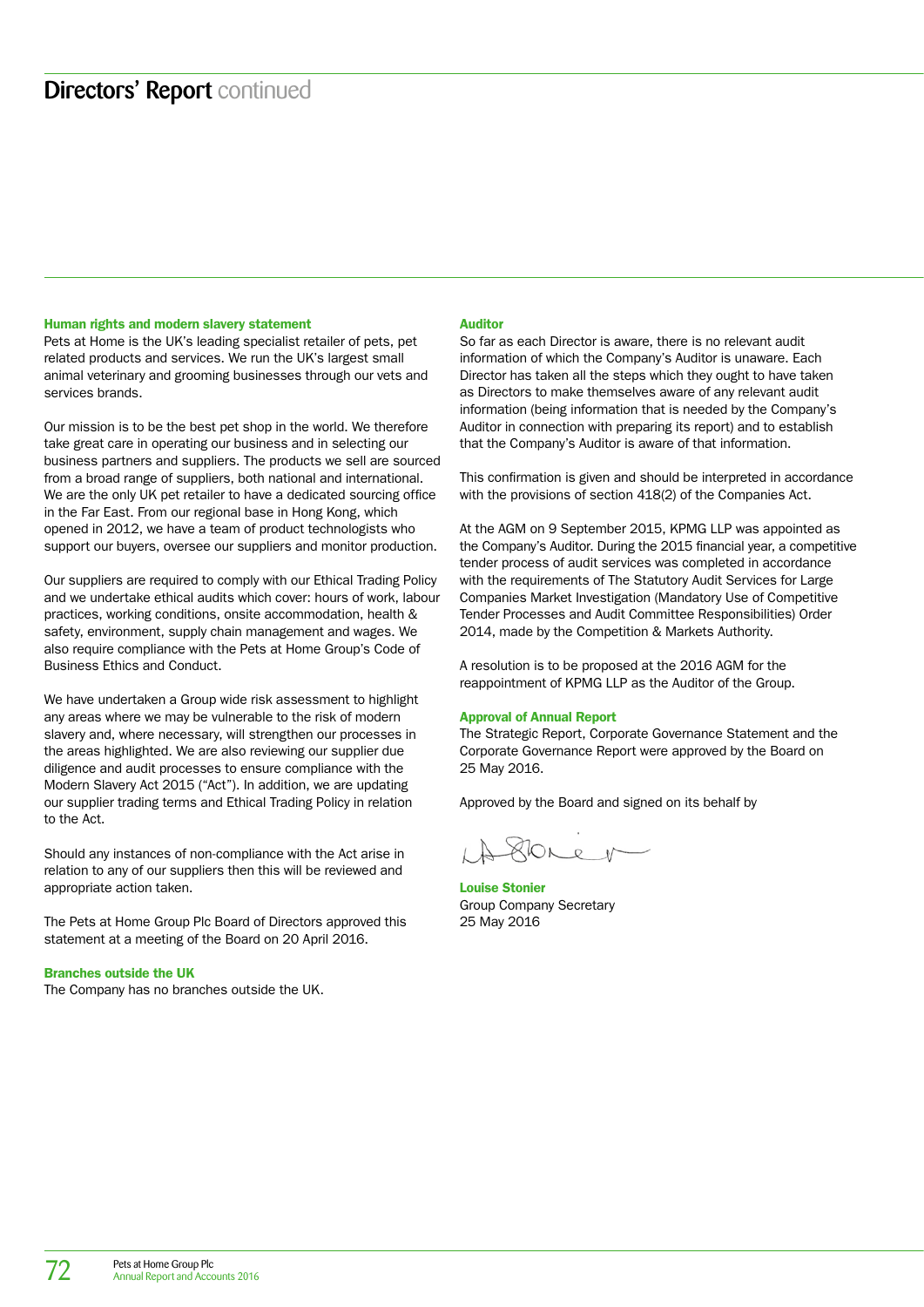## Statement of Directors' Responsibilities in respect of the Annual Report and the Financial Statements

The Directors are responsible for preparing the Annual Report and the Group and parent company financial statements in accordance with applicable law and regulations.

Company law requires the Directors to prepare the Group and parent company financial statements for each financial year. Under that law they are required to prepare the Group's financial statements in accordance with International Financial Reporting Standards ("IFRS") (as adopted by the European Union ("EU")) and applicable law and they have elected to prepare the parent company financial statements on the same basis. Under company law the Directors must not approve the financial statements unless they are satisfied that they give a true and fair view of the state of affairs of the Group and the parent company and of the profit or loss of the Group for that period. In preparing each of the Group and parent company financial statements for each financial year, the Directors are required to:

- select suitable accounting policies and then apply them consistently;
- make judgements and accounting estimates that are reasonable and prudent;
- state whether they have been prepared in accordance with IFRSs as adopted by the EU; and
- prepare the financial statements on the going concern basis unless it is inappropriate to presume that the Company will continue in business.

The Directors are responsible for keeping adequate accounting records that are sufficient to show and explain the parent company's transactions and disclose with reasonable accuracy at any time the financial position of the parent company and enable them to ensure that its financial statements comply with the Companies Act. They have general responsibility for taking such steps as are reasonably open to them to safeguard the assets of the Group and to prevent and detect fraud and other irregularities.

Under applicable law and regulations, the Directors are also responsible for preparing a Strategic Report, Directors' Report, Directors' Remuneration Report and Corporate Governance Statement that comply with that law and those regulations.

The Directors are responsible for the maintenance and integrity of the corporate and financial information included on the Company's Group website. Legislation in the UK governing the preparation and dissemination of financial statements may differ from legislation in other jurisdictions.

### Responsibility statement of the Directors in respect of the annual financial report

We confirm that to the best of our knowledge:

- the financial statements, prepared in accordance with the applicable set of accounting standards, give a true and fair view of the assets, liabilities, financial position and profit or loss of the Company and the undertakings included in the consolidation taken as a whole; and
- the Strategic Report/Directors' Report includes a fair review of the development and performance of the business and the position of the Company and the undertakings included in the consolidation taken as a whole, together with a description of the principal risks and uncertainties that they face.

We consider the Annual Report and Accounts taken as a whole, is fair, balanced and understandable and provides the necessary information for shareholders to assess the Group's position and performance, business model and strategy.

Approved by the Board and signed on its behalf by

Ian Kellett Group Chief Executive Officer 25 May 2016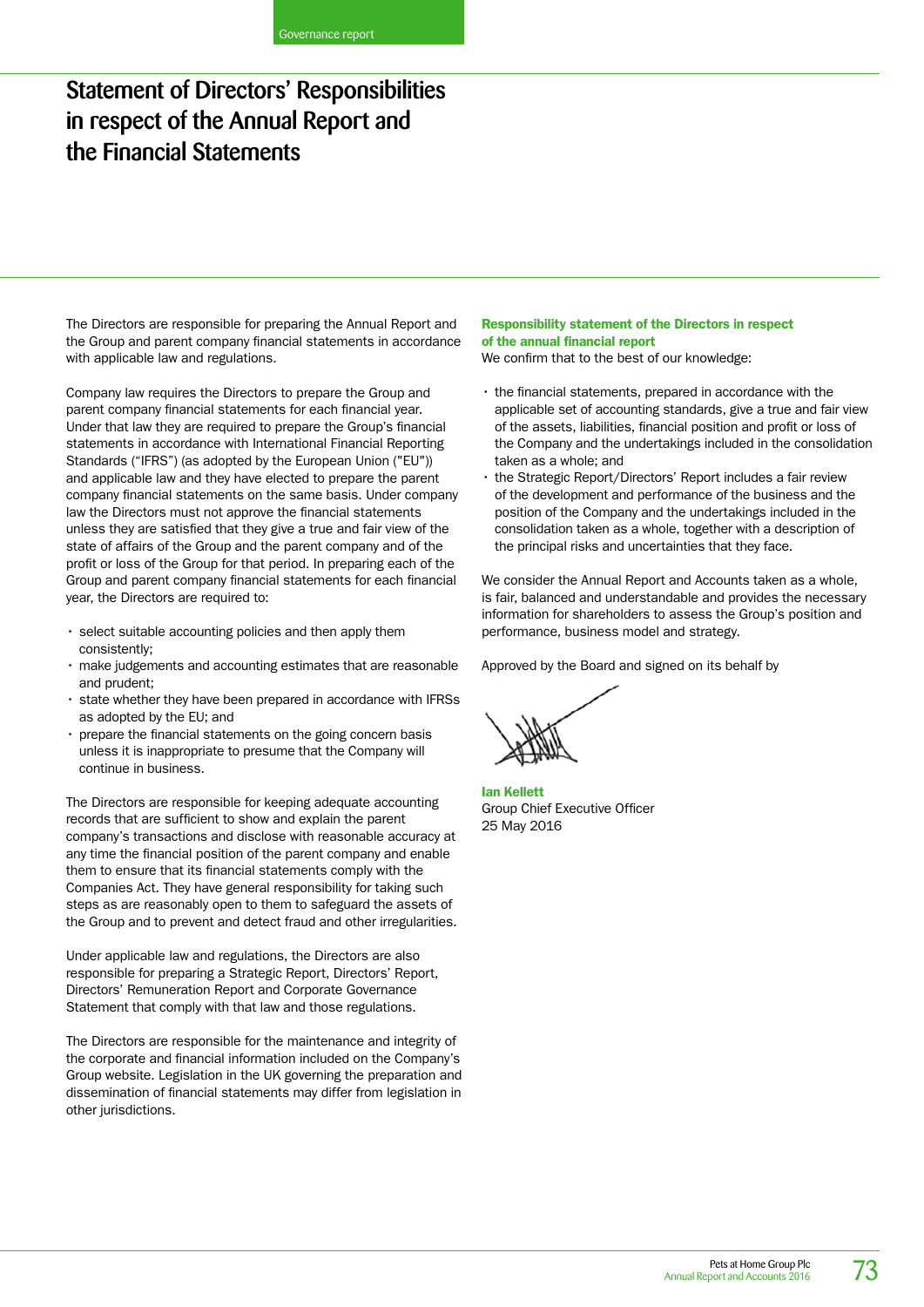## Corporate governance

### Statement of Compliance with UK Corporate Governance Code

The following Corporate Governance Report outlines how the Board has applied the main principles of good governance as required by the UK Corporate Governance Code 2014 published in September 2014 by the Financial Reporting Council (the "Code"). The Board is committed to the highest standards of corporate governance. Except as noted under the heading Chairman on page 75, the Board has complied with and intends to continue to comply with the requirements of the Code.

The Company is reporting to its shareholders on its compliance with the Code in accordance with the Listing Rules made by the United Kingdom Financial Conduct Authority under Part VI of the Financial Services and Markets Act 2000 (as amended from time to time) ("LRs").

### The role of the Board

### Division of responsibilities

The Company is led and controlled by the Board which is collectively responsible for the long term and sustainable performance of the Group. The roles of Chairman and Group Chief Executive Officer are separate and clearly defined, with the division of responsibilities set out in writing and agreed by the Board. The definitions of the roles are published on the Group's website (http://investors. petsathome.com/investors/shareholder-information/governance/ our-committees).

The Board has delegated certain responsibilities to Committees to assist in discharging its duties and the implementation of matters approved by the Board as summarised below. The reports of each of the Committees are set out on pages 82 to 85, 86 to 87 and 88 to 107.

Detailed implementation of matters approved by the Board and operational day-to-day matters are delegated to the Group Chief Executive Officer together with the rest of the Executive Management Team.

### Matters reserved for Board approval

A formal schedule of matters is reserved to the Board for its approval, which includes:

- Agreement of the Group's strategy;
- Changes to the structure and capital of the Group;
- Approval of any decisions to cease to operate all or any material part of the Group's business;
- Approval of extension of activities into new businesses or geographical areas;
- Reviewing the effectiveness of internal controls;
- Approval of financial statements and results announcements;
- Approval of shareholder communications, circulars and Notices of Meetings;
- Approving significant expenditure, material transactions and contracts;
- Reviewing and agreeing Group tax and treasury policy;
- Delegation of authority to the Group Chief Executive Officer;
- Board and Senior Management appointments, arrangements and succession planning;
- Setting of Board Committees' Terms of Reference; and
- Review of the Group's overall corporate governance matters.

The separation of responsibilities between the Chairman and the Group Chief Executive Officer, coupled with the reserved matters described above, ensures that no individual has unfettered powers of decision-making.

### Board composition

### Board balance and independence

The Code recommends that at least half the board of directors of a UK-listed company, excluding the chairman, should comprise non-executive directors determined by the Board to be independent in character and judgement and free from relationships or circumstances which may affect, or could appear to affect, the director's judgement.

The Board currently consists of five Independent Non-Executive Directors, one Non-Executive Chairman, one non-Independent Non-Executive Director appointed by the Principal Shareholder and one Executive Director. The Directors' biographies are contained on pages 62 to 63. The Board considers that all of its Non-Executive Directors are independent in character and judgement and that both individually and collectively, the Directors have the range of skills, knowledge, diversity of experience and dedication necessary to lead the Group and also contribute significantly to the work of the Board together with the requisite strategic and commercial experience. More than half of the Directors excluding the Chairman and the non-Independent Non Executive Director are considered to be independent in accordance with the Code.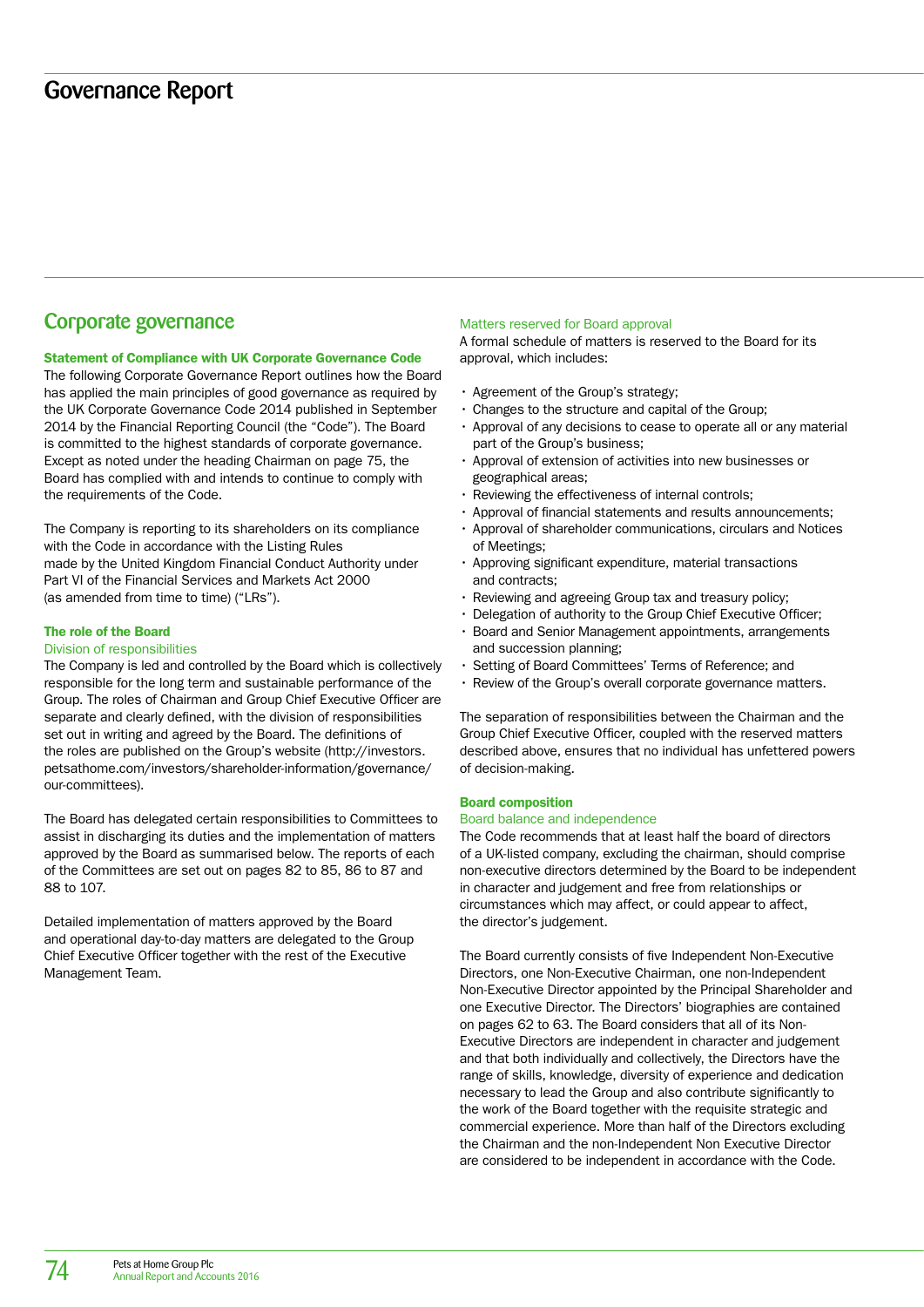### Chairman

The Code recommends that, on appointment, the chairman of a company with a premium listing on the Official List should meet the independence criteria set out in the Code. Tony DeNunzio joined Pets at Home in 2010 and has been Non-Executive Chairman of the Group since March 2010. Notwithstanding that the Board did not consider at the time of listing, and continue to believe that Tony DeNunzio does not meet the independence criteria set out in the Code, the Board believes that Tony should remain as Non-Executive Chairman of the Group since he brings vast retail experience and knowledge to the Pets at Home team. The Directors consider that he exercises his role as Chairman independently of management and exercises his judgement in the interests of all shareholders.

### Group Chief Executive Officer

The Group Chief Executive Officer ("Group CEO") is responsible for the day-to-day management of the Company, and, together with the Executive Management Team, for executing the strategy, once it has been agreed by the Board. The Group CEO creates a framework that optimises resource allocation to deliver the Group's agreed strategic objectives over varying timeframes and to ensure the successful delivery against the financial business plan and other key business objectives, allocating decision making and responsibilities accordingly. The Group CEO together with the Executive Management Team identifies and executes new business opportunities and potential acquisitions or disposals. The Group CEO manages the Group with reference to its risk profile in the context of the Board's risk appetite. Ian Kellett has recently been appointed to the role of Group CEO as successor to Nick Wood.

### Senior Independent Director

The Code recommends that the board of directors of a company with a premium listing should appoint one of the Independent Non-Executive Directors as a Senior Independent Director to provide a sounding board for the Chairman and to serve as an intermediary for the other directors when necessary. The role of Senior Independent Director includes being available to shareholders if they have concerns, which contact through the normal channels of the Group CEO has failed to resolve, or for which such contact is inappropriate. Dennis Millard has been appointed Deputy Chairman as well as Senior Independent Director and has considerable experience of acting as an independent non-executive director on plc boards.

### Appointment of Directors by the Principal Shareholder

Pursuant to the Relationship Agreement, the Company has agreed with the Principal Shareholder that it may appoint two Non-Executive Directors to the Board for so long as the Principal Shareholder (and/or any of its associates, when taken together) holds 20% or more of the voting rights over the Company's Shares and one Non-Executive Director to the Board for so long as it (and/or any of its associates, when taken together) holds 10%

or more but less than 20% over the voting rights in respect of the Company's shares. The Principal Shareholder has appointed Brian Carroll as a Non-Executive Director of the Board. The Chairman, Tony DeNunzio, is a senior advisor to affiliates of the Principal Shareholder and therefore is not deemed to be independent of the Principal Shareholder. Although he has not been appointed as a Director by the Principal Shareholder, the Principal Shareholder has agreed that for so long as it has the right to appoint two Directors to the Board and Tony is a Director, the Principal Shareholder will not exercise its right to appoint a second Director to the Board. For further details of the Relationship Agreement and confirmation of compliance with the provisions set out in the Relationship Agreement, see page 70 of the Directors' Report.

### Board observers

Each of the Chief Executive Officer of the Retail Division and the Chief Executive Officer of the Services Division has been appointed as Board observer with rights to receive notice of (including all Board papers), attend and speak at, Board meetings. The Principal Shareholder also has the right to appoint, and has appointed, one Board observer for so long as it holds voting rights over more than 10% of the Company's shares. Such Board observers have the right to receive notice of, attend and speak at, Board meetings. No Board observer is entitled to vote on any matter requiring a resolution of the Board.

### Appointments

2016 saw changes to the Board in relation to the appointment of Ian Kellett as Group CEO. The Nomination & Corporate Governance Committee is utilising independent recruitment consultants to identify a suitable successor to Ian Kellett as Chief Financial Officer.

#### Appointment terms and elections of Directors

All Directors have service agreements or letters of appointment and the details of their terms are set out in the Remuneration Report on pages 103 to 104. As announced at the time of his appointment, the terms of Ian Kellett's service agreement was amended, upon his appointment as Group CEO, to include a notice period of six months from the individual and 12 months from the Company. The service agreements and letters of appointment are available for inspection at the Company's registered office during normal business hours.

At each AGM of the Company all Directors will stand for re-election in accordance with the Code.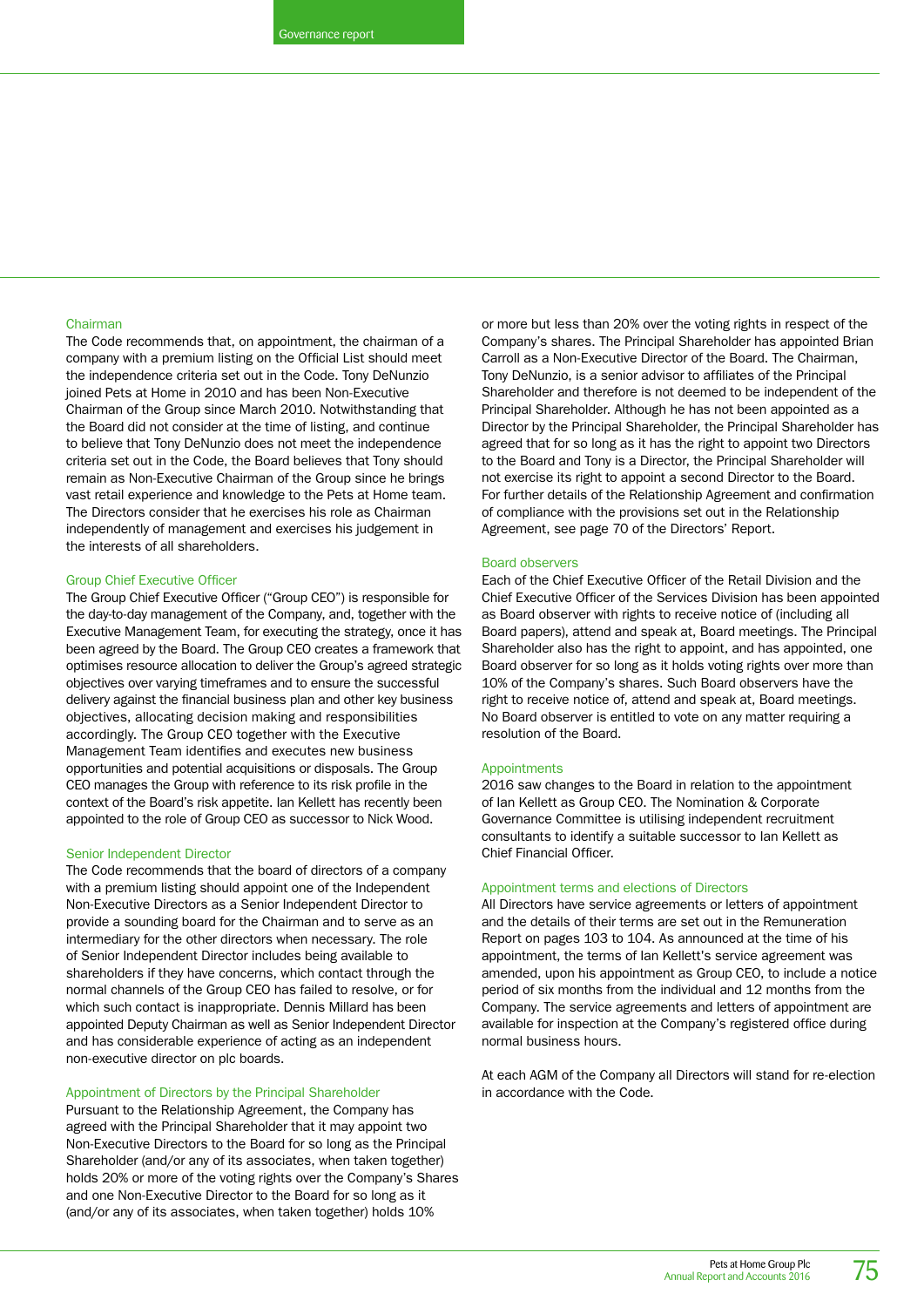### **Effectiveness**

### Directors induction and ongoing training

It is important to the Board that Non-Executive Directors have the ability to influence and challenge appropriately. New Directors receive a full, formal and tailored induction on joining the Board, including meeting with the Executive Team and other members of the Group's Operating Board and advisors. The induction includes visits to the Group's stores, veterinary surgeries and other operational locations together with training on the Group's core values including environmental, social and governance issues.

Individual training needs are reviewed regularly and training is provided where a need is identified or requested. All Directors receive frequent updates on a variety of issues relevant to the Group's business, including regulatory and governance issues.

### Considering diversity

The Board understands the importance of having a diverse membership and recognises that diversity encompasses not only gender but also background and experience. Whilst the Board believes that appointments should be made solely on merit, we seek to ensure that the Board maintains an appropriate balance through a diverse mix of experience, backgrounds, skills, knowledge and insight, to further strengthen the diversity of gender and experience already on the Board. Notably, two of the five Independent Non-Executive Directors, Tessa Green and Amy Stirling, are female together with the Group Company Secretary, Louise Stonier and the CEO of the Services division, Sally Hopson. These appointments were made on merit, and not on the basis of gender, the appointees being by far the strongest candidates for the positions with their skill sets and overall experience fitting the objective role description approved by the Board at the outset of the recruitment process.

This policy applies equally to all appointments in the Company and so, the most recent appointment to the board of the Pets at Home Vets Group is female, Fiona Briault.

### Board meetings and attendance

In this financial year, the Board met formally ten times, plus the annual strategy meeting. Ad hoc meetings of both the Board and Committees were arranged to deal with matters between scheduled Board meetings as appropriate. Board meetings were preceded by Committee meetings with the meetings lasting the majority of the day in most cases.

Topics for the Board meetings are determined at the beginning of the year and new items are added to this as and when appropriate. During the year the Board spent its time considering a wide range of matters. These included:

- Strategy;
- Succession planning;
- Performance overall of individual businesses and functions in the Group;
- Budgets and long term plans for the Group;
- Financial statements and announcements;
- Reviewing reports from the Committees, notably on audit strategy, remuneration, succession planning, the Group's corporate social responsibility strategy and measures in place to ensure that Pets Before Profit is maintained as the Company's number one value;
- Approving significant items of capital expenditure and contracts, investments, treasury and dividend policy;
- Approving new acquisitions;
- Shareholder feedback and reports from brokers and analysts;
- Risk management and controls in the Group including reputational risks; and
- Delegated authorities.

All Directors receive papers in advance of Board meetings via an electronic board paper system which enables the fast dissemination of quality information in a safe and secure manner. These include a monthly Board report with updates from each of the Executive Team and the Operating Board, which monitors the achievements of the Group's key performance indicators, both financial and strategic. Performance against budget is reported to the Board monthly and any substantial variances are explained. Forecasts for each half year are revised and reviewed monthly.

The Group's Operating Board are also invited to present at Board meetings so that Non-Executive Directors keep abreast of developments in the Group.

The Chairman meets regularly with the Non-Executive Directors, without the Executive Directors present and this practice will continue in the future. The Senior Independent Director also attended these sessions.

It is important to the Group that all Directors understand external views of the Group. Throughout the year, regular reporting is provided to the Board by the Company's Head of Investor Relations, covering broker reports and the output of meetings with significant shareholders.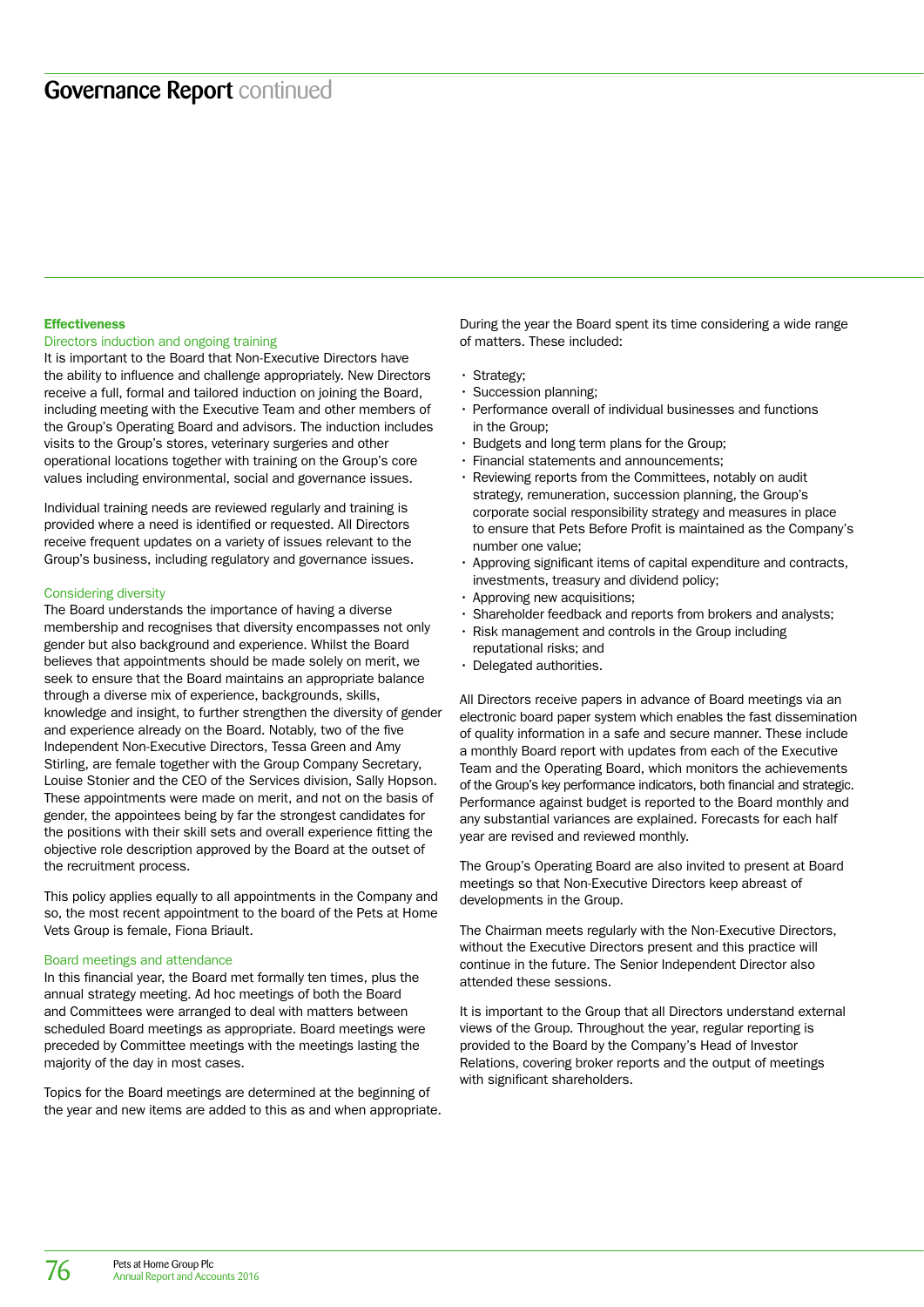### Number of meetings attended

Attendance for all scheduled Board and Board Committee meetings is given in the table below.

|                                  |              | <b>Remuneration</b> | <b>Audit &amp; Risk</b> | <b>Nomination &amp;</b><br><b>Corporate</b><br><b>Governance</b> | <b>Corporate</b><br><b>Social</b><br><b>Responsibility</b> | <b>Pets</b><br><b>Before Profit</b> |
|----------------------------------|--------------|---------------------|-------------------------|------------------------------------------------------------------|------------------------------------------------------------|-------------------------------------|
|                                  | <b>Board</b> | <b>Committee</b>    | <b>Committee</b>        | <b>Committee</b>                                                 | <b>Committee</b>                                           | <b>Committee</b>                    |
| Number of meetings <sup>1</sup>  | 10           | 5                   | 4                       | 4                                                                | 2                                                          | 2                                   |
| Director <sup>2</sup>            |              |                     |                         |                                                                  |                                                            |                                     |
| Tony DeNunzio (Chairman)         | 10           |                     |                         | 4                                                                | $\overline{2}$                                             | 2                                   |
| Dennis Millard (Deputy Chairman) | 10           | 5                   | 4                       | 4                                                                | $\overline{2}$                                             | 2                                   |
| Nick Wood                        | 9            |                     |                         |                                                                  |                                                            |                                     |
| lan Kellett                      | 10           |                     |                         |                                                                  |                                                            |                                     |
| Amy Stirling                     | 10           | 5                   | 4                       | 4                                                                |                                                            |                                     |
| Tessa Green                      | 10           | 5                   |                         | 4                                                                | 2                                                          | $\overline{2}$                      |
| Paul Coby                        | 9            |                     | 3                       | 4                                                                | $\overline{2}$                                             | 2                                   |
| Paul Moody                       | 10           | 5                   | 4                       | 4                                                                |                                                            |                                     |
| Brian Carroll <sup>3</sup>       | 10           |                     |                         | 3                                                                |                                                            |                                     |

1 Excludes the strategy day which all Directors attended.

2 Only attendance of formal members of the meetings is included. Attendance as an observer is not included.

3 Includes attendance either in person or via his alternate, Nicolas Gheysens, appointed under the Relationship Agreement.

### Board Committees

The Board has established three Board Committees: an Audit & Risk Committee, a Nomination & Corporate Governance Committee, and a Remuneration Committee. In addition, the Board has also established the Pets Before Profit Committee and the Corporate Social Responsibility ("CSR") Committee which comprise both Non-Executive Directors and colleagues and the Investment Committee which comprises Executive Directors and colleagues (including a Senior Executive). If the need should arise, the Board may set up additional committees as appropriate.

Each Committee has written terms of reference which are approved by the Board and subject to review each year. These are available on request from the Group Company Secretary and are published on the Group's website (http://investors.petsathome.com).

### Audit & Risk Committee

The Audit & Risk Committee gives due consideration to laws and regulations, the provisions of the Code and the requirements of the LRs.

The Code recommends that an audit committee should comprise at least three members who are Independent Non-Executive Directors and that at least one member should have recent and relevant financial experience. The Audit & Risk Committee is chaired by Amy Stirling, and its other members are Dennis Millard, Paul Coby and Paul Moody, all of whom are Independent Non-Executive Directors. As a former chief financial officer of TalkTalk Telecom Group Plc, the Directors consider that Amy Stirling fulfills the requirement under the UK Corporate Governance Code that one member of the Committee has recent and relevant financial experience.

The Audit & Risk Committee meets not less than three times a year.

Only Committee members have the right to attend and vote at its meetings but the Principal Shareholder has a right to appoint an observer to attend meetings of the Audit & Risk Committee for so long as it (and/or any of its associates, when taken together) holds 10% or more of the voting rights in respect of the Company's Shares.

The Audit & Risk Committee chair will be available at the 2016 AGM to respond to questions from shareholders on the activities of the Audit & Risk Committee.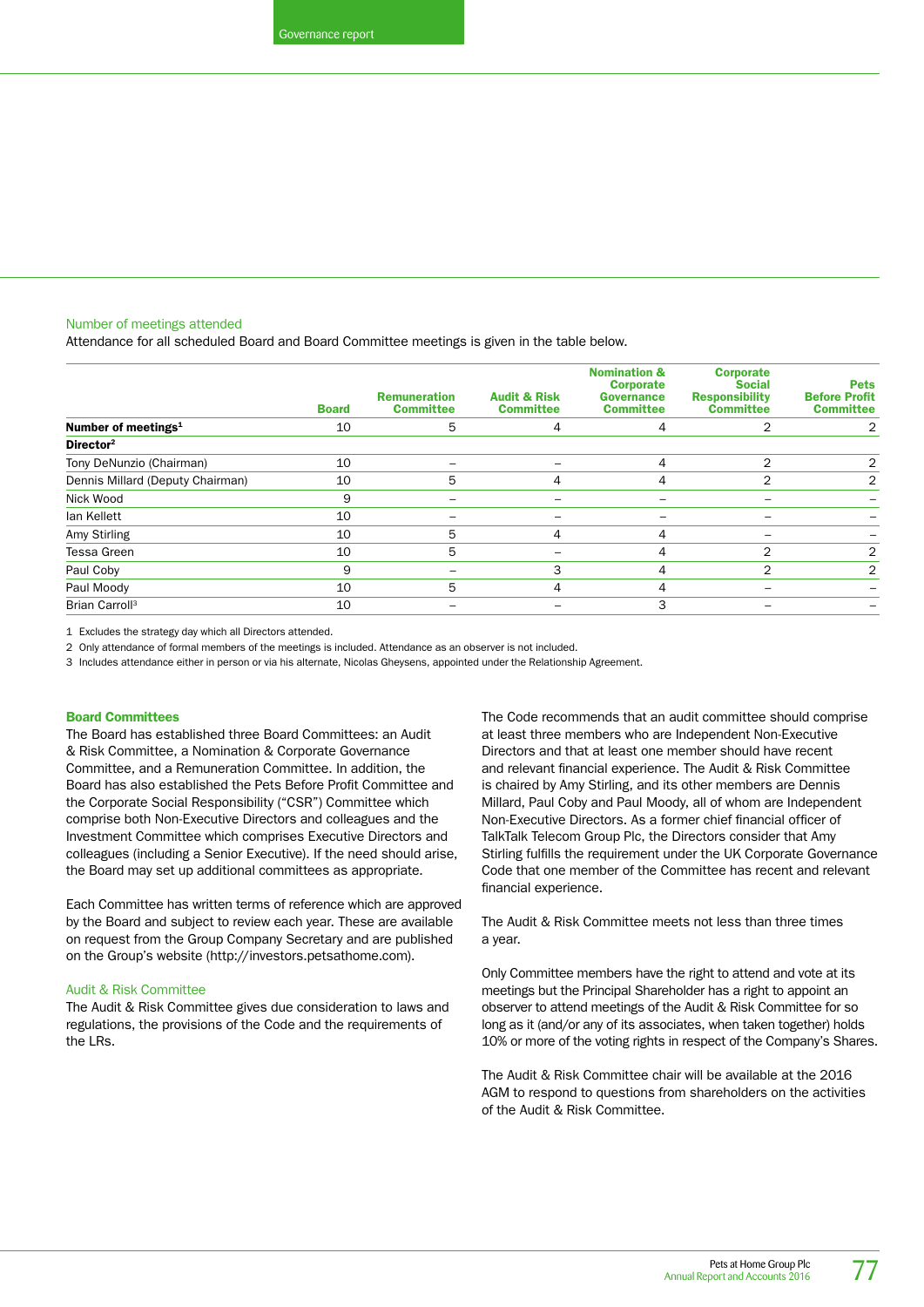## **Governance Report continued**

The Audit & Risk Committee has taken appropriate steps to ensure that the Company's Auditors are independent of the Company and obtained written confirmation from the Company's Auditors that they comply with guidelines on independence issued by the relevant accountancy and auditing bodies.

The Audit & Risk Committee has access to sufficient resources to carry out its duties, including the services of the Group Legal Director and Group Company Secretary and the Group's internal audit function. Independent external legal and professional advice can also be taken by the Audit & Risk Committee if it believes it necessary to do so.

The Audit & Risk Committee Report on pages 82 to 85 describes the role and activities of the Committee.

### Remuneration Committee

The Remuneration Committee assists the Board in determining its responsibilities in relation to Directors' remuneration.

The Code provides that a remuneration committee should comprise at least three members who are Independent Non-Executive Directors (other than the chairman). The Remuneration Committee is chaired by Paul Moody, and its other members are Tessa Green, Amy Stirling and Dennis Millard, all of whom are Independent Non-Executive Directors. The Remuneration Committee meets not less than twice a year. Non-Executive Directors' and the Chairman's fees are determined by the full Board.

Only Committee members have the right to attend and vote at its meetings, but the Principal Shareholder has a right to appoint an observer to attend meetings of the Remuneration Committee for so long as it (and/or any of its associates, when taken together) holds 10% or more of the voting rights in respect of the Company's shares.

The Remuneration Committee has access to sufficient resources to carry out its duties, including the services of the Group Legal Director and Group Company Secretary. Independent external legal and professional advice can also be taken by the Remuneration Committee if it believes it necessary to do so.

Pages 88 to 107 of the Annual Report on Remuneration summarise the role and activities of the Committee.

#### Nomination & Corporate Governance Committee

The Nomination & Corporate Governance Committee assists the Board in considering the structure, size and composition of the Board whilst advising on succession planning.

The Code recommends that a majority of the members of a nomination committee should be Independent Non-Executive Directors. The Nomination & Corporate Governance Committee is chaired by Tony DeNunzio, and its other members are Dennis Millard, Paul Coby, Tessa Green, Amy Stirling (each of whom is an Independent Non-Executive Director), and Brian Carroll. The Nomination & Corporate Governance Committee meets not less than once a year.

The Nomination & Corporate Governance Committee has access to sufficient resources to carry out its duties, including the services of the Group Legal Director and Group Company Secretary. Independent external legal and professional advice can also be taken by the Nomination & Corporate Governance Committee if it believes it necessary to do so.

Further details of the role of and the activities of the Committee can be found on pages 86 to 87.

### Other Pets at Home Committees

Pets Before Profit Committee and Corporate Social Responsibility Committee

The Pets Before Profit Committee and the Corporate Social Responsibility ("CSR") Committee advise the Board on the Group's corporate responsibility objectives and strategy. Further details of the work carried out by these Committees is contained in the CSR Committee Report on pages 44 to 59. CSR is embedded in the Group's strategy with the number one value being Pets Before Profit.

The Pets Before Profit Committee and the CSR Committee are chaired by Tessa Green, and its other members are Tony DeNunzio, Dennis Millard and Paul Coby. A number of the Group's colleagues (including members of the Executive Management Team) are also regularly invited to attend meetings of the Pets Before Profit and CSR Committee.

The Pets Before Profit Committee and the CSR Committee meet formally at least twice a year and otherwise as may be required.

Only Committee members have the right to attend and vote at its meetings but the Principal Shareholder has a right to appoint an observer to attend meetings of the Pets Before Profit Committee and CSR Committee for so long as it (and/or any of its associates, when taken together) holds 10% or more of the voting rights in respect of the Company's shares.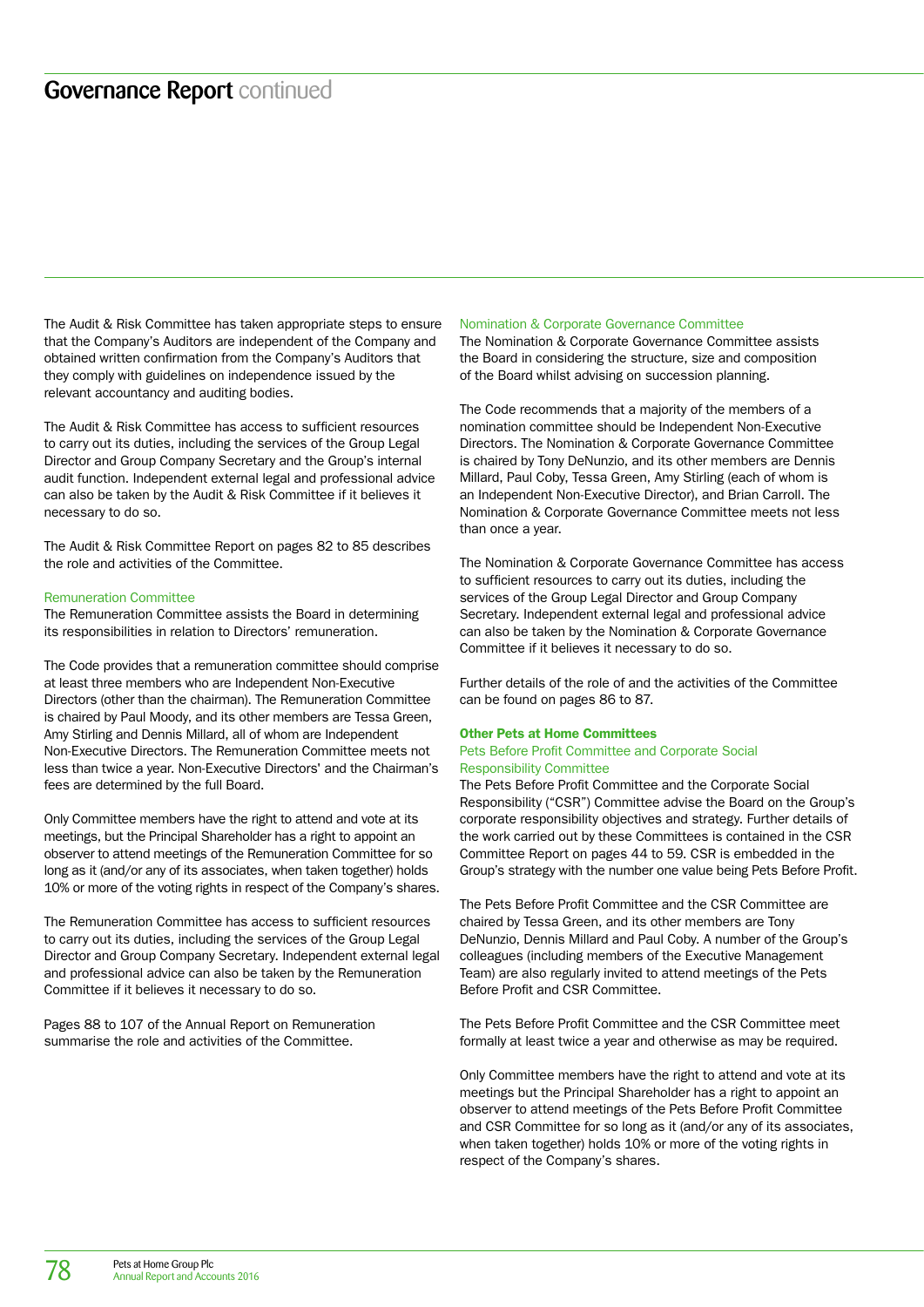### Management Committees

Details of our management committees are set out below:

### Investment Committee

The Investment Committee assists the Board with the Group's store and veterinary surgery rollout process to ensure the Group's investment process is managed effectively and rigorously throughout the Group. The Investment Committee is chaired by Ian Kellett and its other members are Sally Hopson and Peter Pritchard. A number of the Group's colleagues are entitled to attend meetings of the Investment Committee as observers including the Director of Property, the Group Development Director and the Vet Group Partner Recruitment, Property and People Director.

The Investment Committee meets formally at least ten times a year and otherwise as may be required. Duties of the Investment Committee include reviewing and considering all proposals presented for new store and standalone surgery acquisitions by a Group company, approving all material variations to proposed new stores and standalone surgery acquisitions, periodically reviewing proposed changes to the reporting and presentation of new store investment criteria; reviewing all proposals presented for lease renewals and reviewing alternative strategies for new store investment, formats and geographical markets and reporting on such strategies to the Board for final approval on the terms of any such matter, and reviewing all proposals for the dispositions of all or part of any of the lease on stores including any sub-letting, assignments, surrenders or relocations and approve or reject any such proposals as appropriate. Each of the matters approved by the Investment Committee is subject to the further approval of the Board where it falls within the level of expenditure requiring full Board approval. The Investment Committee formally updates the Board at least once a year in addition to regular updates on matters approved within the monthly Board packs.

### Senior Executive and Operating Board

In addition to the Board, the Group has both the Executive Management Team as detailed in the Governance Report on pages 64 and 65 and the Operating Board (the "Operating Board") for which respective roles are clearly defined. The Operating Board meets frequently to discuss the following:

- Current trading;
- New developments;
- Operational issues;
- Marketing;
- People; and
- Execution of strategic programmes.

### Health and safety

Health and safety is a key priority for the Board and senior management and is an item for review and discussion at each Board meeting. The Board has established a health and safety committee that meets at least on a quarterly basis and is chaired by the Group Legal Director and Company Secretary with the agenda led by the Group Head of Health and Safety. The committee is attended by key individuals in the business that are responsible for certain areas of health and safety including the veterinary business, retail and grooming and the committee is tasked with reviewing the Group's overall health and safety performance. A health and safety policy is in place for the Group which is reviewed on a regular basis.

The Distribution centres have their own dedicated health and safety manager and a separate health and safety sub-committee which also meets on a regular basis. The veterinary business also has a designated health and safety manager and two health and safety assessors.

Further details of the work of the health and safety committee are contained on page 50 of our CSR Report.

### Internal control and risk management

The Board is responsible for the Group's system of internal control and for reviewing its effectiveness and has carried out a robust assessment of the principal risks facing the Group including those that would threaten its business model, future performance, solvency or liquidity as detailed on pages 38 to 43 of the Strategic Report. The Board delegates to the Executive Team the responsibility for designing, operating and monitoring these systems. The systems are based on a process of identifying, evaluating and managing key risks and include the risk management processes set out on pages 38 to 43 of the Strategic Report and page 84 of the Audit & Risk Committee Report.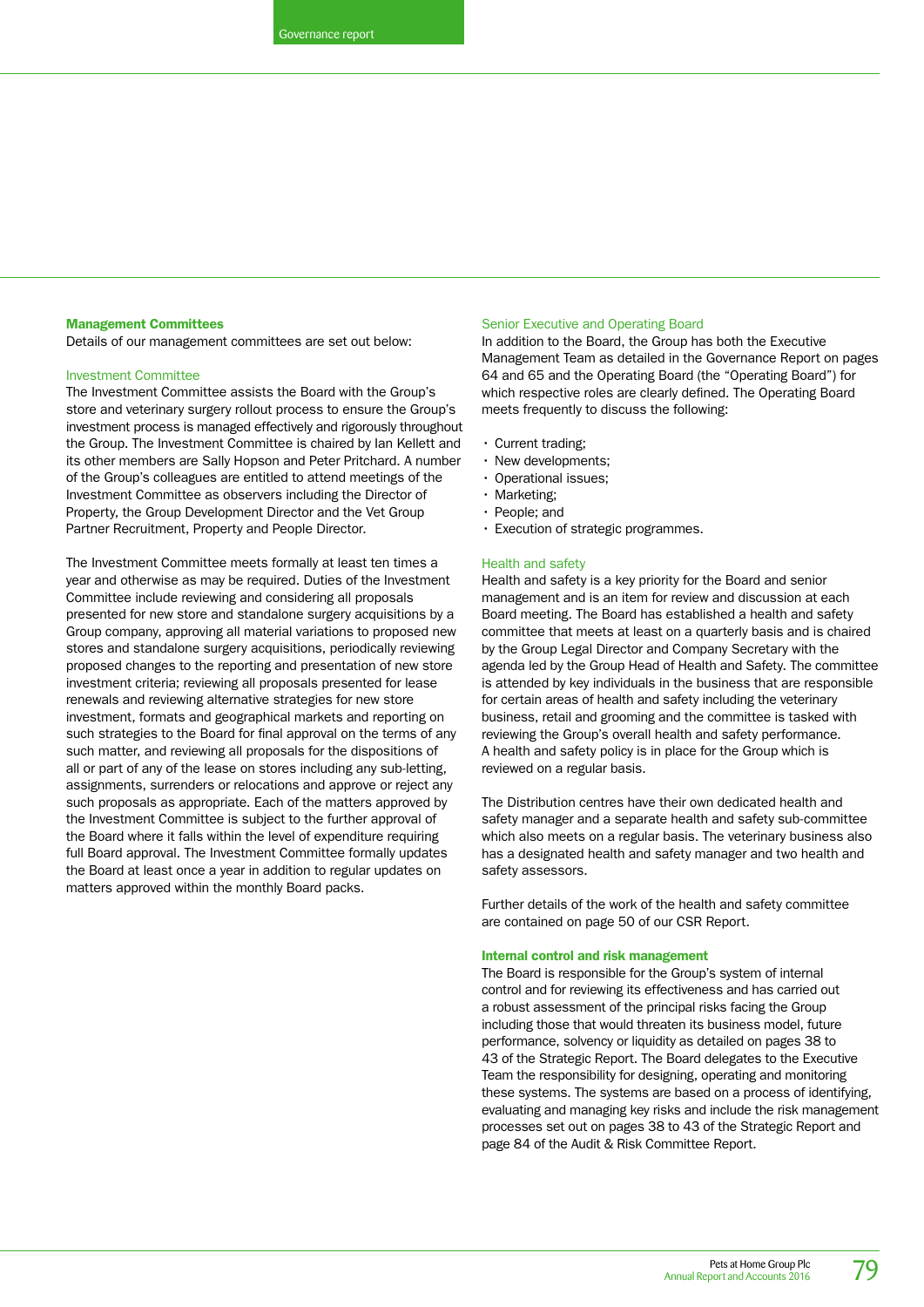## **Governance Report continued**

The systems of internal control were in place throughout the period and up to the date of approval of the Annual Report. The systems of internal control are designed to manage rather than eliminate the risk of failure to achieve business objectives. They can only provide reasonable and not absolute assurance against material errors, losses, fraud or breaches of law and regulations. A number of internal controls operate across the business. The key controls the business relied upon during the year are set out below:

- The annual Group wide strategic review of the business took place in October and November 2015 culminating in the preparation of a detailed three year strategic plan which was reviewed and approved by the Board. Following this approval, the business carried out its annual budget cycle, again culminating in formal review and approval by the Board.
- Management accounts have been reviewed at meetings of the Board. These reviews covered the comparison of actual performance against budget in the period end management accounts and consideration of outturn for the year. The period end accounts are prepared by the management accounts team and reviewed by the Chief Financial Officer and the Finance Director.
- All capital investments during the year have been approved by the Chief Financial Officer; an authority framework is in place which details the approvals required for specific levels of capital spend including those capital projects requiring full Board approval. In line with delegation by the Board, the Investment Committee, chaired by the Group CEO, has reviewed and approved investments in respect of the acquisition and fit-out of new stores and new standalone veterinary practices; see page 23 for further details.
- The business plans for each new company acquisition namely the acquisition of Northwest Surgeons Limited, Anderson Moores Veterinary Specialists Limited, Eye Vet Limited and Dick White Referrals Limited have been reviewed and approved by the Board prior to acquisition following internal review and approval.
- There is an internal audit department in place that has its scope agreed with the Audit & Risk Committee and has reported at each Audit & Risk committee throughout the year. All internal audit reports are presented to the Audit & Risk Committee for review and consideration of any material findings. Where audit findings have been raised, management have agreed appropriate actions and these are prioritised based on risk. Further details of the areas covered in the internal audit reports can be found in the Audit & Risk Committee report on page 84.
- A clearly articulated delegated authority framework in respect of all purchasing activity is in place across the Group. This is complemented by systemic controls including a contract approval policy that reflect the agreed authority framework and clear segregation of duties between relevant functions and departments.
- A schedule of matters reserved for the Board is in place for approving significant transactions and strategic and organisational change.

• Board discussion of the key risks and uncertainties facing the Group and the risk management system together with deep dives on a number of key risk areas. Further details are contained in the Audit & Risk Committee report on page 84.

### Directors' conflicts of interest

The Articles of Association of the Company give the Directors the power to consider and, if appropriate, authorise conflict situations where a Director's declared interest may conflict or does conflict with the interests of the Company.

Procedures are in place at every meeting for individual Directors to report and record any potential or actual conflicts which arise. The register of reported conflicts is reviewed by the Board at least annually. The Board has complied with these procedures during the year.

Two potential conflicts of interest were reported in the year ended 31 March 2016 in circumstances where the Non-Executive concerned was neither directly nor indirectly involved in any potential dealings between the Group and the company concerned. The conflicts were authorised by the Board with appropriate safeguards being put in place.

### Whistleblowing Policy

The Company has a duty to conduct its affairs in an open and responsible way. We are committed to high standards of corporate governance and compliance with legislation and appropriate codes of practice. By knowing about any wrong doing or malpractice at an early stage, we stand a good chance of taking the necessary steps to stop it. We have a policy in place that is designed to encourage colleagues to identify such situations and report them without fear of repercussions or recriminations provided that they are acting in good faith. The policy sets out how any concerns may be raised and when a response can be expected from the Company and in what timescales. A copy of the Group's Code of Ethics and Business Conduct is published on the Group's website (http://investors.petsathome.com/investors/shareholderinformation/governance/code-of-ethics-and-business-conduct). This policy and the procedures in place to deal with concerns raised under the policy were reviewed by the Audit & Risk Committee during the year.

### Share dealing code

The Company has adopted a share dealing code in relation to its shares that is based on, and is at least as rigorous as, the Model Code as published in the LRs. The share dealing code applies to the Company's Directors, its other PDMRs and certain employees of Group companies and they are responsible for procuring the compliance of their respective connected persons with the Company's share dealing code.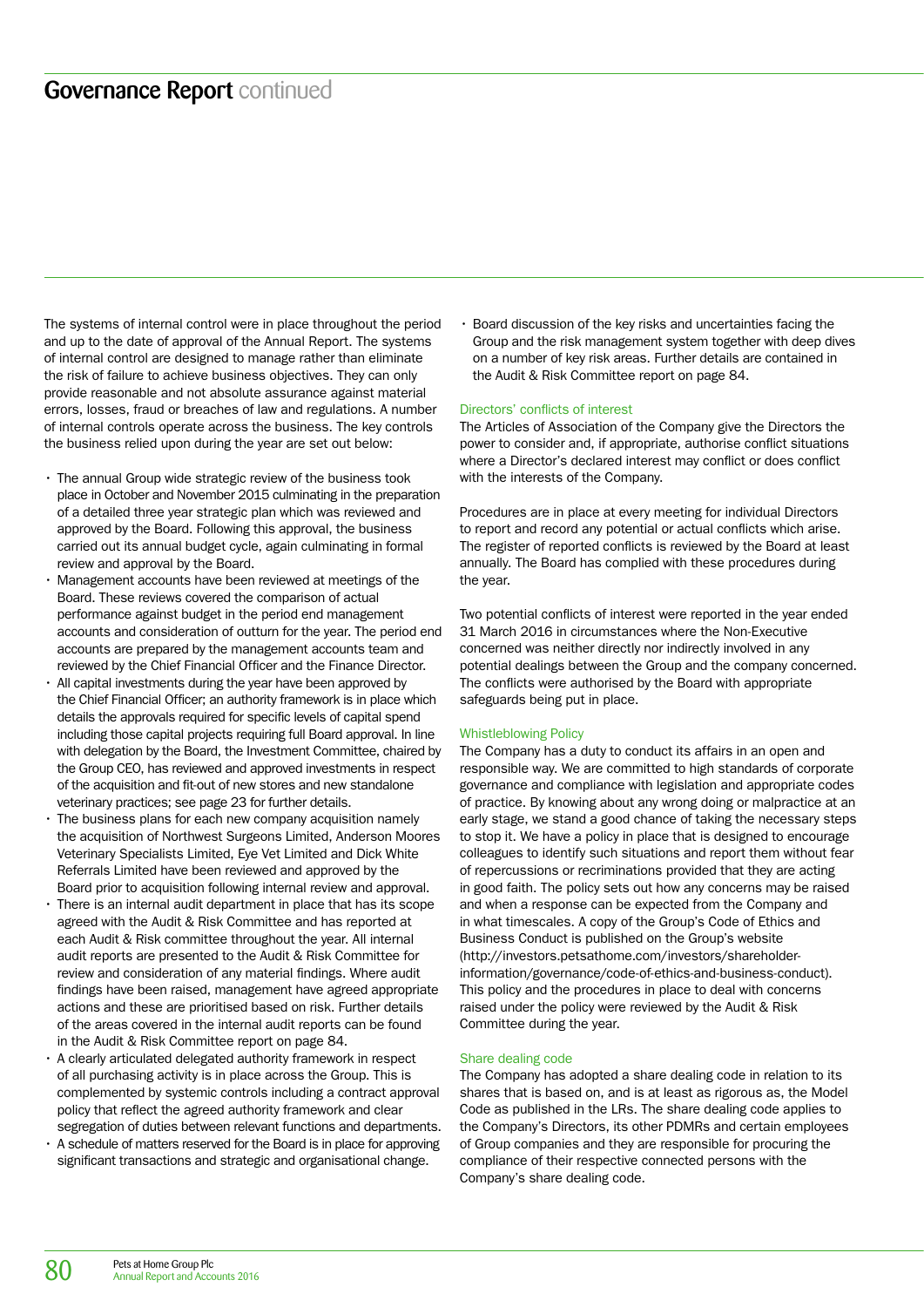### Board evaluation and effectiveness Process

Despite undertaking an external review in 2015, since the Company is still undergoing the transition from a private company to a public limited company, the Board decided to repeat the external evaluation exercise and engaged Lintstock Limited ("Lintstock") to undertake an independent evaluation of Board and Board committee performance and to identify areas where the performance and procedures of the Board might be further improved. Lintstock is a specialist corporate governance consultancy and has no commercial dealings or other connection with the Group.

The assessment included the completion of a short form online questionnaire that considered topics covered in the 2015 evaluation under the headings:

- Board Composition Expertise and Dynamics;
- Time Management and Board Support;
- Board Committees;
- Strategic and Operational Oversight;
- Risk Management and Internal Control;
- Succession Planning and Human Resource Management; and
- Priorities for Change.

All respondents were then interviewed by Lintstock during which their responses to the questionnaire were reviewed. The anonymity of all respondents was ensured throughout the process in order to promote the open and frank exchange of views.

### Outputs of the evaluation

At a dedicated Board session, a report of the findings of the evaluation and its recommendations were discussed and specific actions agreed. Overall, the areas highlighted from last year's evaluation were seen to have improved considerably since the last review and the top priorities for the Board over the coming year were identified as:

- The Non-Executive Directors continuing to engage with the business and develop the Board's understanding of Pets at Home;
- Supporting the new management structure and those in new roles;
- Reducing and focusing the meeting agendas;
- Improving the quality of the Board packs; and
- Ensuring that the people strategy is brought to the Board.

Beyond the annual evaluation, the performance of the Group CEO is continuously monitored throughout the year by the Chairman and the Senior Independent Director.

### Relations with shareholders

The Board's primary role is to promote the success of the Company and the interests of shareholders. The Board is accountable to shareholders for the performance and activities of the Group.

The Board believes it is important to explain business developments and financial results to the Company's shareholders and to understand any shareholder concerns. We communicate with shareholders on a regular basis.

The Board communicates with its shareholders in respect of the Group's business activities through its Annual Report, yearly and half yearly announcements, interim management statements and other regular trading statements. This information is also made publicly available via the Company's website.

During the year, the Company met regularly with analysts and institutional investors and such meetings will continue. The Group CEO and Chief Financial Officer have lead responsibility for investor relations. They are supported by a dedicated Head of Investor Relations who, amongst other matters, organises presentations for analysts and institutional investors and ensures that procedures are in place to keep the Board regularly informed of such investors' views.

All the Non-Executive Directors are available to meet with major shareholders if they wish to raise issues separately from the arrangements as described above and, during the year, the Chairman and Senior Independent Director held such meetings and reported back to the Board.

The CSR Committee Report on page 46 also details the materiality assessment survey that was carried out during the year with investors and customers in relation to environment, social and governance issues.

Pets at Home's investor website is also regularly updated with news and information including this Annual Report and Accounts which sets out our strategy and performance together with our plans for future growth (http://investors.petsathome.com).

### Annual General Meeting

The Company's Annual General Meeting ("AGM") will be held on Wednesday, 14 September 2016 at Macdonald Manchester Hotel & Spa, London Road, Piccadilly, Manchester, Greater Manchester, United Kingdom, M1 2PG. Full details of the meeting are set out in the Notice of Annual General Meeting sent with this Annual Report and Accounts. The AGM provides all shareholders with the opportunity to attend and vote on the resolutions put to shareholders and those shareholders unable to attend are encouraged to vote using the proxy card enclosed with this Annual Report and Accounts or electronically by following the instructions set out in the Notice of Meeting (whether personally or by proxy). All resolutions proposed at the AGM will be taken on a poll vote. This follows best practice guidelines and enables the Company to count all votes, not just those of shareholders who attend the meeting. Information relating to votes cast will, following the AGM, be available on the Company's website (http://investors.petsathome.com).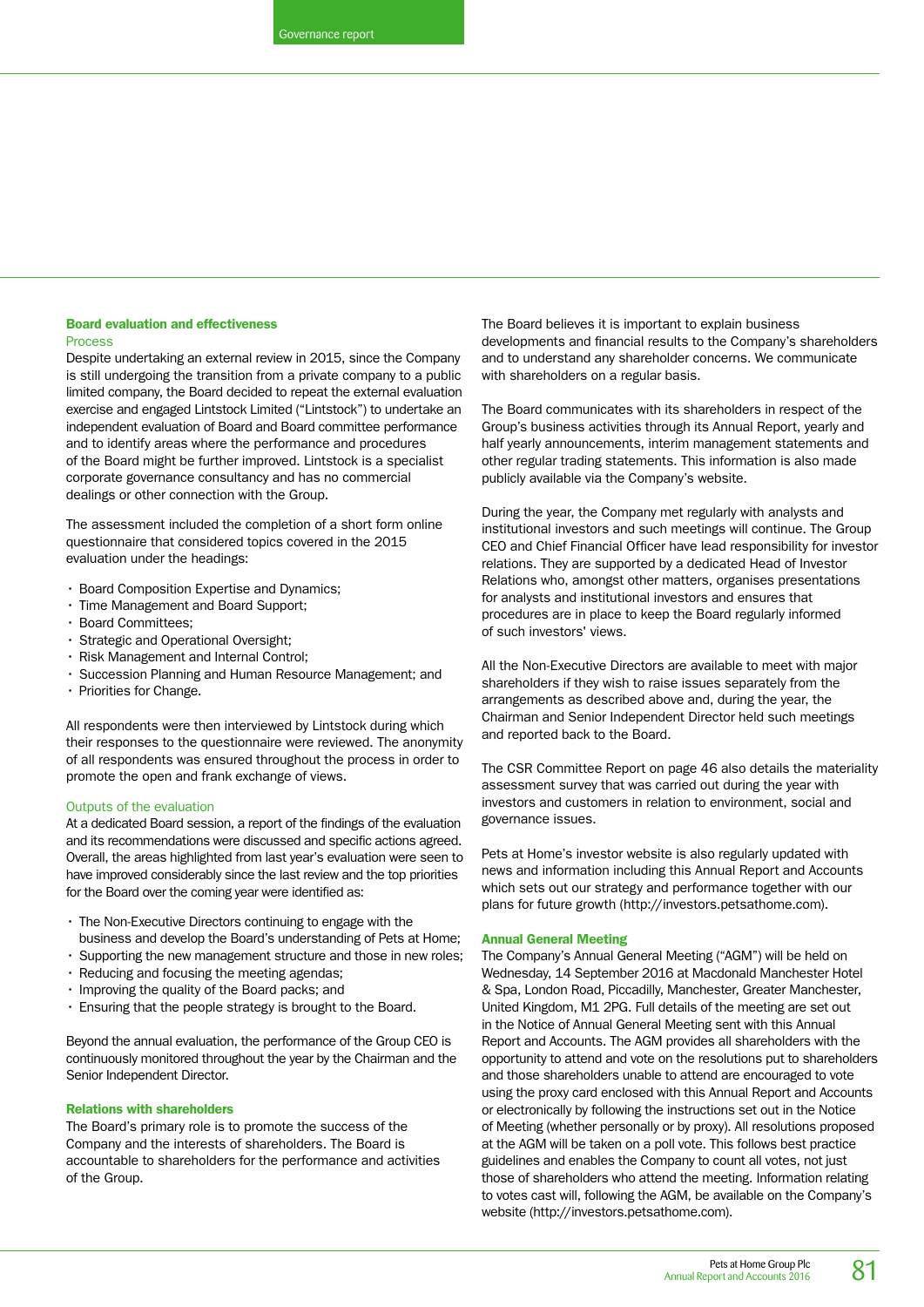## Audit & Risk Committee Report



Amy Stirling Chairman of the Audit & Risk Committee

### Who is on the Audit & Risk Committee?

| <b>Member</b>           | No. of meetings |
|-------------------------|-----------------|
| Amy Stirling (Chairman) | 4/4             |
| Dennis Millard          | 4/4             |
| Paul Coby               | 3/4             |
| Paul Moody              |                 |

### What we did in 2016

Reviewed updates to the financial accounting framework in which the Group operates and how this may affect the financial statements.

Received a whistleblowing and code of ethics update.

In addition to our work ensuring that the going concern basis is appropriate, we have this year reviewed and challenged the Longer Term Viability Statement ("LTVS") in advance of its approval by the Board. As part of this work, the carrying value of the goodwill balance has been reviewed.

All businesses continue to be exposed to cyber and information security risks and this has been a key focus of the Committee this year.

We have performed 'deep dives' on a number of key risks together with management to ensure that all possible mitigating actions are identified and implemented.

Reviewed the Terms of Reference for the Committee.

### What we will do in 2017

Continue to carry out our responsibilities as set out in the Terms of Reference, including monitoring the integrity of the Group's financial statements, challenging the judgemental areas contained within the financial statements and advising the Board on whether external reporting is fair, balanced and reasonable.

As the Group moves forward with further investment in systems, we will continue to monitor the controls around the investment in and delivery of key IT initiatives, as well as continuing to review controls around cyber security in this increasingly complex area.

We will continue to monitor the effectiveness of the Group's Internal Audit function. We will agree an Internal Audit strategy for FY17 and beyond, defining ways of working as well as specific projects. We expect to review each of the top risks in a 'deep dive' during the year.

We will document in further detail the controls and processes within the Vets Group, focusing in particular on the integration of the recent acquisitions.

### Introduction

I am pleased to present the Audit & Risk Committee's Report for the year. Our primary function is to assist the Board in fulfilling its responsibilities to protect the interests of the shareholders with regard to the integrity of the financial reporting, the adequacy and effectiveness of the risk management systems and internal controls, the effectiveness of the internal audit function and the relationship with the external auditors.

During the year the Committee met four times with our agenda covering financial reporting considerations, progress against the internal audit plan and the external audit process. We have considered risk regularly throughout the year, reviewing updates to the Group risk register and conducting 'deep dives' with management into specific key risks.

In addition to our regular agenda, this year we have considered financial reporting control processes, reviewed and challenged the LTVS before its assessment by the Board, and discussed external audit effectiveness following the tender process conducted last year. With management, we have conducted 'deep dives' into key business risks, such as the implementation of a new payroll and HR system to improve support provided to our colleagues in Health and Safety, in understanding and improving the working environment, and in Information Security, given the increased awareness of the challenges all businesses face in keeping data safe.

### Committee members

The Audit & Risk Committee ("the Committee") members have been selected to provide a wide range of financial and commercial experience necessary to fulfil the duties and responsibilities of the Committee. The Board considers the Committee members' financial experience to be recent and relevant for the purpose of the Code. Further details of the members can be found in the Board of Directors on pages 62 to 63.

The Chief Financial Officer, the Group Chief Executive Officer, the Head of Internal Audit and an observer appointed by the Principal Shareholder also attend Committee meetings by invitation, together with representatives from KPMG. In addition, this year, as the Chief Financial Officer's responsibilities expanded to include the Chief Executive Officer of Retail role, the Director of Finance and the Chief Financial Officer of the Vets Group have also attended the Committee meetings. The Group Company Secretary acts as secretary to the Audit & Risk Committee.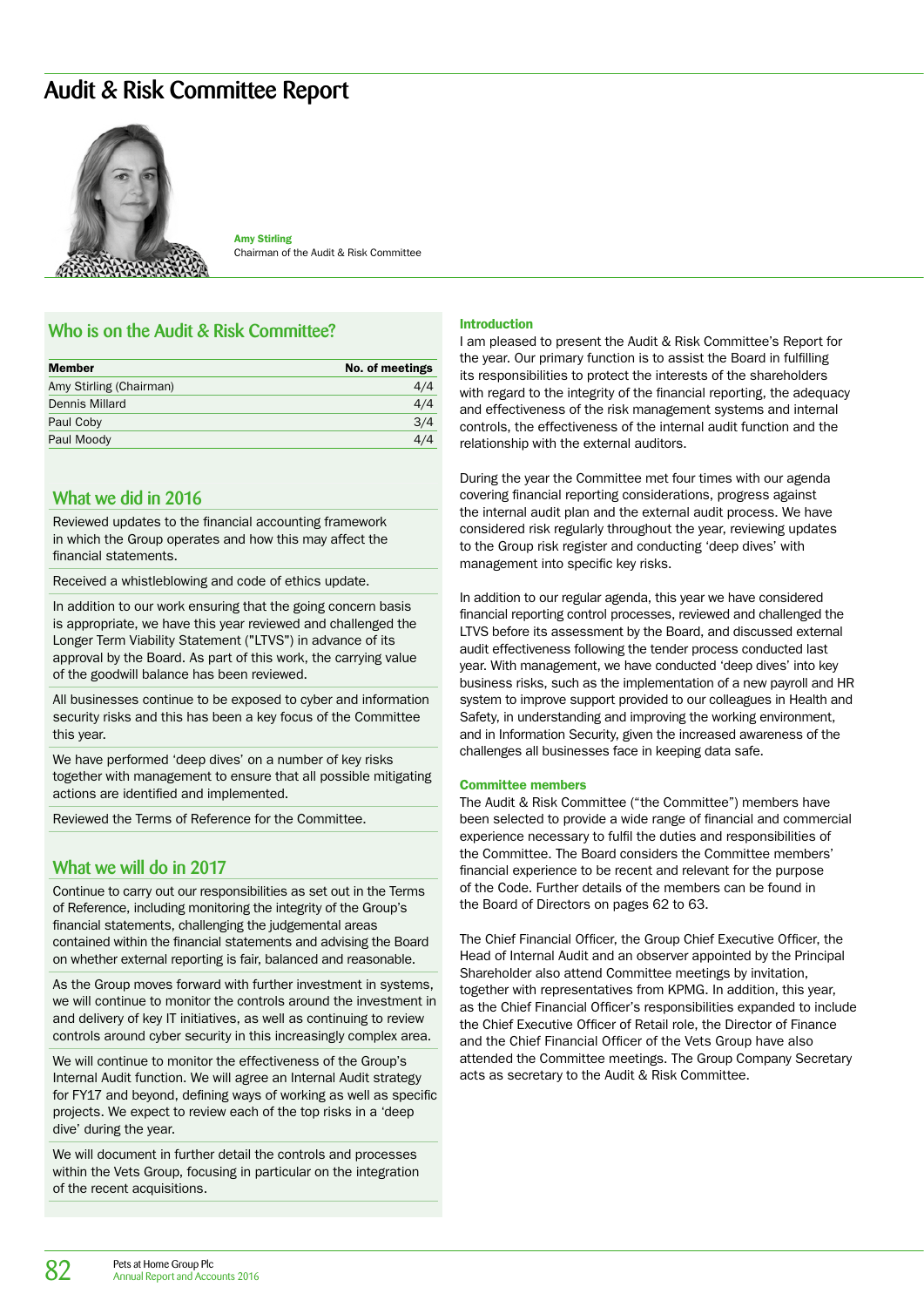## **Q** We have devoted significant time during the year to reviewing the Group's risk management systems."

The Chairman of the Committee also meets throughout the year with the Chief Financial Officer, Director of Finance, Chief Financial Officer of the Vets Group and the Head of Internal Audit to discuss ongoing matters.

The Committee meets separately with the Head of Internal Audit and the Group's external auditors without management present during the year.

### Financial Reporting

As part of our ongoing work to ensure the integrity of financial reporting, during the year, we have focused on the following:

- Reviewed the appropriateness of the Annual Report for the year ended 31 March 2016 (which is a 53 week period), and the interim financial statements for the 28 week period ended 8 October 2015 with a focus on, amongst other matters, the quality and acceptability of accounting policies and procedures, material areas where judgement has been applied and clarity of disclosures in accordance with financial reporting standards. Following these reviews we believe that the Annual Report is fair, balanced and understandable.
- Revisited and refreshed work undertaken in 2014 to ensure that our financial procedures and controls are adequate for the size and complexity of the business. Although there are no significant changes in the financial control framework since the work was originally completed, the Vets Group business has become a larger part of the Group and is therefore subject to incremental controls.

### Financial statement reporting issues

The Committee has carefully considered the key judgements applied in the preparation of the consolidated financial statements. The Committee considers the key risks within the financial statements to be the carrying value of goodwill and the carrying value of inventory. KPMG have also identified these areas as key audit risks when planning their audit.

During the year the Committee has:

- Reviewed management's work on testing the goodwill balance for impairment and reviewed and challenged the forecasts, assumptions, sensitivities and stress tests used in this work;
- Gained confidence regarding the valuation of inventory through our work on financial control processes and the implementation of the new JDA warehouse management system together with the review each period of the management information regarding inventory balances.

To further monitor the integrity of the financial statements and results we have also:

- Received an update from management as to the process for recognising income from suppliers. As reported last year, this is recognised in a prudent manner reflecting the activity performed by suppliers and the level of confidence in any performance related criteria. As a result, we consider supplier income to be recognised appropriately in the financial statements;
- Reviewed the Group's policies on tax and treasury. The treasury policy, which has not changed significantly in the year, covers our transactions with banks and other financial institutions and includes the level of hedging that the Group has in place, particularly on interest rates and foreign currencies. The tax policy, which outlines the Group's attitude to tax and risk, our relationship with HMRC and relationships with external tax advisors, have not changed significantly in the year, however, we receive frequent updates on each of corporate tax, VAT and employment taxes across the Group;
- Reviewed and discussed with management changes in the financial reporting landscape currently being considered, in particular, leasing, revenue recognition and financial instruments. The proposed standard IFRS 16 "Leases" will have the greatest impact on the presented financial position of the Group and an initial impact assessment has been carried out.

### Going concern and longer term viability

Our work expanded this year in line with the requirements of the 2014 UK Corporate Governance Code to incorporate a comprehensive review of the process to underpin the longer term viability statement in addition to our regular review on going concern. In considering viability overall, the Committee reviewed the Group's three year Strategic Plan with particular focus on the key assumptions in relation to revenue and our store and service expansion plans. Sensitivities to these key assumptions were also reviewed based on the impact of the Group's key risks, individually and conflated, as set out on pages 38 to 43.

Following an iterative process of review of the detailed considerations set out above by the Committee and the Executive Management team, the Committee is satisfied that it is appropriate for the Group to continue to adopt the going concern basis in preparing the Annual Report and Accounts of the Group and, further, that the longer term viability statement on page 71 of the Directors' Report is appropriate.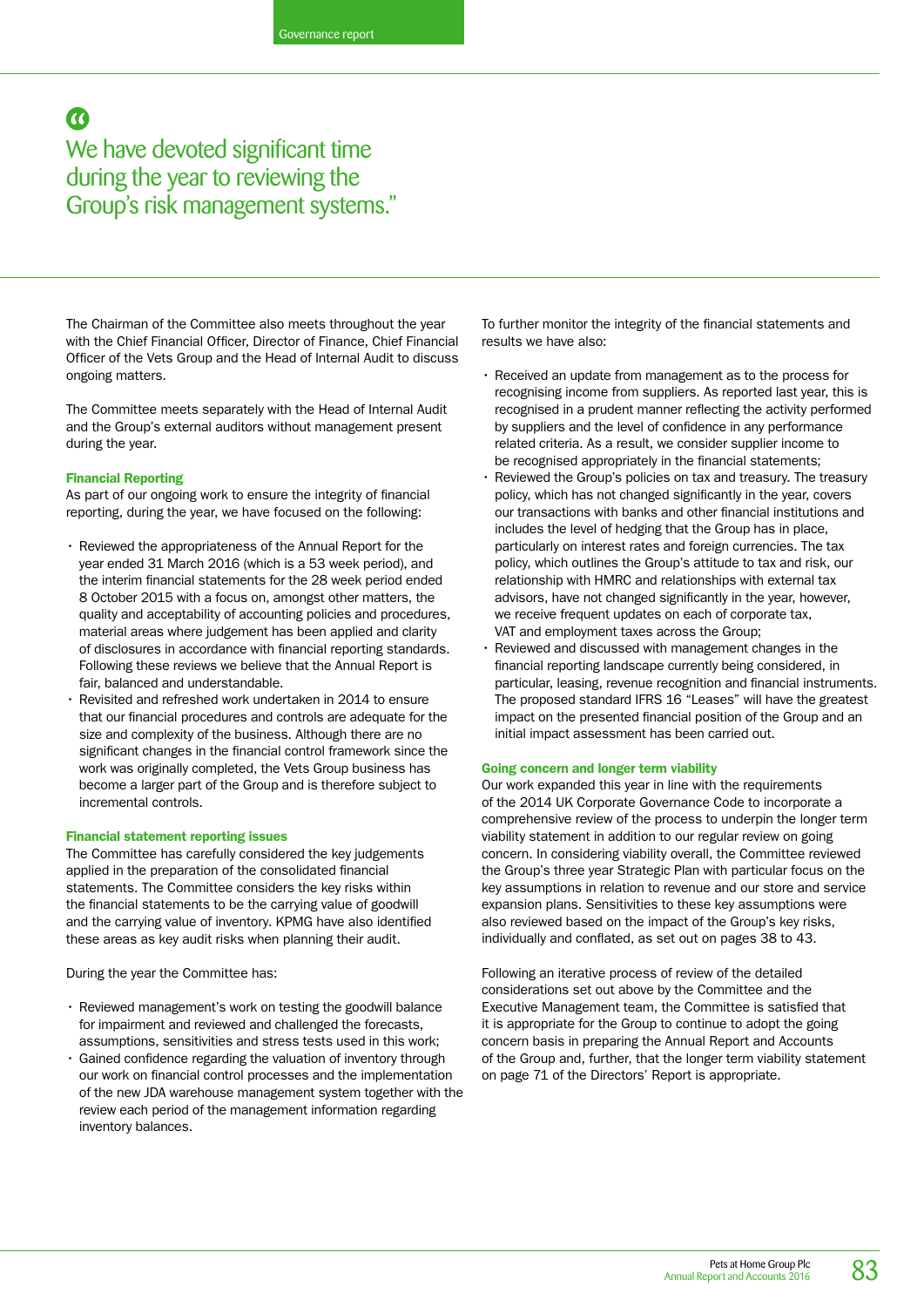## Audit & Risk Committee Report continued

### Risk management and internal controls

Risk management and the system of internal control are the responsibility of the Board. It ensures that there is a process in place to identify, assess and manage significant risks that may affect achievement of the Group's objectives and that the level and profile of such risks is acceptable. The Committee provides oversight and challenge to the assessment of principal risks as set out on pages 38 to 39. The Group's key risks and uncertainties are set out on pages 40 to 43.

Following the review of risk management processes last year, the Committee now performs regular 'deep dives' into the Group's key risks. Members of the Executive Management Team attend the Committee and set out the background and nature of the specific risk area along with the mitigations that are in place, any planned future actions and an assessment of the remaining level of risk. During the year, reviews were conducted on Information Security, Health and Safety and the implementation process of a new Group HR and Payroll system.

### Internal audit

The internal audit function has a direct line of report into the Committee and is an important part of the assurance process within the business. The Committee reviews and approves the internal audit plan for the year which is developed to address key risks across the business as well as reviewing core governance, financial and commercial processes.

The Head of Internal Audit and Risk has attended each Committee meeting, updating on progress against the audit plan throughout the year, and reporting on findings from the reviews carried out and progress against any mitigating actions.

Specific work performed during the year in our key risk areas included an audit of pet welfare processes as part of Brand and Reputation, under Business Systems and Information Security, internal audit carried out work on the implementation of a new Group HR & payroll system, a review of VIP management information and a post implementation review of the new JDA warehouse management system. Under our Regulatory and Compliance risk, work was conducted through a review of Customs Duty and VAT disclosures.

All reports, related findings and recommended actions have been discussed by the Committee and are tracked to completion.

### External audit

KPMG presents their Audit Plan, Risk Assessment and audit findings to the Committee, identifying their consideration of the key audit risks for the year and the scope of their work. These reports are discussed throughout the audit cycle. As in the prior year, these risks were considered to be the carrying value of goodwill and the carrying value of inventory. In their reports presented to the Committee at both the half year and full year, the auditors considered these risks to be appropriately addressed and raised no significant areas of concern in these or any other areas of their review.

KPMG also attend the Committee meetings and meet separately, without management present, to discuss any issues in detail.

### Audit tendering

The Statutory Audit Service Order 2014 (The Order) requires that audit firms are rotated every ten years unless there is a tender, in which case, the audit firm can remain in position for 20 years. We are in compliance with The Order and performed a tender process which concluded in January 2015. Following this tender process KPMG, who have audited the Group since 2000, were reappointed as auditors at the 2015 Annual General Meeting.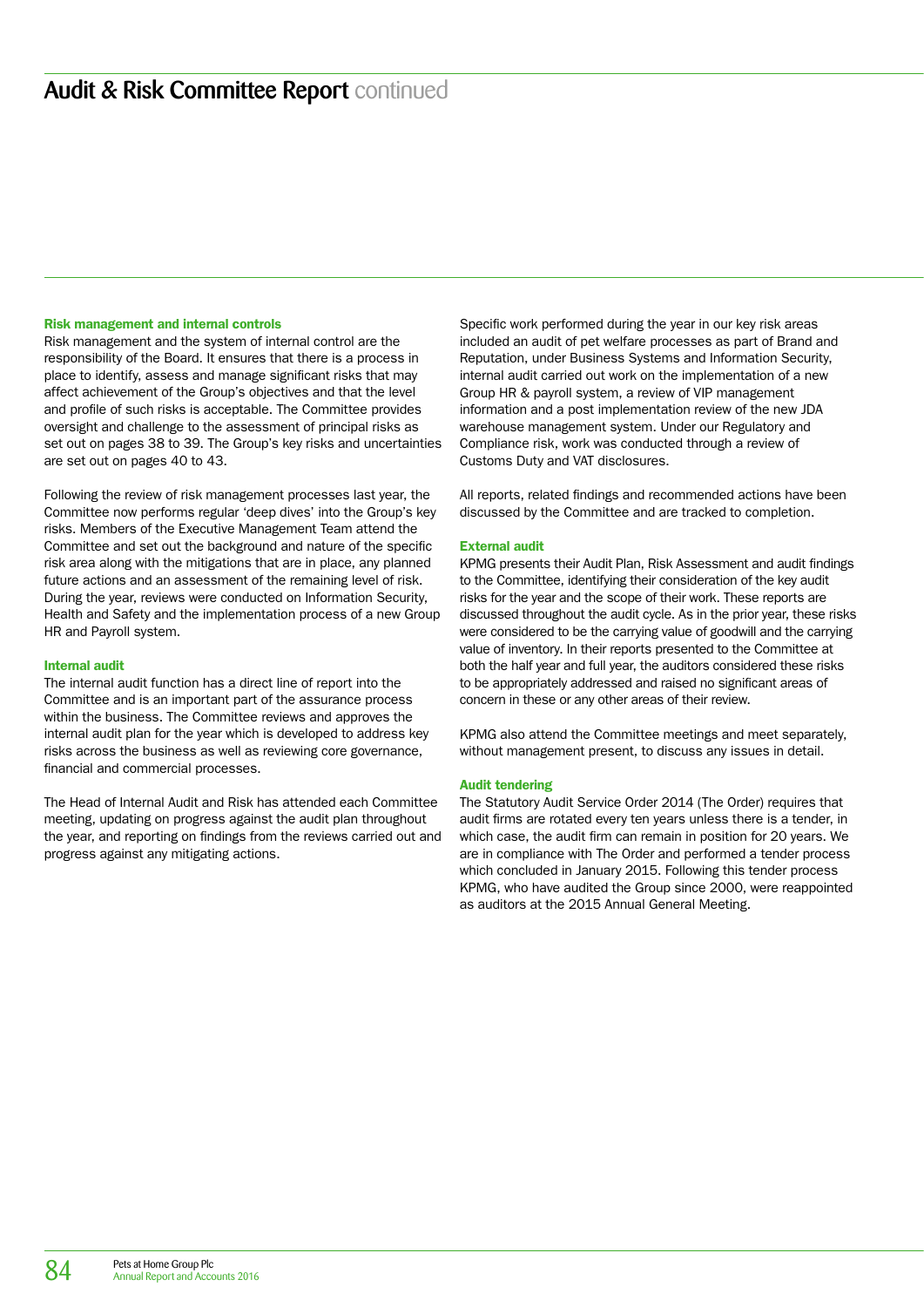### External auditor's effectiveness

During the year, the Committee considered the effectiveness, independence and objectivity of the external auditors through the review of all reports provided, regular contact and dialogue both during Committee meetings and separately without management. In addition, this year, we conducted an audit effectiveness review through a questionnaire to Committee members, the results of which were discussed with KPMG.

Maintaining the objectivity and independence of the external auditors is essential. Additional non-audit services provided by the auditors may impair their independence or give rise to a perception that their independence may be impaired. Accordingly, a formal policy, based on the Auditing Practices Board's Ethical Standard No. 5 'Non-audit services provided to audited entities', has been adopted to provide clarity over the type of work that is acceptable for the external auditors to carry out and the process required for approval.

Audit and non-audit fees paid to KPMG in the year total £231,000 and an analysis is presented in note 3 to the consolidated financial statements on page 130. Audit fees across the Group were £173,000, with KPMG also receiving £35,000 for the review of the interim financial statements and an additional £23,000 for tax compliance and advisory services.

In addition to the above KPMG provide audit and non-audit services to the joint venture practices and received £365,000 in respect of audit fees and £154,000 in respect of tax compliance fees.

Following the audit tender process in the previous financial year, we appointed Ernst & Young LLP as tax advisors to the Group, while KPMG continue to provide tax support services to the Joint Venture partners.

Resolutions to re-appoint KPMG as auditors and to authorise the Directors to agree their remuneration will be put to shareholders at the Annual General Meeting that will take place on 14 September 2016.

Amy Stirling Chairman, Audit & Risk Committee 25 May 2016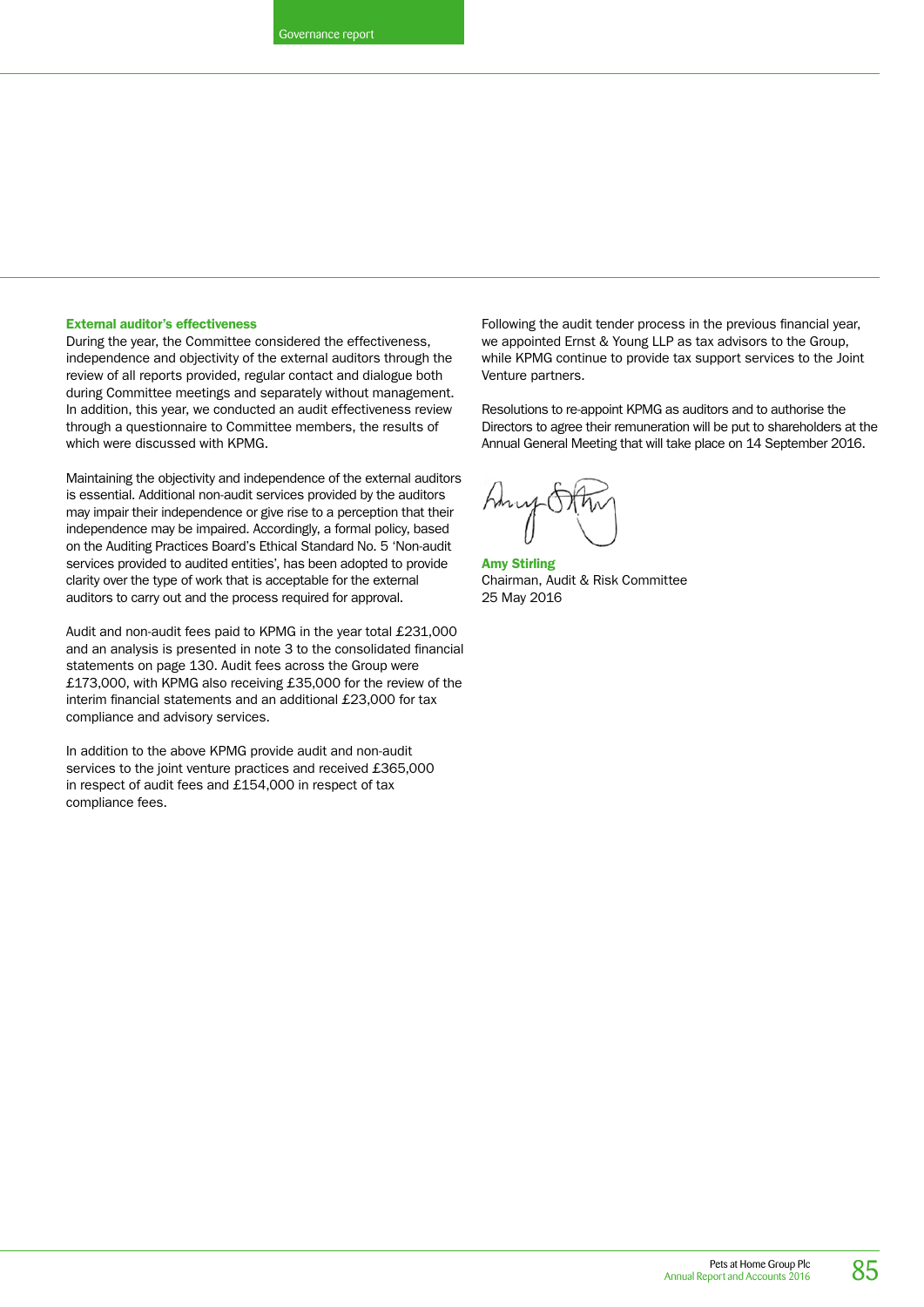## Nomination & Corporate Governance Committee Report



Tony DeNunzio Chairman of the Nomination & Corporate Governance Committee

### Who is on the Nomination & Corporate Governance Committee?

| <b>Member</b>            | No. of meetings |
|--------------------------|-----------------|
| Tony DeNunzio (Chairman) | 4/4             |
| Dennis Millard           | 4/4             |
| <b>Tessa Green</b>       | 4/4             |
| Amy Stirling             | 4/4             |
| Paul Coby                | 4/4             |
| <b>Brian Carroll</b>     | 3/4             |

### What we did in 2016

Reviewed succession plans for executive appointments.

Considered and recommended to the Board a number of appointments including the appointment of Ian Kellett as Group Chief Executive Officer following the resignation of Nick Wood.

Reviewed the Board Evaluation and Effectiveness survey.

Considered Directors' conflicts of interest.

### What we will do in 2017

Continue to assess the Board composition and how it may be enhanced.

Continue the recruitment of a replacement Chief Financial Officer and recommend an appointment to the Board.

Implement further reviews and assessment of succession planning.

### Introduction

As Chairman of the Nomination & Corporate Governance Committee (the Committee), I am pleased to present the report of the Committee for the year ended 31 March 2016.

The Committee is a key committee of the Board whose role is to keep the composition and structure of the Board and its committees under review and has responsibility for nominating candidates for appointment as Directors to the Board having regards to its structure, size and composition (including the skills, knowledge, experience and diversity of its members).

We are also tasked with ensuring that succession plans are in place for the Directors, the Executive Management Team and the Group's Operating Board taking into consideration the current Board structure, the leadership requirements of the Group and the wider commercial and market environment within which the Group operates.

### How the Committee discharged its responsibilities in FY16 Succession planning

We reviewed the succession plans for both executive appointments to the Board and the Executive Management Team, taking into account the strategic objectives of the Group. The process included consideration of the anticipated demands of the business and the skills required to successfully deliver against these. With the assistance of the Committee, the Board also discussed succession planning for the Group's Operating Board. The Board recognises that effective succession planning is fundamental to the success of the Company and that ensuring the continued development of talented colleagues helps to mitigate the risks associated with unforeseen events, such as key individuals leaving the business. Considerable progress has been made on succession planning in this area, however, the Board recognises that more work is required and further reviews will take place this year.

As a result of the review, at the start of the financial year, the Company created a divisional operating structure based around Retail and Services and to support the changes, the Committee considered and recommended to the Board the appointment of Ian Kellett as Chief Executive Officer (Group CEO) of the Retail Division and Sally Hopson as Chief Executive Officer of the Services Division. The Board approved the appointments with effect from 4 June 2015.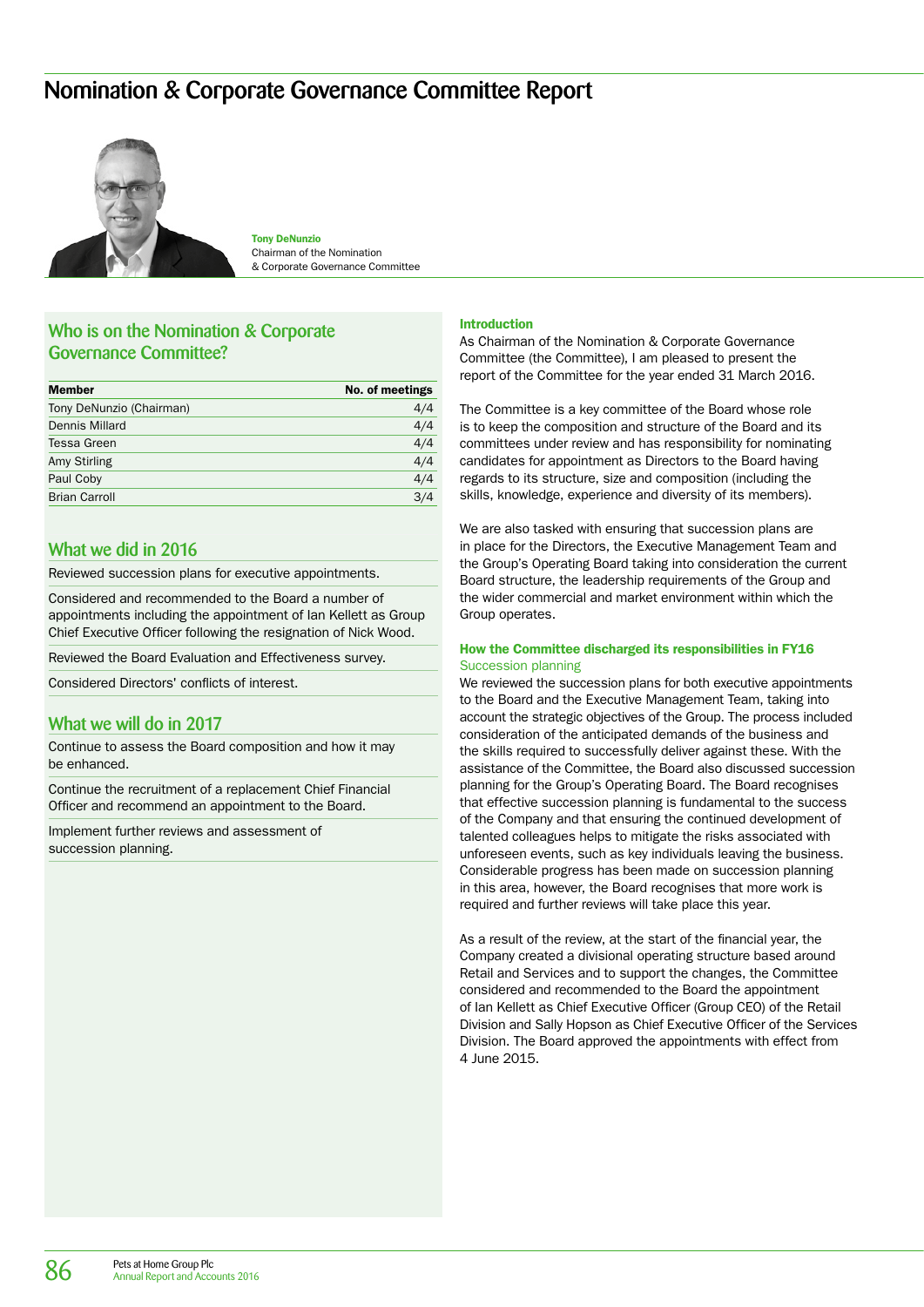# **Q**

Keeping the composition and structure of the Board and its Committees under review to ensure it has an appropriate balance of skills, experience and independence."

Following the resignation of Nick Wood in March this year, the Committee further reviewed and recommended to the Board the appointment of Ian Kellett as Group Chief Executive Officer (Group CEO). As a consequence of Ian's appointment as Group CEO, Peter Pritchard was recommended to the Board for promotion to the role of Chief Executive Officer of the Retail Division following his successful tenure as Chief Operating Officer in that division. The appointments were in line with the succession plan that the Committee had been considering for some time and were approved by the Board from 4 April 2016. Sally Hopson remains Chief Executive Officer of the Services Division and Louise Stonier as Group Legal Director and Company Secretary.

The search for a Chief Financial Officer continues following the mutual agreement that the original candidate would not be joining the Company and we have engaged external recruitment consultants. In the interim, we have considered and recommended to the Board that Mark Adams be appointed as interim Chief Financial Officer for the Group. Mark has significant public company experience as a Chief Financial Officer at Easyjet Plc, Helphire plc and Alpha Airports Group Plc and more recently has fulfilled the CFO role at Cognita. He was appointed on 18 April 2016 and will attend Board meetings as an observer.

### Board evaluation and effectiveness

The Company is still undergoing the transition from a private company to a public limited company, and the Board therefore decided to repeat the external evaluation exercise and engaged Lintstock Limited ("Lintstock"). Lintstock performed an independent evaluation of Board and Board committee performance and identified areas where the performance and procedures of the Board might be further improved. Lintstock is a specialist corporate governance consultancy and has no commercial dealings or other connection with the Group.

The assessment included the completion of a short form online questionnaire that considered topics covered in the 2015 evaluation.

A report on the performance of the Board and each of the principal committees was compiled by Lintstock and presented to the Board and each relevant committee as a basis for discussing and agreeing appropriate actions for the forthcoming year. The Chairman and the Non-Executive Directors also meet in the absence of the Executive Directors.

The Board and individual committees considered the output from the review in April 2016 and concluded that the performance of the Board, its committees and individual Directors was effective. Any areas for improvement have been agreed by the Board and are detailed on page 81 of the Governance Report.

### **Diversity**

We take into account a variety of factors before recommending any new appointment to the Board, including relevant skills to perform the role, experience, knowledge, ethnicity and gender. The most important priority of the Committee, however, is ensuring that the best candidate is selected to join the Board. Further details on Board diversity can be found on page 76 of the Governance Report.

### Conflicts of interest

The Board has delegated authority to the Committee to consider, and where necessary authorise, any actual or potential conflicts of interest arising in respect of the Directors. We considered potential conflicts of interest as they arose during the course of the year.

We also support the Board in its annual consideration of the Conflicts of Interest Register, which is carried out prior to the publication of the Annual Report, and considers the independence of the Non-Executive Directors, in the context of the criteria set out in the Code.

I will be available at the AGM to answer any questions on the work of the Nomination & Corporate Governance Committee.

Tony DeNunzio Chairman Nomination & Corporate Governance Committee 25 May 2016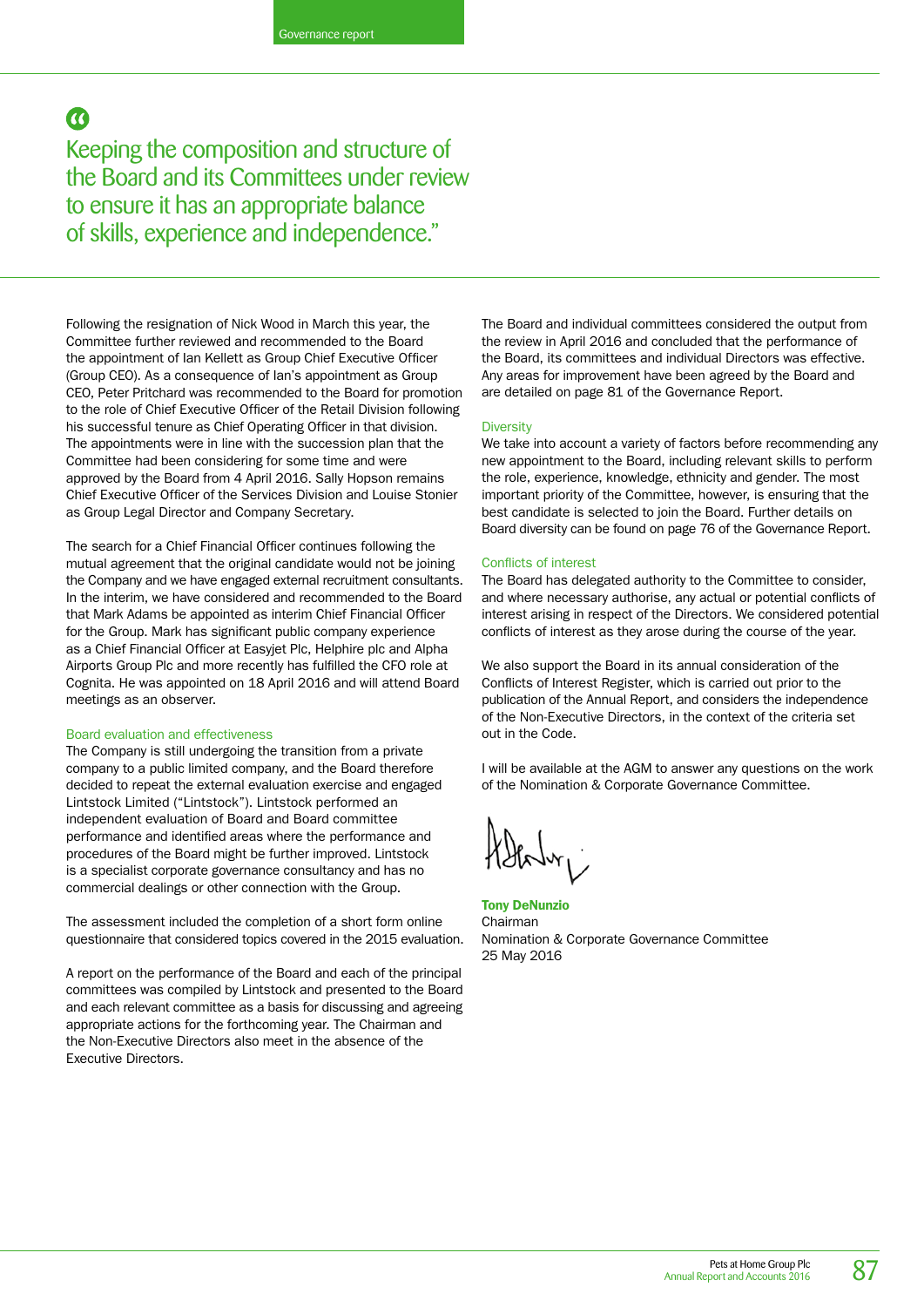## Remuneration Report



Paul Moody Chairman of the Remuneration Committee

### Who is on the Remuneration Committee?

| <b>Member</b>         | No. of meetings |
|-----------------------|-----------------|
| Paul Moody (Chairman) | 4/4             |
| Dennis Millard        | 4/4             |
| Tessa Green           | 4/4             |
| Amy Stirling          |                 |

### What we did in 2016

Carried out a review of the Group's remuneration practice to ensure in line with best practice.

Made recommendations to the Board on the remuneration for each of the Group Chief Executive Officer, Chief Executive Officers of the Retail Division and the Services Division and the Group Legal Director and Company Secretary and approved any resulting changes to service agreements.

Reviewed the performance of the Group's long term incentive plans and approved awards to colleagues in the Group.

Made recommendations to the Board on the remuneration for a replacement Chief Financial Officer; and the interim Chief Financial Officer.

Agreed the annual bonus targets for the Executive Management Team for FY16 and measured performance against them.

### What we will do in 2017

Review and approve the vesting of any Matching Awards under the Co-Investment Plan for Early Leavers.

Approve the granting of awards under the Group's Long Term Incentive Plans.

Review the Remuneration Policy for approval at the 2017 Annual General Meeting of the Company.

Agree the annual bonus targets for the Executive Management Team for FY17 and measure performance against them.

Review the remuneration for each of the Executive Management Team.

Make recommendations on the remuneration for a replacement Chief Financial Officer.

### Introduction

On behalf of the Board, I am pleased to present the Directors' Remuneration Report for the year ended 31 March 2016. The Remuneration Policy was approved by our shareholders at our 2014 AGM. There are no changes to the Policy approved in 2014, however, for ease of reference, this is set out in full for shareholders' information on pages 98 to 107. The report is therefore split into two parts.

- Our Annual Report on Remuneration, outlining how our Remuneration Policy was implemented in FY16 and how we intend to apply it for FY17. This will be subject to an advisory vote at our 2016 AGM.
- A recap of our Remuneration Policy, as approved by shareholders at the 2014 AGM. No changes have been made to our Remuneration Policy this year and as such there will be no resolution on our Remuneration Policy at the 2016 AGM.

### Remuneration principles

Our Remuneration Policy recognises the importance of attracting and retaining high-quality talent with the skills and expertise necessary to support, deliver and drive our strategy. The Remuneration Committee ("Committee") remains focused on paying for performance and aligning rewards of the Executive Management Team with the interests of long term shareholders, whilst staying true to our Company values and recognising the importance of widespread colleague share ownership.

### Overview of the work of the Committee in FY16

The past year has been a significant and busy year for the Group with a number of key changes including:

- the creation of a divisional operating structure based around Retail and Services, with the appointment of Ian Kellett as Chief Executive Officer of the Retail Division and Sally Hopson as Chief Executive Officer of the Services Division;
- the subsequent appointment of Ian Kellett as Group Chief Executive Officer ("Group CEO") following the resignation of Nick Wood;
- the subsequent promotion of Peter Pritchard to the role of Chief Executive Officer of the Retail Division following his successful tenure as Chief Operating Officer in that division; and
- the search for a replacement Chief Financial Officer ("CFO") together with the appointment of Mark Adams as interim CFO following the mutual agreement that the original candidate would not be joining the Company.

Each of these changes has required support and recommendations from the Committee in setting an appropriate level of remuneration in line with the Group's remuneration principles. As part of this, we undertook a detailed review of our remuneration framework to ensure that it remained aligned with best practice, whilst at the same time preserving the core values of our business. We summarise below the key decisions that were made on bonus structure, salary reviews and the performance conditions for the Performance Share Plan ("PSP") and Company Share Plan ("CSOP") to be granted to the Executive Directors for the first time in FY17.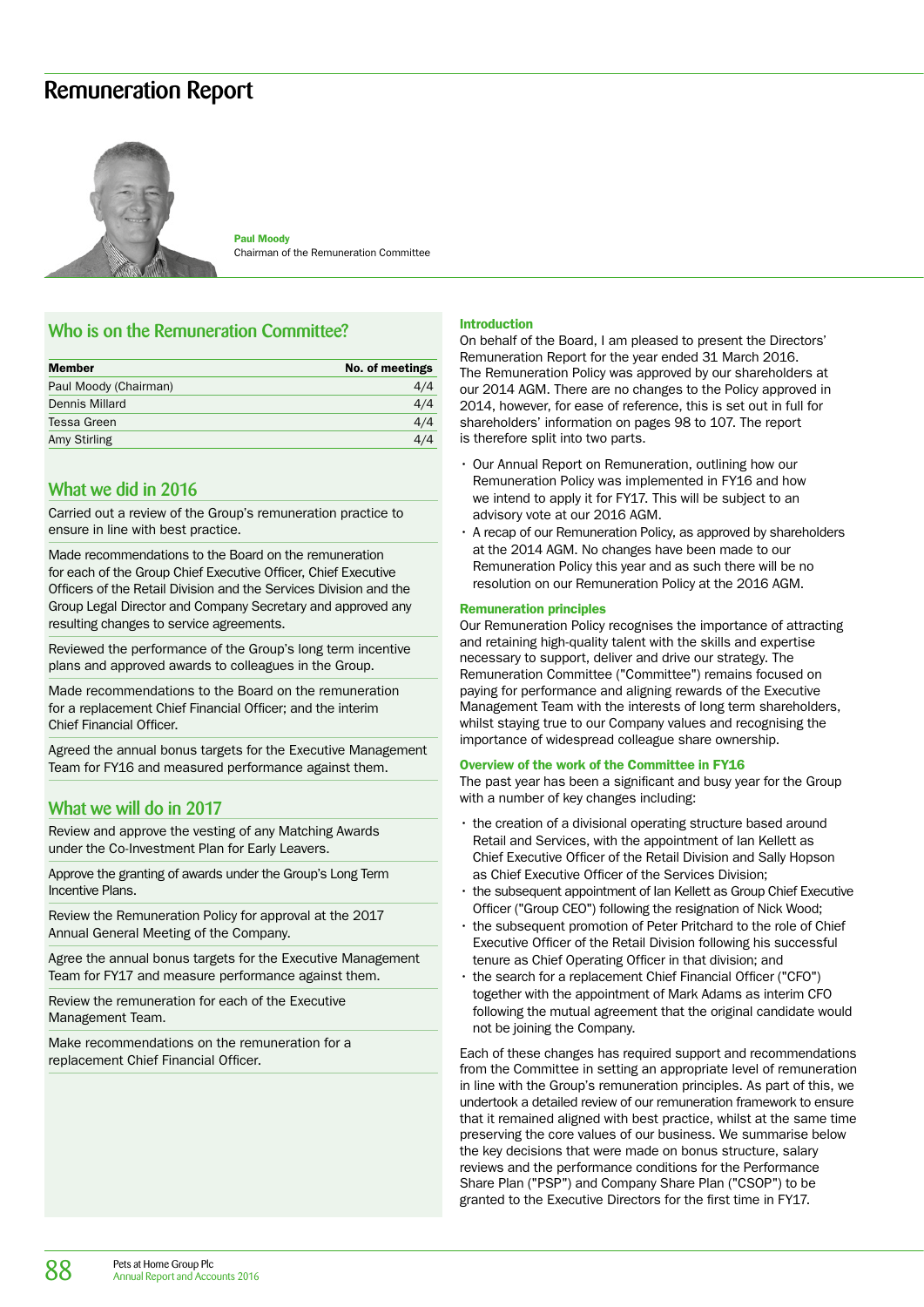# **Q**

We value the views of our Shareholders and we actively welcome any feedback on our Remuneration Policy and its implementation."

### Performance related pay

The Committee reviewed the performance of both the business and each Executive Director against targets set at the beginning of the year for the annual bonus scheme. For FY16 the annual bonus was based on EBITDA (75%) and free cash flow (25%) measured over the 53 week period. Detailed information on the targets can be found on pages 90 and 91 of the Annual Report on Remuneration.

Both EBITDA at £127.4m and free cash flow of £71.6m with a 56% cash flow conversion were above the minimum thresholds levels at which payments against these financial targets were triggered for Directors.

As a result, the EBITDA portion of the annual bonus paid out at 47% of maximum (equal to 35% of salary) and the free cash flow element paid out at 100% of maximum (equal to 25% of salary). The overall bonus out-turns for our Executive Directors were 60% of maximum/salary. The Committee considers that this fairly reflects the results for the year.

Further information can be found on pages 90 and 91 of our Annual Report on Remuneration.

### Remuneration proposals for FY17

Nick Wood resigned as Group CEO with effect from 4 April 2016, although he will remain with the Group in an advisory role until 1 July 2016 to provide support and ensure a smooth transition. His leaving arrangements will be in line with our Policy and further details are provided on page 92 of our Annual Report on Remuneration.

The Committee also gave consideration to the remuneration arrangements for Ian Kellett following his appointment to the role of Group CEO. There are no changes proposed to his variable pay framework, whilst the Committee has taken the opportunity to reflect the promotion and significantly increased scope of his responsibilities at this time by repositioning his salary to £475,000. Further details are provided on page 95.

There will be no change in pension provision or benefit entitlement for Executive Directors.

As set out in our Policy in 2014, Executive Directors will participate in the PSP and the CSOP for the first time at the start of FY17. The main long term incentive plan for Executive Directors is the PSP, although in line with the approach for all our employee participants, we deliver an element of this under the CSOP to take advantage of HMRC-approved tax savings. These plans have been operated for below Board employees each year since IPO and the Committee considers that it is appropriate to retain the current EPS and TSR performance measures for this year, along with their respective weightings of 75% and 25%.

Taking into account internal forecasts for business performance over the next three years, as well as external expectations of performance, the Committee proposes the following targets for the FY17 awards:

- 10% of the total award will vest for earnings per share ("EPS") growth of 5% per annum, rising to 75% for EPS growth of 12.5% per annum; and
- 6.25% of the total award will vest for median TSR performance against the FTSE 350 UK General Retail Index, rising to 25% for upper quartile TSR performance against the Index.

The Committee considers that the proposed targets are fully stretching and will ensure that significant reward is only available for delivery of strong performance.

### Malus and clawback

Last year, in response to its review of the UK Corporate Governance Code, the Committee introduced clawback provisions into both the Executive Directors' annual bonus plan for the FY16 performance year and PSP awards from FY16 onwards. Clawback provisions will continue to apply to any bonus awards in FY17 and beyond and under any of the Company's executive share schemes going forward from 2016 onwards. Details of this are provided on page 95.

Along with the malus provisions already contained on the PSP, these provisions provide the Committee with the ability to reduce unvested share awards or take back bonus amounts or share awards which had already been paid or vested under certain circumstances, including misconduct and misstatement of results. Given the importance of protecting against payments for failure, these provisions apply to the Executive Directors, the Executive Management Team and the Operating Board.

### Our colleagues

We have always recognised the importance of widespread share ownership and it remains an integral part of our culture. This reflects the principle that our colleagues are central to the achievement of our strategy and we believe that share ownership enhances loyalty and engagement. In keeping with this ethos, the Committee approved the grant of a discretionary share award to every colleague in the Group in June 2015 (excluding the Executive Directors) and it is the intention that these grants will be repeated this year.

Following on from the successful launch of the Company's Sharesave plan in 2014, for the 2015 plan the Committee also doubled the monthly sum that colleagues are permitted to save from £250 to £500 and this will continue at this level in 2016.

### Chairman

During the year under review, Dennis Millard stepped down as Chairman of the Remuneration Committee and I was appointed to replace him. Dennis was appointed as chair of the Committee during the IPO process and I would like to thank him for his contribution as we transitioned into the public company environment.

### Shareholder engagement

We value the views of our shareholders and we actively welcome any feedback on our remuneration policy and its implementation. We hope you find this report helpful and informative and we hope to receive your support for our Annual Report on Remuneration at our AGM on 14 September 2016.

Yours faithfully

Alwady Paul Moody

Chairman of the Remuneration Committee 25 May 2016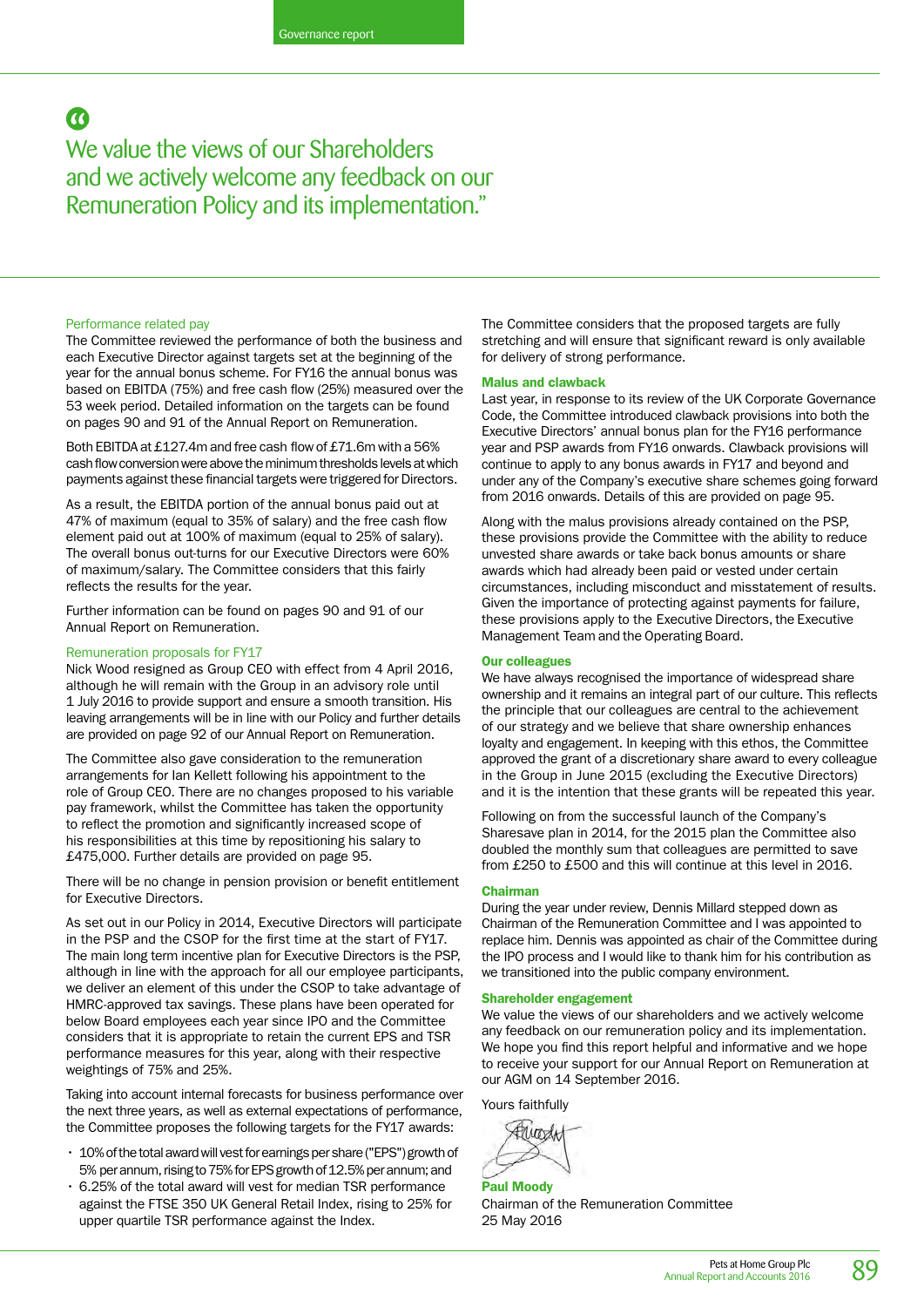## Annual Report on Remuneration

### a) Directors' remuneration – report on implementation for the year ended 31 March 2016

This section of the report sets out how the Directors' Remuneration Policy ("Policy"), approved by shareholders at the Company's Annual General Meeting ("AGM") on 9 September 2014 and set out in the Appendix, has been applied in the financial year being reported on, and how it will be applied in the coming year. The information presented from this section up until the relevant note on page 93 represents the audited section of this report.

### b) Single total figure of remuneration for Executive Directors for the year ended 31 March 2016

The following table sets out the total remuneration for Executive Directors for the year ended 31 March 2016 based on a 53 week year. All payments are in line with the Policy set out in the Appendix.

|                  |             | <b>Base salary</b> |             | <b>Benefits</b><br>(£) |             | <b>Pension</b><br>(£) |                                | <b>Annual bonus</b><br>(£) |             | Long term<br><i>incentives</i><br>(£ |                                  | <b>Total</b><br>(E) |
|------------------|-------------|--------------------|-------------|------------------------|-------------|-----------------------|--------------------------------|----------------------------|-------------|--------------------------------------|----------------------------------|---------------------|
| <b>Director</b>  | <b>FY16</b> | <b>FY15</b>        | <b>FY16</b> | <b>FY15</b>            | <b>FY16</b> | <b>FY15</b>           | <b>FY16</b>                    | <b>FY15</b>                | <b>FY16</b> | <b>FY15</b>                          | <b>FY16</b>                      | <b>FY15</b>         |
| <b>Nick Wood</b> | 446.165     | 425.000            | 11.721      | 11.500                 | 43.905      |                       | 38,250 262,650 315,711 218,152 |                            |             |                                      | n/a 982.593 <sup>1</sup> 790.461 |                     |
| lan Kellett      |             | 394.424 320.000    | 11.721      | 11.500                 | 35.498      | 28.800                | 240.000                        | 250.512                    | n/a         | n/a                                  | 681.643                          | 610.812             |

1 The change in Nick Wood's total remuneration between FY15 and FY16 is due to the inclusion of the 19.2% of the total Matching Award that Nick Wood will receive under the Co-Investment Plan equal to £218,152 as detailed below.

**Base salary** – corresponds to the amount received during the relevant financial year.

Benefits – corresponds to the taxable value of benefits received during the relevant financial year and principally includes company car (or cash equivalent), life assurance and permanent health insurance.

Pension – corresponds to either the amount contributed to personal pension plans or the cash value of the salary supplement received during the relevant financial year. Executive Directors receive a Company pension contribution worth 9% of their salary or a cash allowance where the Annual Allowance has been reached.

Annual bonus – corresponds to the amount earned in respect of the relevant financial year. Details of how this was calculated are set out below.

Long term incentives – corresponds to the amount earned by Nick Wood in respect of the relevant financial year. Details of how this was calculated are set out below.

### Performance outcomes

The maximum annual bonus opportunity for Executive Directors in respect of FY16 was 100% of base salary.

The targets for the annual bonus for the financial year ended 31 March 2016, and the extent to which they were achieved, are as set out below. For FY16, the annual bonus was based on EBITDA (75%) and free cash flow (25%) and measured over a 53 week period.

The achievement of the EBITDA target is calculated on a straight-line basis between Minimum and Maximum EBITDA.

The Committee considered that the targets were stretching and required Executive Directors to deliver performance which significantly exceeded business expectations to achieve full pay-out.

| <b>Financial measures</b>   | Minimum/% base salary                                   | Maximum/% base salary                    | <b>Actual/% base salary</b>            |
|-----------------------------|---------------------------------------------------------|------------------------------------------|----------------------------------------|
| EBITDA                      | 127m/35%                                                | £134.5m/75%                              | £127.4m/35%                            |
| Free cash flow <sup>1</sup> | £54.7m with a minimum 40%<br>cash conversion metric/15% | £54.7m with a 50% cash<br>conversion/25% | £71.6m with 56% cash<br>conversion/25% |

1 Free cash flow is defined as net cash from operating activities, less net cash used in investing activities, interest paid and finance lease commitments. Free cash flow is stated before loans issued, exceptional costs and acquisitions of subsidiaries.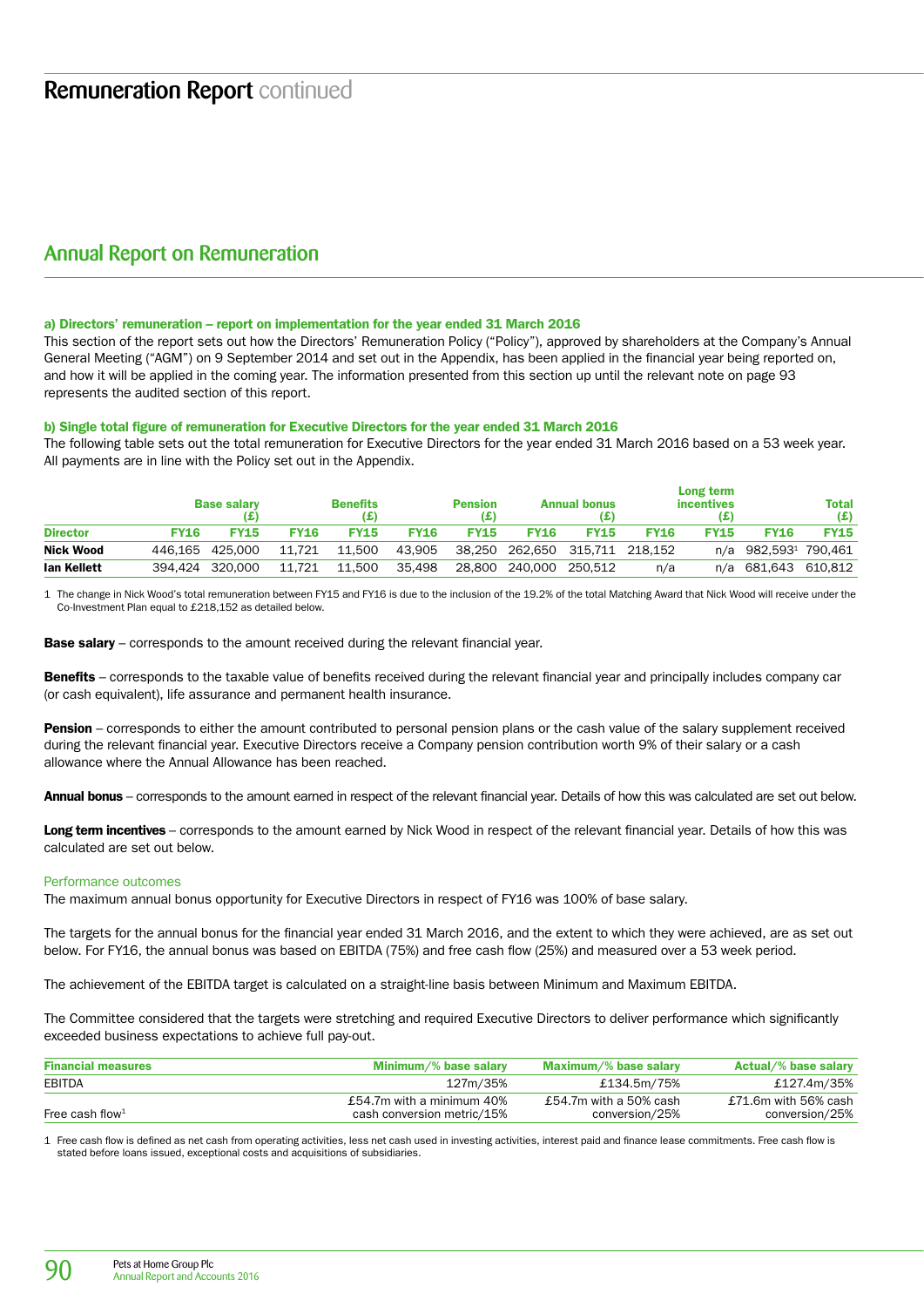The resultant percentages against each of the bonus measures achieved by each Executive Director are shown below:

|                | <b>Nick Wood</b>                 | <b>lan Kellett</b>               |  |
|----------------|----------------------------------|----------------------------------|--|
| <b>Measure</b> | % of performance target achieved | % of performance target achieved |  |
| <b>EBITDA</b>  | 35%/75%                          | 35%/75%                          |  |
| Free cash flow | 25%/25%                          | 25%/25%                          |  |
| Total          | 60%/100%                         | 60%/100%                         |  |

### Long term incentives

Nick Wood tendered his resignation on 4 April 2016 and accordingly, in line with the early leaver provisions of the plan rules, up to 20% of his total Matching Award under the Co-Investment Plan will be eligible to vest on his leaving date of 1 July 2016, subject to EPS performance measured up to the end of FY16. Specifically, if EPS growth over the period from the FY14 base year to the end of FY16 (measured over the 52 week period) is:

- Below 10% per annum, none of the total Matching Award will vest;
- 10% p.a., 10% of the total Matching Award will vest;
- Between 10% p.a. and 17.5% p.a., between 10% and 20% of the total Matching Award will vest (on a straight-line basis); and
- Above 17.5% p.a., 20% of the total Matching Award will vest.

Diluted EPS on underlying trading for FY16 is 15.0p based on a profit after tax before exceptional items of £75,518,000 for the 52 week period. As a result, EPS growth over this period is 16.9% p.a. and as a result 19.2% of Nick Wood's Matching Award will vest on 1 July 2016.

This equates to 83,264 shares with a value of £218,152, based on the average share price over the last three months of the performance period being the period from 1 January to 31 March 2016 which was 262p.

### c) Single total figure of remuneration for Non-Executive Directors for the year ended 31 March 2016

The following table sets out the total remuneration for Non-Executive Directors and the Chairman of the Board for the year ended 31 March 2016.

| <b>Director</b>       | <b>Basic fees</b><br>(£) | <b>Additional</b><br>fees<br>(£) | <b>Remuneration</b><br><b>Committee</b><br><b>Chairman</b><br>(£) | <b>Audit &amp; Risk</b><br><b>Committee</b><br><b>Chair</b><br>(E) | <b>Nomination</b><br>& Corporate<br>Governance<br><b>Committee</b><br><b>Chairman</b><br>(E) | <b>Pets Before</b><br><b>Profit/CSR</b><br><b>Committee</b><br><b>Chair</b><br>(£) | <b>Total single</b><br>figure 2016<br>$(E)^1$ | <b>Total single</b><br>figure 2015<br>(E) |
|-----------------------|--------------------------|----------------------------------|-------------------------------------------------------------------|--------------------------------------------------------------------|----------------------------------------------------------------------------------------------|------------------------------------------------------------------------------------|-----------------------------------------------|-------------------------------------------|
| <b>Tony DeNunzio</b>  | 200.000                  | n/a                              | n/a                                                               | n/a                                                                | n/a                                                                                          | n/a                                                                                | 203,846                                       | 200,000                                   |
| <b>Dennis Millard</b> | 50,000                   | 20,000 <sup>2</sup>              | $3,846^3$                                                         | n/a                                                                | n/a                                                                                          | n/a                                                                                | 75,192                                        | 80,000                                    |
| <b>Brian Carroll</b>  | 50,000                   | n/a                              | n/a                                                               | n/a                                                                | n/a                                                                                          | n/a                                                                                | 50,962                                        | 50,000                                    |
| <b>Paul Coby</b>      | 50,000                   | n/a                              | n/a                                                               | n/a                                                                | n/a                                                                                          | n/a                                                                                | 50,962                                        | 50,000                                    |
| <b>Tessa Green</b>    | 50,000                   | n/a                              | n/a                                                               | n/a                                                                | n/a                                                                                          | 10,000                                                                             | 61,154                                        | 60,000                                    |
| <b>Amy Stirling</b>   | 50,000                   | n/a                              | n/a                                                               | 10,000                                                             | n/a                                                                                          | n/a                                                                                | 61,154                                        | 60,000                                    |
| <b>Paul Moody</b>     | 50,000                   | n/a                              | $6,154^{4}$                                                       | n/a                                                                | n/a                                                                                          | n/a                                                                                | 57,308                                        | 50,000                                    |

1 FY16 was a 53 week year and so the total single figure for FY16 contains the additional payment over and above the basic fees for the 53rd week.

2 The additional fee paid to Dennis Millard is in respect to his position as Deputy Chairman of the Board.

3 The fee paid to Dennis Millard as Chairman of the Remuneration Committee relates to the period from the commencement of the year 27 March 2015 until his resignation on 9 September 2015.

4 The fee paid to Paul Moody as Chairman of the Remuneration Committee relates to the period from his appointment on 9 September 2015 until the year ended 31 March 2016.

### d) Scheme interests awarded during the financial year

No long term incentive awards were made to the Executive Directors during the financial year.

During the year, the Company repeated the Sharesave plan, providing eligible colleagues with an opportunity to receive share options at a 20% discount to the market price. The maximum monthly savings was doubled from £250 to £500 per month. The Executive Directors elected to participate in the Sharesave, along with 13% of eligible colleagues.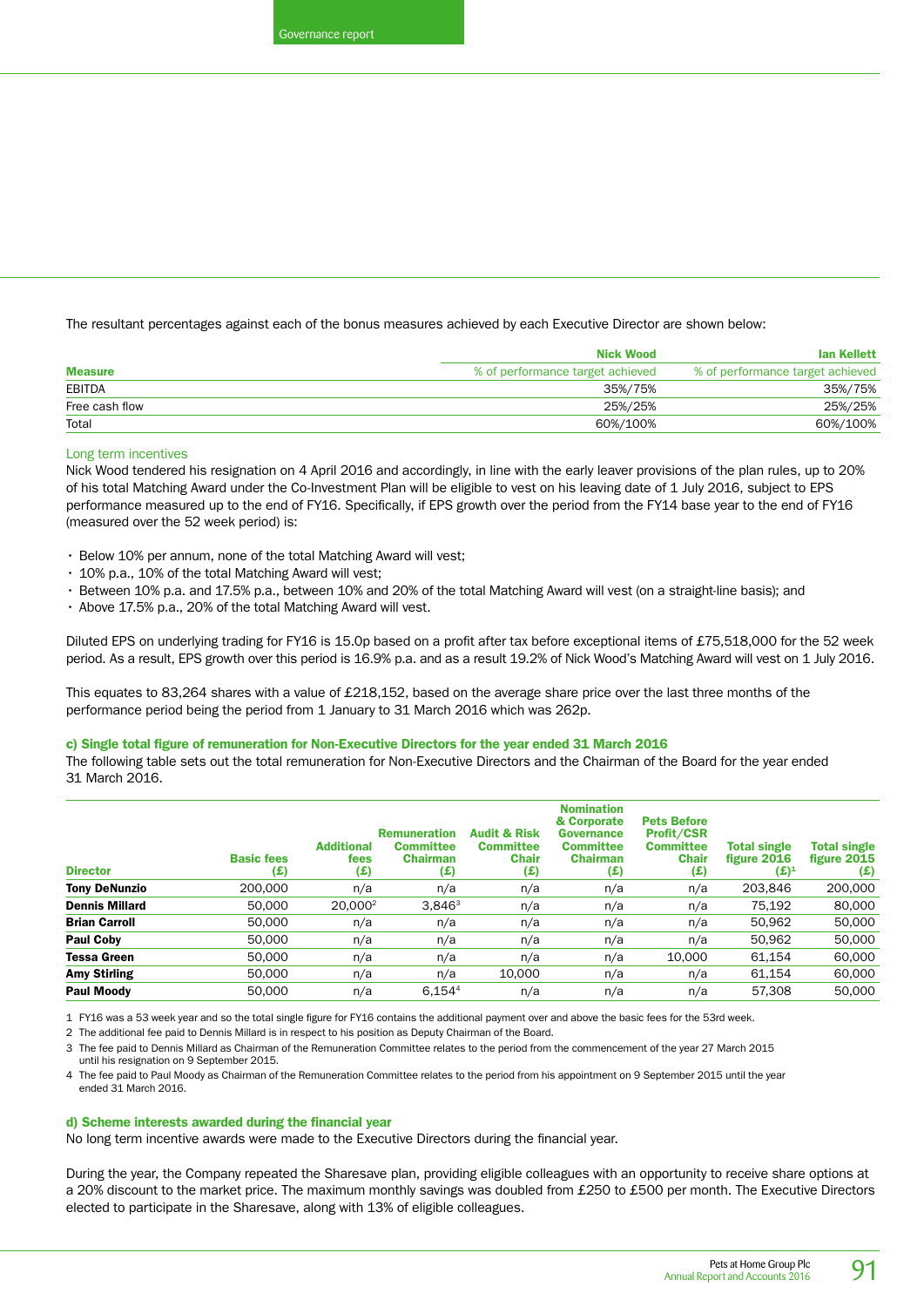## **Remuneration Report continued**

## **Annual Report on Remuneration continued**

The Options are, in normal circumstances, not exercisable until completion of a three years savings period, beginning on 1 December 2015 and will then be exercisable for a period of six months. The exercise period will, therefore, in normal circumstances, be from 1 December 2018 to 31 May 2019.

The Options were granted in the following amounts:

| <b>Executive Director</b> | Number of shares over which<br><b>Sharesave Option was granted</b> | <b>Face value of shares over which</b><br>Sharesave Option was granted $(E)$ |
|---------------------------|--------------------------------------------------------------------|------------------------------------------------------------------------------|
| lan Kellett               | 3.913                                                              | 9.000                                                                        |
| <b>Nick Wood</b>          | 3.913                                                              | 9.000                                                                        |

### e) Payments for loss of office

No payments for loss of office were made during the financial year.

### Leaving arrangements for Nick Wood

Nick Wood resigned from the Board with effect from 4 April 2016. To ensure a smooth transition and provide support to the new CEO, the intention is that he will remain with the Group in an advisory role until 1 July 2016.

All payments made to him in respect of FY16 are reported in the single figure of remuneration.

Nick Wood's service contract has a 12-month notice period and includes a provision for a termination payment in lieu of notice of up to 12 months' base salary and contractual benefits only. During the period of his notice that he is working full-time, Nick will continue to receive his current salary and contractual benefits. Upon leaving the Company's service on 1 July 2016, he will not be entitled to any further salary and contractual benefits for any period of notice which is remaining.

He will not be entitled to an annual bonus in respect of FY17.

Nick's Matching Award under the Co-Investment Plan will be treated in line with the early leaver provisions of the plan rules. Under these, time pro-rating is applied such that a maximum of 20% of Nick's Matching Award is eligible to vest, subject to the satisfaction of the EPS performance targets at the end of FY16. As set out on page 91, performance against these targets as at the end of FY16 was such that 19.2% of the total award will vest on Nick's leaving the Company's service being 1 July 2016.

### f) Payments to past directors

No payments were made to past directors during the year.

### g) Statement of Directors' shareholding and share interests

The Committee believes that colleague share ownership is an important means to support long term commitment to the Company and the alignment of colleague interests with those of shareholders.

The interests of the Executive Directors are closely aligned with those of other shareholders in this regard, through the operation of the Co-Investment Plan, which required participants to commit a significant amount of their IPO proceeds. This was a one off award.

Executive Directors are subject to a shareholding requirement of 200% of base salary, which should be built up over a period of five years. A similar policy applies to the Executive Management Team. The Committee reviews share ownership levels annually.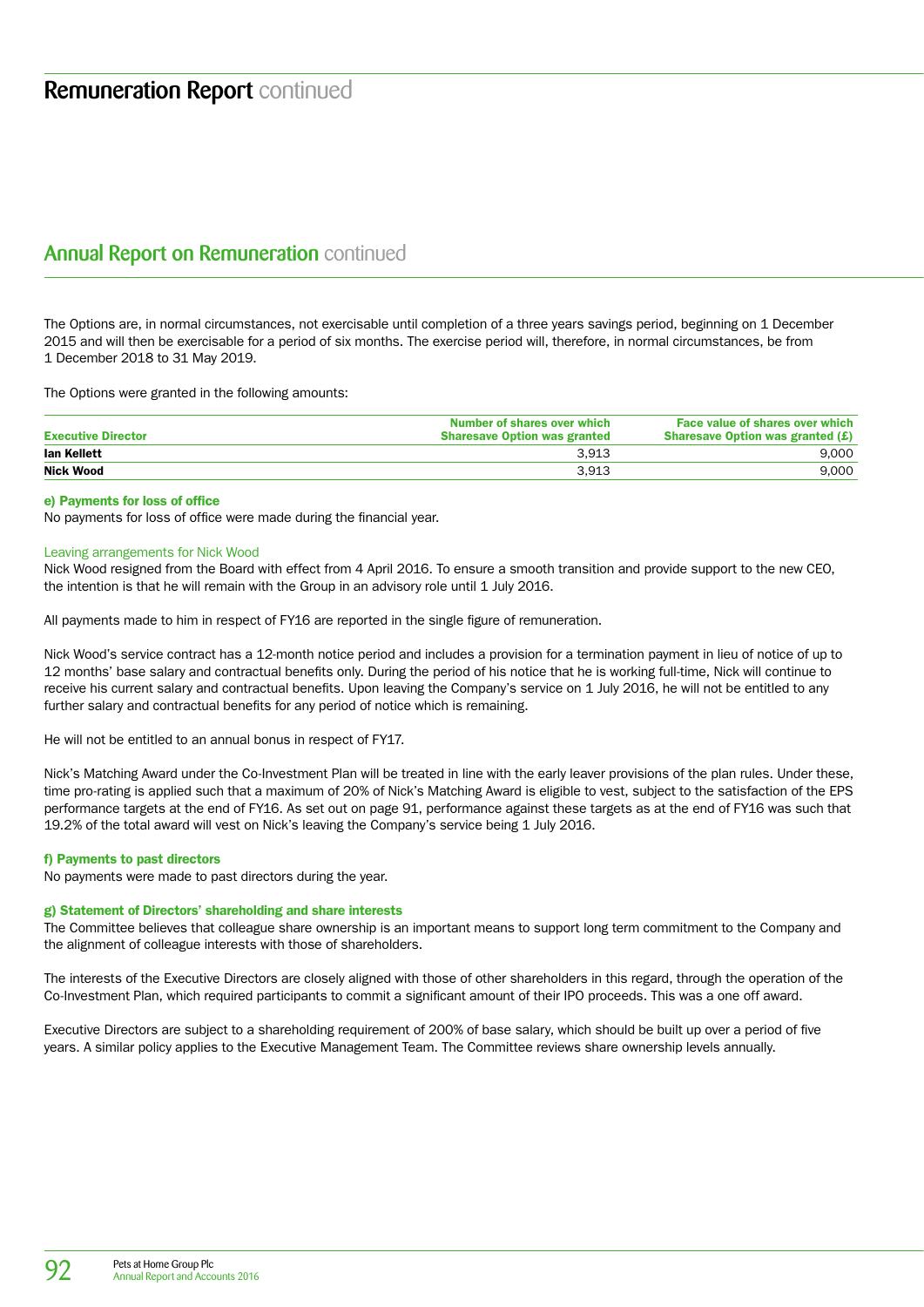Current shareholding levels for Directors are set out in the table below.

|                       |                                                                                        |                                                     | <b>Number of shares</b>                                                                                      |                                                                                                                 |                                              |
|-----------------------|----------------------------------------------------------------------------------------|-----------------------------------------------------|--------------------------------------------------------------------------------------------------------------|-----------------------------------------------------------------------------------------------------------------|----------------------------------------------|
| <b>Director</b>       | Shareholding<br>requirement<br>as a % of salary<br>(Target – % achieved <sup>1</sup> ) | <b>Shares owned</b><br>outright at<br>31 March 2016 | Interests in share<br>incentive schemes.<br>awarded without<br>performance<br>conditions at<br>31 March 2016 | Interests in share<br>incentive schemes,<br>awarded subject to<br>performance<br>conditions at<br>31 March 2016 | Shares owned<br>outright at<br>26 March 2015 |
| <b>Nick Wood</b>      | 200% (3384%)                                                                           | 5,505,571                                           | 10,341                                                                                                       | 433.673 <sup>2</sup>                                                                                            | 5,505,571                                    |
| lan Kellett           | 200% (2723%)                                                                           | 4,047,056                                           | 10,341                                                                                                       | 326,530                                                                                                         | 4,047,056                                    |
| <b>Tony DeNunzio</b>  |                                                                                        | 3,158,026                                           |                                                                                                              |                                                                                                                 | 3,158,026                                    |
| <b>Dennis Millard</b> |                                                                                        | 16,327                                              |                                                                                                              |                                                                                                                 | 16,327                                       |
| <b>Brian Carroll</b>  |                                                                                        | 40,816                                              |                                                                                                              |                                                                                                                 | 40,816                                       |
| <b>Paul Coby</b>      |                                                                                        | 4,082                                               |                                                                                                              |                                                                                                                 | 4,082                                        |
| <b>Tessa Green</b>    |                                                                                        | 40,816                                              |                                                                                                              |                                                                                                                 | 40,816                                       |
| <b>Amy Stirling</b>   |                                                                                        | 16,327                                              |                                                                                                              |                                                                                                                 | 16,327                                       |
| <b>Paul Moody</b>     |                                                                                        | 27,470                                              |                                                                                                              |                                                                                                                 | 27,470                                       |

1 For the purposes of determining the target shareholding achieved, we have used the individual's salary, the closing share price as at 31 March 2016 (269.1 pence) and the shares owned outright at the same date.

2 Nick Wood tendered his resignation on 4 April 2016 and accordingly, his Matching Award under the Co-Investment Plan will be treated in line with the early leaver provisions of the plan rules. Under these, time pro-rating is applied such that a maximum of 20% of Nick's Matching Award is eligible to vest, subject to the satisfaction of the EPS performance targets. As set out on page 91, performance against these targets as at the end of FY16 was such that 19.2% of the total award will vest on Nick's leaving the service of the Company being 1 July 2016.

### This represents the end of the audited section of the report.

### h) TSR performance chart

The Company's shares were admitted to the premium listing segment of the Official List maintained by the UK Financial Conduct Authority and to trading on the London Stock Exchange plc's main market for listed securities on 17 March 2014. The chart below shows performance from that date until the end of FY16. This disclosure will be expanded in subsequent years in line with the regulations.



#### **Pets at Home FTSE 3501**

1 The comparator group has been changed from the FTSE 250 index to the FTSE 350 since it is considered to present a more rounded picture of the performance of the UK listed market as a whole.

| <b>CEO</b>                                                   | 2009/10 | 2010/11 | 2011/12 | 2012/13 | 2013/14 <sup>1</sup> | 2014/15 | 2015/16              |
|--------------------------------------------------------------|---------|---------|---------|---------|----------------------|---------|----------------------|
| CEO single figure of remuneration                            | n/a     | n/a     | n/a     | n/a     | 19.460               | 790.461 | 982.593 <sup>2</sup> |
| Annual bonus payout<br>(as % of maximum opportunity)         | n/a     | n/a     | n/a     | n/a     | 73%                  | 75%     | 60%                  |
| Long term incentive vesting<br>(as % of maximum opportunity) | n/a     | n/a     | n/a     | n/a     | n/a                  | n/a     | 96%                  |

1 In FY14, the single figure of remuneration relates to the period 17 March 2014 to 27 March 2014.

2 Under the early leaver provisions of the plan rules, Nick Wood received 19.2% of his total Matching Award under the Co-Investment Plan, as shown in the single figure table. Given that this included time pro rating, with performance against the performance conditions being at 96% of maximum, the latter is shown here and the value of £218,152 for the Matching Awards (as calculated under paragraph b above) is included in the single figure of remuneration.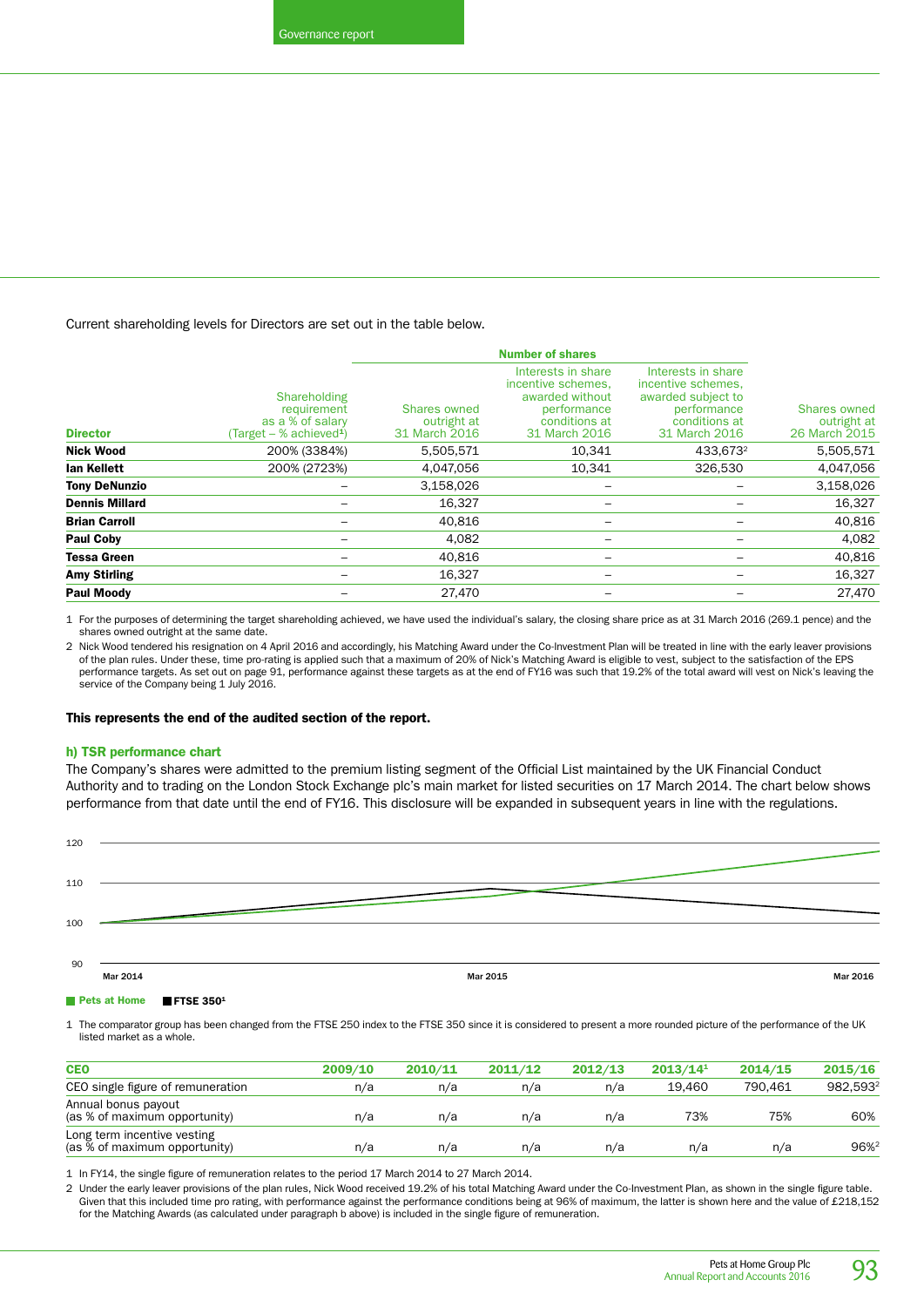## **Annual Report on Remuneration continued**

### i) Percentage change in remuneration of the Group CEO

The table below sets out the increase in total remuneration of the CEO and that of all colleagues:

|                             | % change in base salary<br><b>FY15 to FY16</b> | % change in base salary<br><b>FY15 to FY16</b> | % change in benefits<br><b>FY15 to FY16</b> |
|-----------------------------|------------------------------------------------|------------------------------------------------|---------------------------------------------|
| <b>Chief Executive</b>      |                                                | (17)%                                          |                                             |
| All colleagues <sup>1</sup> |                                                | $(8)$ %                                        |                                             |

1 All colleague information is presented by comparing the average colleague information in FY15 to the average colleague information in FY16.

### j) Relative importance of the spend on pay

The following table shows the relationship between the Group's EBITDA, distributions to shareholders and the total remuneration paid to all colleagues.

|                                  | FY16(f) | FY15(f) |
|----------------------------------|---------|---------|
| EBITDA <sup>1</sup>              | 127.4m  | 119.6m  |
| <b>Returned to shareholders:</b> |         |         |
| Dividend                         | 27.9m   | 8.9m    |
| <b>Payments to colleagues:</b>   |         |         |
| Wages & salaries                 | 143.6m  | 122.5m  |
|                                  |         |         |

1 The Committee considers that EBITDA is an important KPI for the Company and provides shareholders with additional context as to how the business has performed financially in the last two years. The figures for FY16 are based on a 53 week period to 31 March 2016 and the figures for FY15 are based on a 52 week period to 26 March 2015.

### k) Dilution limits

In accordance with the ABI Guidelines, the Company can satisfy awards under its colleague share plans with new issue shares up to maximum of 10% of its issued share capital in a rolling ten year period and within this 10% limit, the Company can only issue 5% of its issued share capital to satisfy awards under discretionary plans.

### l) External appointments

Executive Directors are entitled to accept one external appointment outside the Company with the consent of the Board. Any fees received may be retained by the Director.

As at the date of this report, neither of the Executive Directors held an external appointment for which they receive a fee.

### m) Non-Executive Directors – letters of appointment

A summary of the Non-Executive Directors' letters of appointment is contained on page 105 of the Policy contained in the Appendix. Each of the Non-Executive's letters of appointment expires on 17 February 2017 apart from Paul Moody whose letter of appointment expires on 24 March 2017.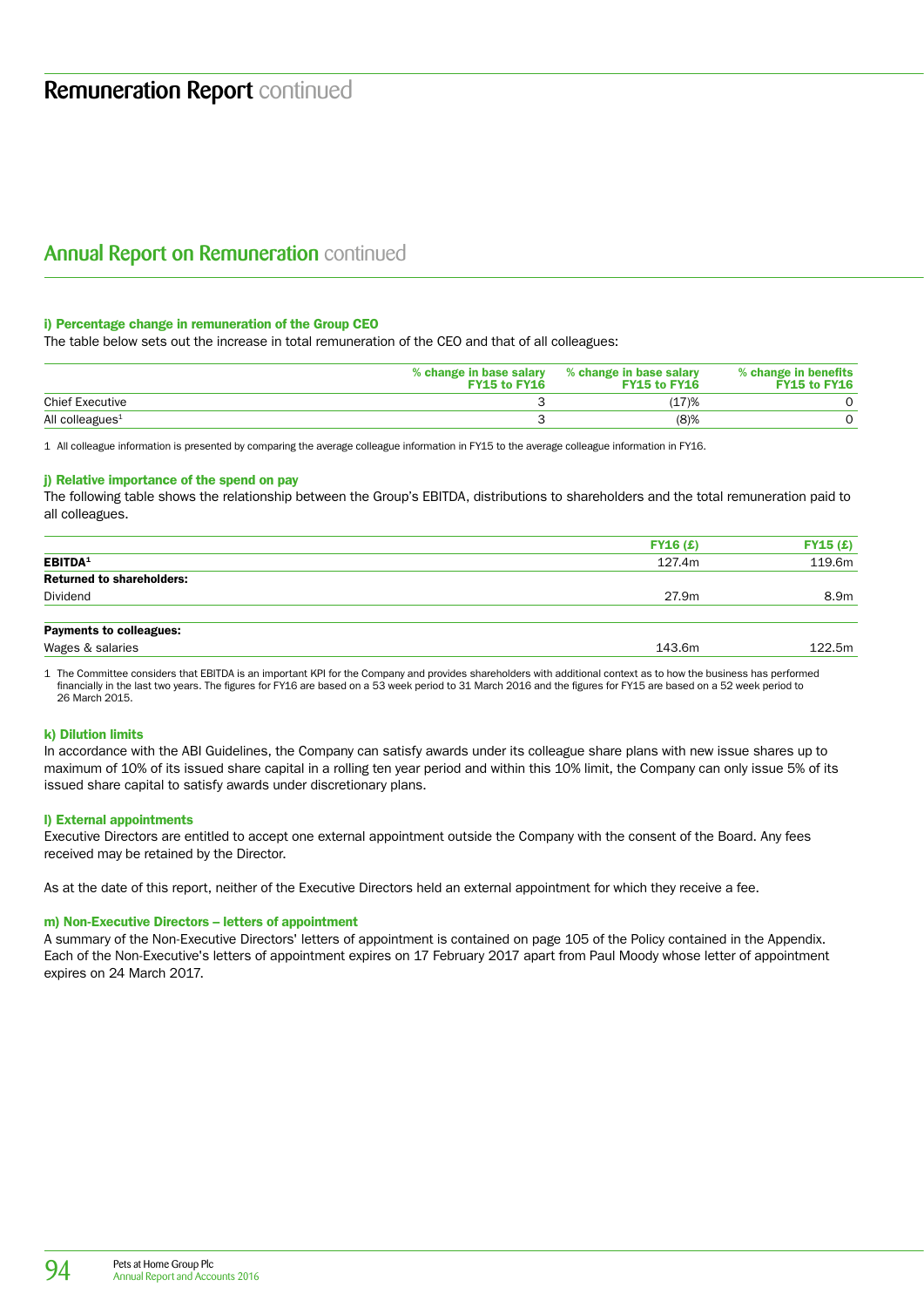### Statement of implementation for FY17

This section provides an overview of how the Committee is proposing to implement our Policy in FY17.

### Base salary

As previously disclosed, to reflect his promotion to the role of Group CEO, Ian Kellett will receive a salary of £475,000, effective 4 April 2016. The Committee considers that this is appropriate given the significantly increased scope of his responsibilities at this time, and taking into account a number of internal and external factors, including consistency with pay principles applied to the rest of the organisation.

Nick Wood resigned from his position on the Board as Group CEO with effect from 4 April 2016. His salary for the period of FY17 up to this date was £437,750 (paid on a pro rata basis for the period from 1 April 2016 to 4 April 2016).

### **Benefits**

The Committee sets benefits in line with the policy set out on page 98 of the Appendix. There are no changes proposed to the benefit framework in FY17.

### Pensions

There is no increase proposed to salary supplement levels for the Executive Directors in FY17. The table below shows salary supplements for FY17.

| <b>State of Contract Contract</b><br><b>EVP</b><br>the control of the control of the control of the control of the control of the control of the control of the control of the control of the control of the control of the control of the control of the control of the control |    |
|----------------------------------------------------------------------------------------------------------------------------------------------------------------------------------------------------------------------------------------------------------------------------------|----|
| lanV                                                                                                                                                                                                                                                                             | 9% |
|                                                                                                                                                                                                                                                                                  |    |

### Annual bonus

The maximum annual bonus opportunity for Executive Directors in respect of FY17 will remain at 100% of base salary.

The annual bonus framework will be in line with that presented in the policy table on page 98. As highlighted in the Chairman's letter, during the year the Committee reviewed the annual bonus framework for FY16, with a view to ensuring that it remains appropriate for the business.

The Committee considers that it is appropriate at this time to retain the framework that was put in place for FY16, so for FY17 the annual bonus will continue to be based on EBITDA (75%) and free cash flow (25%).

Although the targets remain commercially sensitive at this time, we will provide shareholders with full disclosure of the EBITDA and free cash flow targets in next year's report.

As for FY16, the annual bonus will be subject to clawback provisions. This provides the Committee with the ability to take back amounts previously paid out for a period of up to two years under certain circumstances, including misstatement and misconduct.

### Long term incentive awards

It is proposed that PSP awards will be made in June 2016 at 125% of salary for Executive Directors (with the first portion of the award granted under the CSOP, as set out in our Policy):

For 2016 awards, performance will be based on EPS (75% of the award) and TSR (25% of the award):

- 10% of the total award will vest for EPS growth of 5% per annum, rising to 75% for EPS growth of 12.5% per annum; and
- 6.25% of the total award will vest for median TSR performance against the FTSE 350 UK General Retail Index, rising to 25% for upper quartile TSR performance against the Index.

The Committee considers that the performance measures are fully aligned with our strategy. The Committee has set the targets to be appropriately stretching, with regard to a number of internal and external reference points, and considers that delivery of these targets should create sustainable value creation for shareholders.

Unvested and unexercised awards are subject to malus and clawback in case of misconduct or misstatement.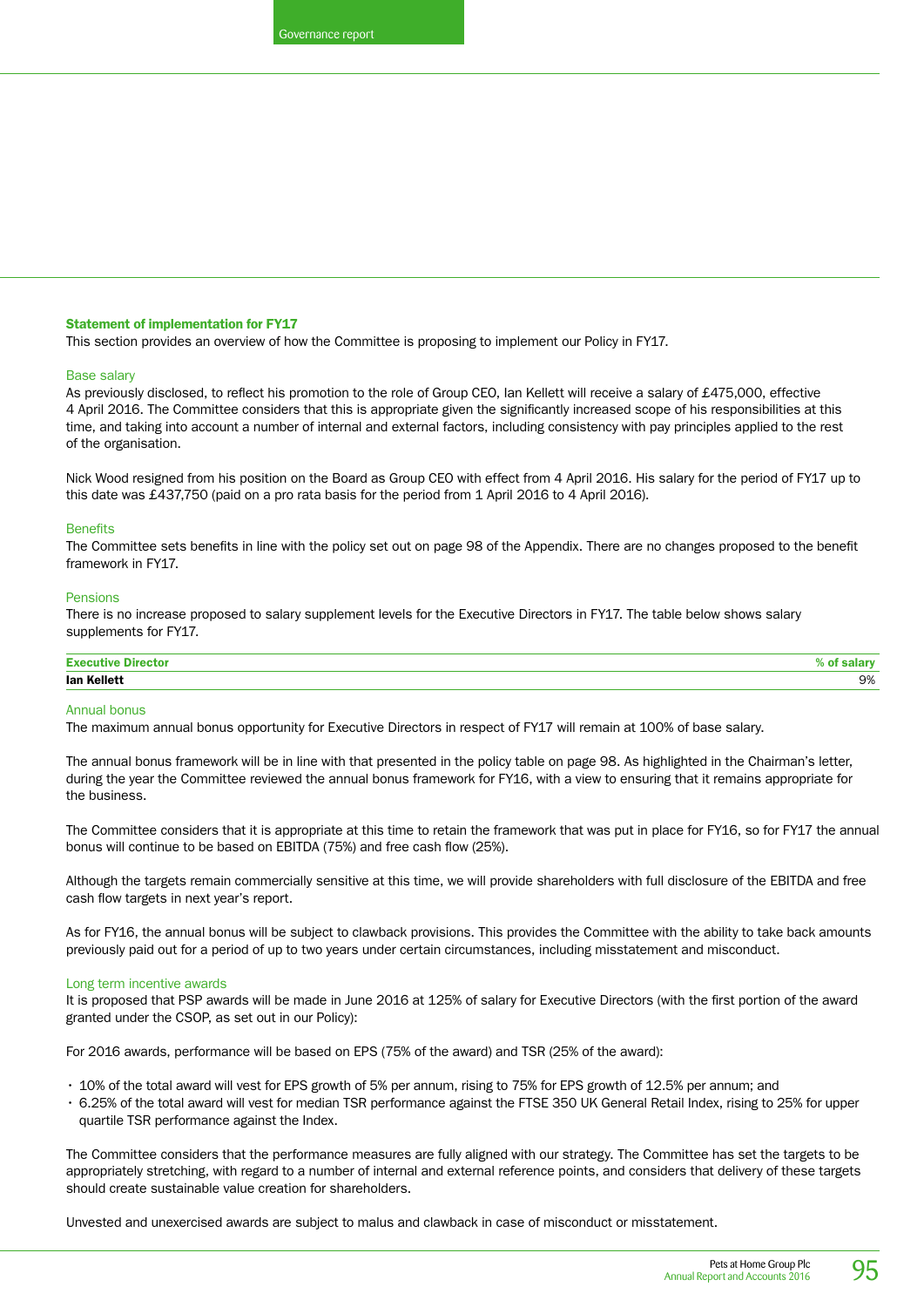## **Remuneration Report continued**

## **Annual Report on Remuneration continued**

### Sharesave

The Company intends to operate the Sharesave scheme again for FY17. The maximum monthly savings will be retained at £500 per month. Executive Directors are eligible to participate.

### Non-Executive Director remuneration

The table below shows the Non-Executive Director fee structure for 2016/17:

|                                           | 2016/17  |
|-------------------------------------------|----------|
| Chairman of the Board (all-inclusive fee) | £200,000 |
| Basic Non-Executive Director fee          | £50.000  |
| Board Committee Chairman fee              | £10.000  |
| Deputy Chairman                           | £20,000  |

There are no fees paid for membership of Board Committees.

### The Remuneration Committee

Shareholder context for the Committee's activities

During the year, the Committee received independent advice on executive remuneration matters from Deloitte LLP ("Deloitte").

Deloitte is a member of the Remuneration Consultants Group and as such, voluntarily operates under the code of conduct in relation to executive remuneration consulting in the UK. The Committee has reviewed the advice provided by Deloitte during the year and is comfortable that it has been objective and independent. Total fees received by Deloitte in relation to the remuneration advice provided to the Committee during FY16 amounted to £29,350, excluding VAT, based on the required time commitment.

In addition, other practices at Deloitte, separate from the executive remuneration practice, have provided general tax advice to the Group during the year.

During FY16 the Committee also received support from Travers Smith LLP on the terms of the discretionary and all colleague share plans.

### Committee membership and meetings

The Directors listed below in the table served on the Committee during the year. The Committee met five times during FY16 and the Committee members' attendance is also shown in the table below.

| <b>Member</b>                | <b>Period from:</b> | To:     | <b>Meetings attended</b> |
|------------------------------|---------------------|---------|--------------------------|
| <b>Paul Moody (Chairman)</b> | 27 March 2015       | To date |                          |
| <b>Dennis Millard</b>        | 27 March 2015       | To date | ՟                        |
| <b>Tessa Green</b>           | 27 March 2015       | To date | 一                        |
| <b>Amy Stirling</b>          | 27 March 2015       | To date |                          |

The individuals listed in the table below, none of whom were Committee members, attended at least part of the meeting by invitation during the year.

| <b>Attendee</b>         | <b>Position</b>                            |
|-------------------------|--------------------------------------------|
| <b>Tony DeNunzio</b>    | Chairman of the Board                      |
| <b>Brian Carroll</b>    | Non-Executive Director                     |
| <b>Paul Coby</b>        | Non-Executive Director                     |
| <b>Nick Wood</b>        | Group CEO                                  |
| lan Kellett             | CFO and CEO of Retail                      |
| <b>Nicolas Gheysens</b> | <b>Board Observer</b>                      |
| <b>Louise Stonier</b>   | Group Company Secretary and Legal Director |

None of the individuals attended part of any meeting in which their own compensation was discussed.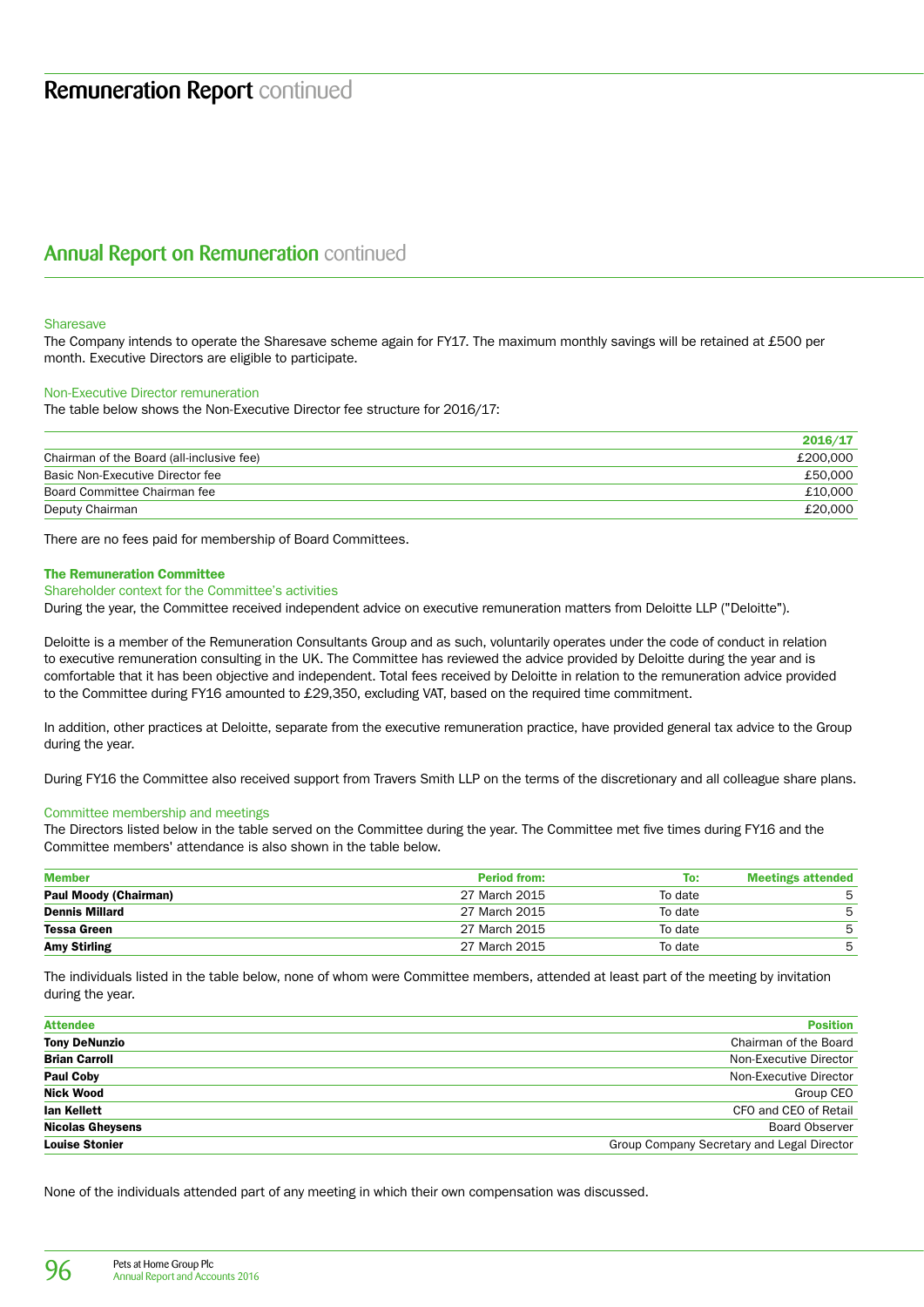## Directors' Remuneration Policy

### **Governance**

The Board and the Committee consider that, throughout FY16 and up to the date of this report, the Company has complied with the provisions of the UK Corporate Governance Code relating to Directors' remuneration.

### Shareholder voting

At the Annual General Meeting on 9 September 2015, the total number of shares in issue with voting rights was 500,000,000. The resolution to approve the Remuneration Policy and the Remuneration Report received the following votes from shareholders:

| <b>Ordinary resolutions</b>                                                       | Votes<br>for | $% ^{2}$ | Votes<br>against | <b>Votes</b><br>total | $%$ of<br>$ISC3$ | Votes<br>withheld $4$ |
|-----------------------------------------------------------------------------------|--------------|----------|------------------|-----------------------|------------------|-----------------------|
| To approve the Directors' Remuneration Report<br>for the year ended 26 March 2015 | 396.348.408  | 99.88    | 460.066          | 0.12 396.808.474      | 79.36            | 176.710               |

Notes

1 Votes "for" include discretionary votes.

2 Percentages above are rounded to two decimal places.

3 Issued share capital at meeting date: 500,000,000.

4 A vote withheld is not a vote in law and is not counted in the calculation of the proportion of votes "for" and "against" a resolution.

### Annual General Meeting

As set out in my statement on page 88, our Annual Report on Remuneration will be subject to an advisory vote at our AGM to be held on 14 September 2016.

On behalf of the Board

Paul Moody Chairman of the Remuneration Committee 25 May 2016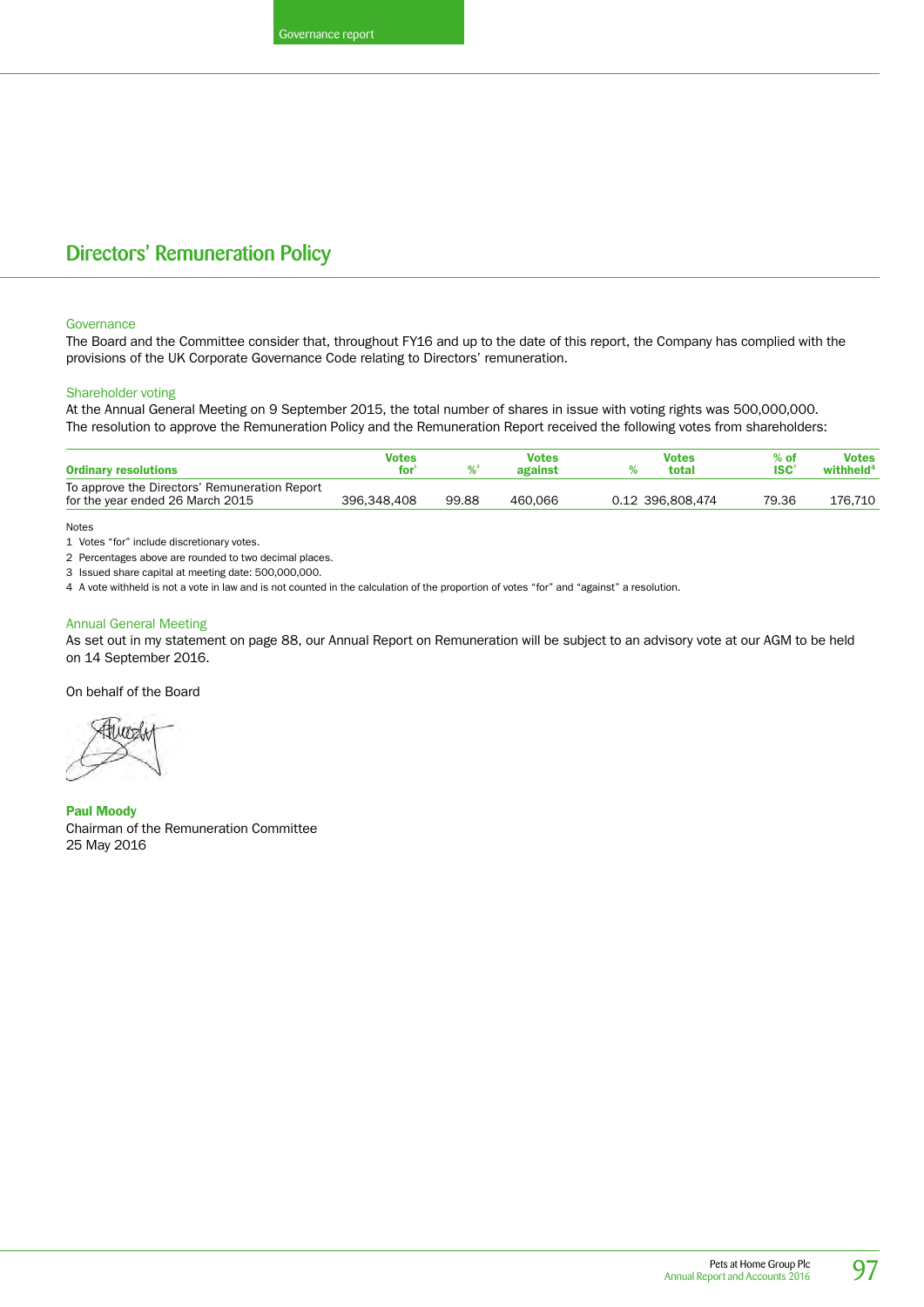## **Directors' Remuneration Policy continued**

### a) Policy Report

The following section on pages 98 to 107 sets out our Directors' Remuneration Policy, in accordance with section 439A of the Companies Act 2006. This Policy was approved by shareholders at our AGM on 9 September 2014 and applies from that date. It is currently intended that the Policy will apply for three years.

Overall remuneration is structured and set at levels to enable the recruitment and retention of high calibre executives and encourage them to enhance the Company's performance, in a responsible manner, in line with the business's strategy and shareholders' interests.

A significant portion of the package is performance related. Remuneration has been set taking into account practice within the FTSE 250 and practice at other retail companies.

| <b>Purpose and link</b><br>to strategy                                                           | <b>Operation and performance measurement</b>                                                                                                                                                                                                                                                                                                                                                                                                                                                                                                                                                                                                                                                                                                                                                                                                                                                                | <b>Maximum opportunity</b>                                                                                                                                                                                                                                                                                                                                                                                                                                                                                                                               |
|--------------------------------------------------------------------------------------------------|-------------------------------------------------------------------------------------------------------------------------------------------------------------------------------------------------------------------------------------------------------------------------------------------------------------------------------------------------------------------------------------------------------------------------------------------------------------------------------------------------------------------------------------------------------------------------------------------------------------------------------------------------------------------------------------------------------------------------------------------------------------------------------------------------------------------------------------------------------------------------------------------------------------|----------------------------------------------------------------------------------------------------------------------------------------------------------------------------------------------------------------------------------------------------------------------------------------------------------------------------------------------------------------------------------------------------------------------------------------------------------------------------------------------------------------------------------------------------------|
| Fixed elements - base salary                                                                     |                                                                                                                                                                                                                                                                                                                                                                                                                                                                                                                                                                                                                                                                                                                                                                                                                                                                                                             |                                                                                                                                                                                                                                                                                                                                                                                                                                                                                                                                                          |
| Core element<br>of remuneration.<br>recognising the role<br>and responsibilities<br>of the role. | · Paid in cash and are pensionable.<br>• The Committee takes into consideration a number of factors when setting<br>salaries, including (but not limited to):<br>- Size and scope of the individual's responsibilities;<br>- The individual's skills, experience and performance;<br>- Typical salary levels for comparable roles within appropriate<br>pay comparators including practice for retail companies and<br>the broader FTSE 250; and<br>- Pay and conditions elsewhere in the Group.<br>. In FY15, basic salaries will be reviewed at the June Remuneration<br>Committee meeting. Subsequent reviews will take place annually<br>at the March Remuneration Committee annually thereafter.<br>Any change will usually be effective from the first period of the following<br>financial year.                                                                                                     | • Whilst there is no maximum salary level,<br>any increases will normally be broadly in<br>line with the wider colleague population<br>within the relevant geographic area.<br>Higher increases may be made under<br>certain circumstances, at the Committee's<br>discretion. For example, this may include:<br>- Increase in the scope and/or<br>responsibility of the individual's role; and<br>- Development of the individual within<br>the role.<br>Annual base salaries for the Executive<br>Directors are set out in Part 3(a) of<br>this report. |
| <b>Fixed elements - benefits</b>                                                                 |                                                                                                                                                                                                                                                                                                                                                                                                                                                                                                                                                                                                                                                                                                                                                                                                                                                                                                             |                                                                                                                                                                                                                                                                                                                                                                                                                                                                                                                                                          |
| To provide colleagues<br>with market competitive<br>benefits.                                    | . The Company provides a range of benefits, which may include:<br>- a company car (or cash equivalent)<br>- life assurance<br>- permanent health insurance<br>- private medical insurance.<br>· These benefits are not pensionable.<br>• Other benefits may be considered by the Committee, if considered<br>appropriate.<br>• The Company may also meet certain mobility costs, such as relocation<br>support, expatriate allowances, temporary living and transportation<br>expenses, in line with the prevailing mobility policy and practice for other<br>senior executives.<br>Executive Directors are eligible to participate in any tax-approved all<br>colleague share plans operated by the Company on the same basis as<br>other eligible colleagues. Whilst it does not currently operate such a plan,<br>the Company intends to introduce a Sharesave scheme during the term<br>of this Policy. | $\cdot$ The cost to the Company of providing<br>other benefits may vary depending on,<br>for example, market practice and the cost<br>of insuring certain benefits.<br>The Committee keeps the level of benefit<br>provision under regular review.<br>Details of current benefit provision for the<br>Executive Directors are set out in Part 3(a)<br>of this report.                                                                                                                                                                                    |
| <b>Fixed elements - pensions</b>                                                                 |                                                                                                                                                                                                                                                                                                                                                                                                                                                                                                                                                                                                                                                                                                                                                                                                                                                                                                             |                                                                                                                                                                                                                                                                                                                                                                                                                                                                                                                                                          |
| To provide colleagues<br>with an allowance for<br>retirement planning.                           | · Pension contributions are made to either the Group Pension Plan,<br>to personal pension schemes or cash allowances in lieu of<br>contributions are paid.                                                                                                                                                                                                                                                                                                                                                                                                                                                                                                                                                                                                                                                                                                                                                  | • The contribution level for an individual<br>Executive Director is capped at 9% of base<br>salary per annum for employer contributions.<br>Details of current pension provision for the<br>Executive Directors are set out in Part 3(a)<br>of this report.                                                                                                                                                                                                                                                                                              |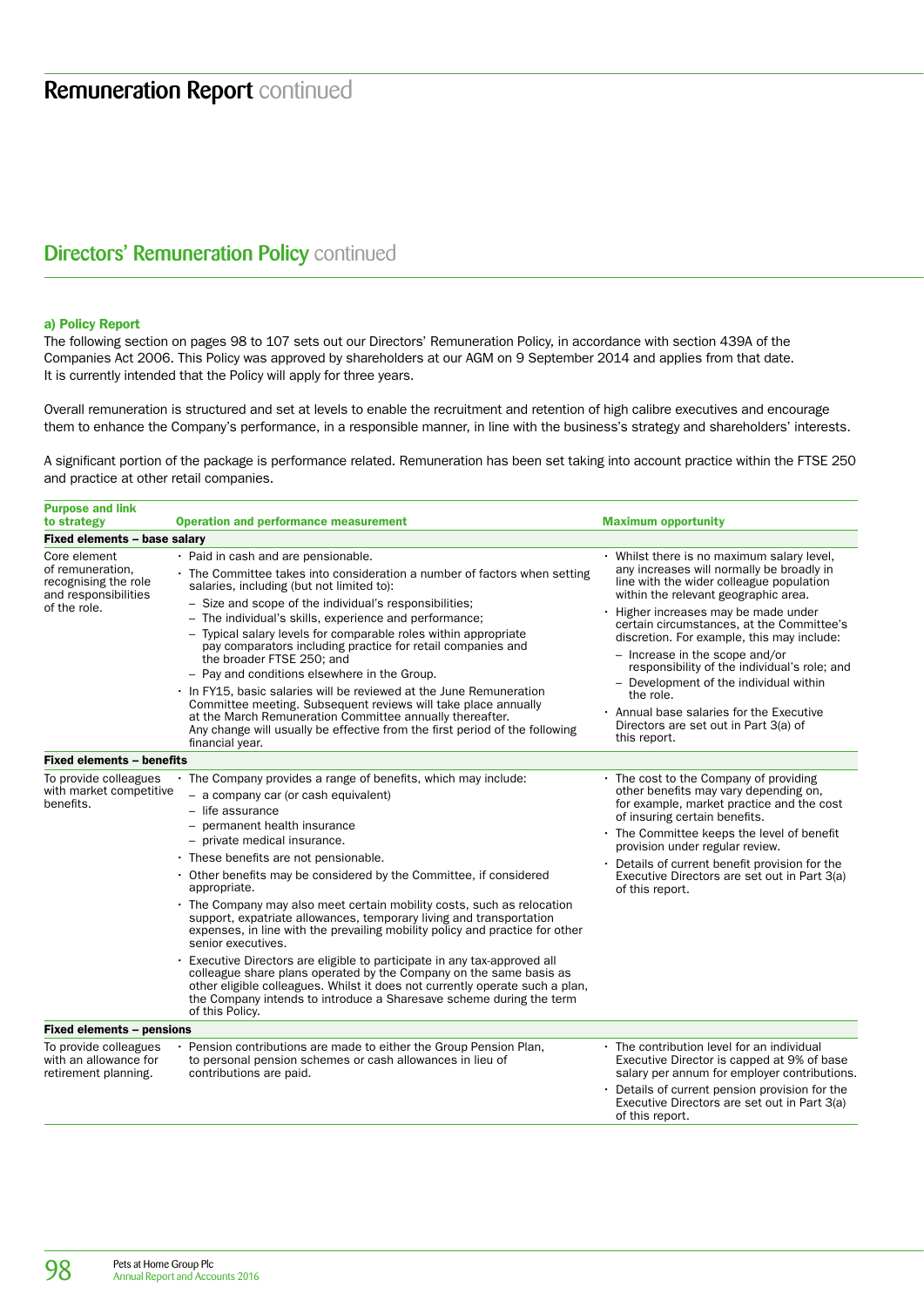| <b>Purpose and link</b><br>to strategy                                                                                               | <b>Operation and performance measurement</b>                                                                                                                                                                                                                                                                                                                                                                                                                                                                                                                                                                                                                                                                                                                                                                                                                                                                                                                                                        | <b>Maximum opportunity</b>                                                                                   |
|--------------------------------------------------------------------------------------------------------------------------------------|-----------------------------------------------------------------------------------------------------------------------------------------------------------------------------------------------------------------------------------------------------------------------------------------------------------------------------------------------------------------------------------------------------------------------------------------------------------------------------------------------------------------------------------------------------------------------------------------------------------------------------------------------------------------------------------------------------------------------------------------------------------------------------------------------------------------------------------------------------------------------------------------------------------------------------------------------------------------------------------------------------|--------------------------------------------------------------------------------------------------------------|
| Short term elements - annual bonus                                                                                                   |                                                                                                                                                                                                                                                                                                                                                                                                                                                                                                                                                                                                                                                                                                                                                                                                                                                                                                                                                                                                     |                                                                                                              |
| To incentivise<br>the delivery of our<br>business plan on<br>an annual basis.                                                        | • Delivery will normally be in cash and is not pensionable.<br>• Performance measures are set annually and pay-out levels are determined<br>by the Committee after the year-end, based on performance against those<br>targets during the relevant financial year.                                                                                                                                                                                                                                                                                                                                                                                                                                                                                                                                                                                                                                                                                                                                  | $\cdot$ The maximum bonus opportunity is 100%<br>of base salary.<br>20% is payable for threshold performance |
| To reward<br>performance against<br>key performance<br>indicators which are<br>critical to the delivery of<br>our business strategy. | . Each year, the Committee determines the measures and weightings within<br>the following parameters:<br>- At least 75% of the annual bonus will be based on financial performance<br>measures; and<br>- No more than 25% of the annual bonus will be based on performance<br>against non-financial measures, including for example, individual and<br>strategic objectives.<br>• The Committee ensures that targets are appropriately stretching<br>in the context of the business plan and that there is an appropriate balance<br>between incentivising Executive Directors to meet financial targets for the<br>year and to deliver specific non-financial goals.<br>This balance allows the Committee to effectively reward performance<br>against the key elements of our strategy.<br>• The Company may amend the performance measures or targets<br>in exceptional circumstances, where it considers that they are no<br>longer appropriate.<br>$\cdot$ There is no provision for recovery. |                                                                                                              |

### Long term incentives – overview

At the time of IPO, the Committee wished to put in place long term incentive arrangements which would provide for the continued alignment of Executive Directors with our shareholders. As such, the Committee approved three long term incentive plans: the Co-Investment Plan ("CIP"), the Performance Share Plan ("PSP") and the Company Share Option Plan ("CSOP").

- CIP a one-off arrangement, tailored to our post-IPO position. It requires Executive Directors to make a significant personal investment in order to be eligible to receive a Company match providing that stretching performance conditions are reached. Awards were made on IPO and there is no intention to make any further awards to current Executive Directors under the Plan.
- PSP intended to be our regular, ongoing long term incentive plan in future years. Given that Executive Directors were made awards under the CIP in 2014, there is no intention for current Executive Directors to receive awards under the PSP until 2016.
- CSOP for Executive Directors, this plan is used to allow the Company and participant to benefit from HMRC-approved option tax treatment in respect of the initial part of a PSP award (currently up to £30,000). As such, in line with the PSP above, it is not intended for current Executive Directors to receive awards under the CSOP until 2016.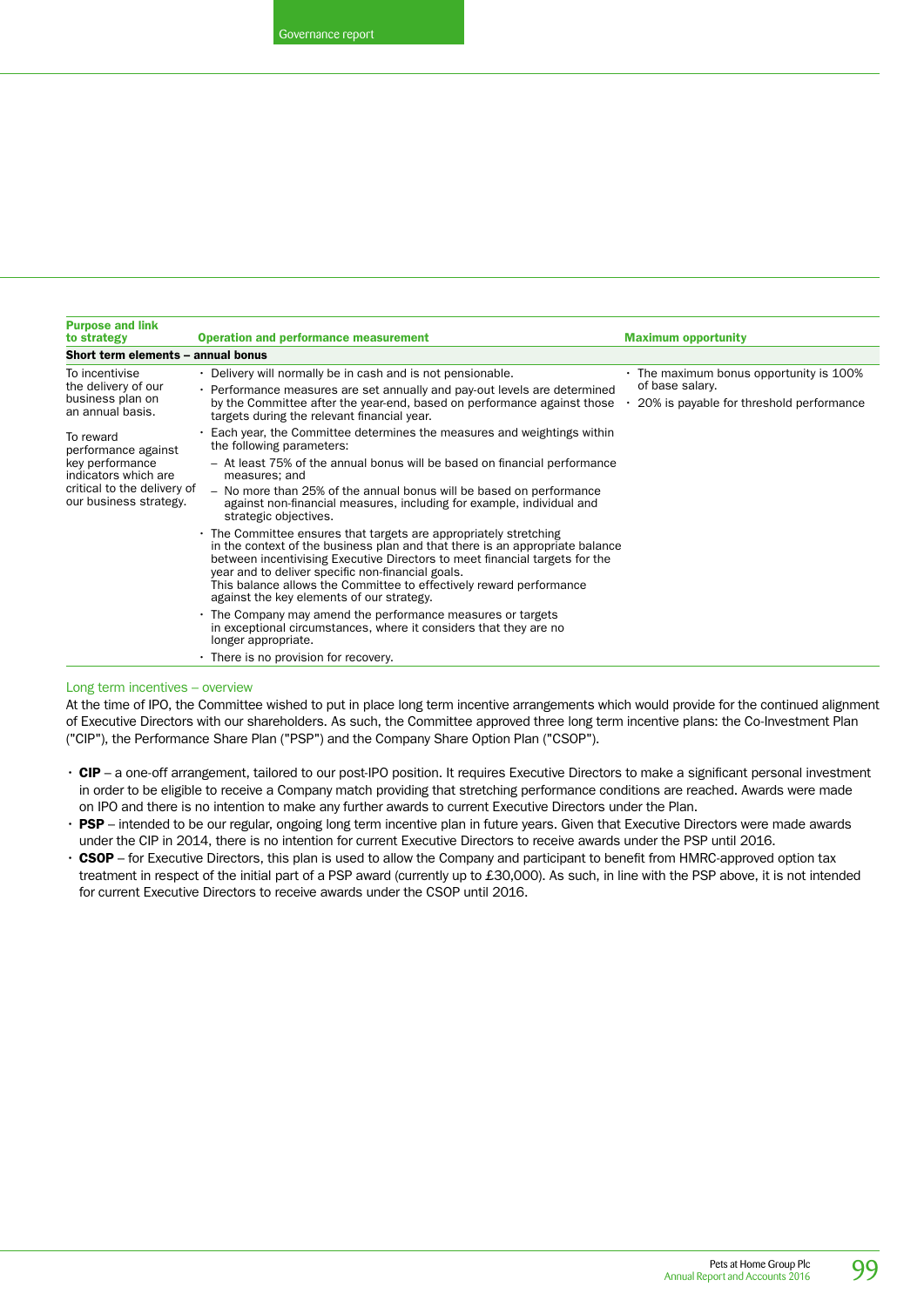## **Directors' Remuneration Policy continued**

In addition, the Committee intend to introduce a Sharesave plan during the term of this Policy, in which all colleagues will be eligible to participate (including Executive Directors).

Although we do not intend to make any further awards under the CIP to current Executive Directors following IPO, we have provided details of the Plan in the Policy Table below for clarity. No individual will be eligible to receive two awards under the CIP. The Committee may consider granting a new Executive Director a CIP award if it considers it to be appropriate to promote alignment across the executive team.

| <b>Purpose and link</b><br>to strategy                                        | <b>Operation and performance measurement</b>                                                                                                                                                                                                                                                                                                                                                                                                                                                                                        | <b>Maximum opportunity</b>                                                                                                   |
|-------------------------------------------------------------------------------|-------------------------------------------------------------------------------------------------------------------------------------------------------------------------------------------------------------------------------------------------------------------------------------------------------------------------------------------------------------------------------------------------------------------------------------------------------------------------------------------------------------------------------------|------------------------------------------------------------------------------------------------------------------------------|
|                                                                               | Long term elements – Co-Investment Plan ("CIP") $1$                                                                                                                                                                                                                                                                                                                                                                                                                                                                                 |                                                                                                                              |
| To promote continued<br>alignment between                                     | • Matching Awards vest after three, four and five years, subject to<br>achievement of performance conditions.                                                                                                                                                                                                                                                                                                                                                                                                                       | • Executive Directors invested 250% of base<br>salary in the CIP at IPO (Invested Shares)                                    |
| <b>Executive Directors</b><br>and shareholders in<br>the years following IPO. | · Additional shares (or cash) may be awarded in lieu of dividends<br>on any Matching Awards which vest, which would have been paid during<br>the vesting period.                                                                                                                                                                                                                                                                                                                                                                    | Subject to performance, Invested Shares<br>may be eligible for up to a 1:1 Company<br>match on this amount (Matching Award). |
| <b>Current Executive</b>                                                      | . The performance measures under the CIP are:                                                                                                                                                                                                                                                                                                                                                                                                                                                                                       |                                                                                                                              |
| Directors will not<br>receive any further<br>awards under the CIP.            | - 75% EPS growth – to reflect the financial performance of our business<br>and a direct and focused measure of Company success.<br>10% of the total Marching Award will vest for EPS growth of 10%<br>per annum, rising to 75% of the total Matching Award will vest for EPS<br>growth of 17.5% per annum.<br>- 25% Relative TSR against the UK General Retail Index - a measure of the<br>ultimate delivery of shareholder returns, promoting alignment between<br>Executive Director remuneration and the shareholder experience. |                                                                                                                              |
|                                                                               | 6.25% of the total Marching Award will vest for median TSR performance<br>against the Index, and 25% of the total Matching Award will vest for upper<br>quartile TSR performance against the Index.                                                                                                                                                                                                                                                                                                                                 |                                                                                                                              |
|                                                                               | • The Committee considers that the performance measures are<br>fully aligned with our corporate strategy. The Committee has set<br>the targets to be appropriately stretching, with regard to a number<br>of internal and external reference points, and considers that<br>delivery of these targets should create sustainable value creation<br>for shareholders.                                                                                                                                                                  |                                                                                                                              |
|                                                                               | . The plan rules also stipulate that the Committee may amend the<br>performance measures or targets in exceptional circumstances,<br>where it considers that they are no longer appropriate. If this discretion<br>was used, we would consult with our major shareholders and the rationale<br>would be clearly explained in the Remuneration Report.                                                                                                                                                                               |                                                                                                                              |
|                                                                               | • Unvested and unexercised awards are subject to malus in case<br>of misconduct or misstatement.                                                                                                                                                                                                                                                                                                                                                                                                                                    |                                                                                                                              |
|                                                                               | . Invested shares may also be forfeited in case of fraud, misconduct<br>or negligence.                                                                                                                                                                                                                                                                                                                                                                                                                                              |                                                                                                                              |
|                                                                               | • Under the terms of CIP, the treatment of leavers depends on the length<br>of the period between grant and cessation with Invested Shares being<br>forfeited in the event of Early Leavers.<br>See page 104 for further details.                                                                                                                                                                                                                                                                                                   |                                                                                                                              |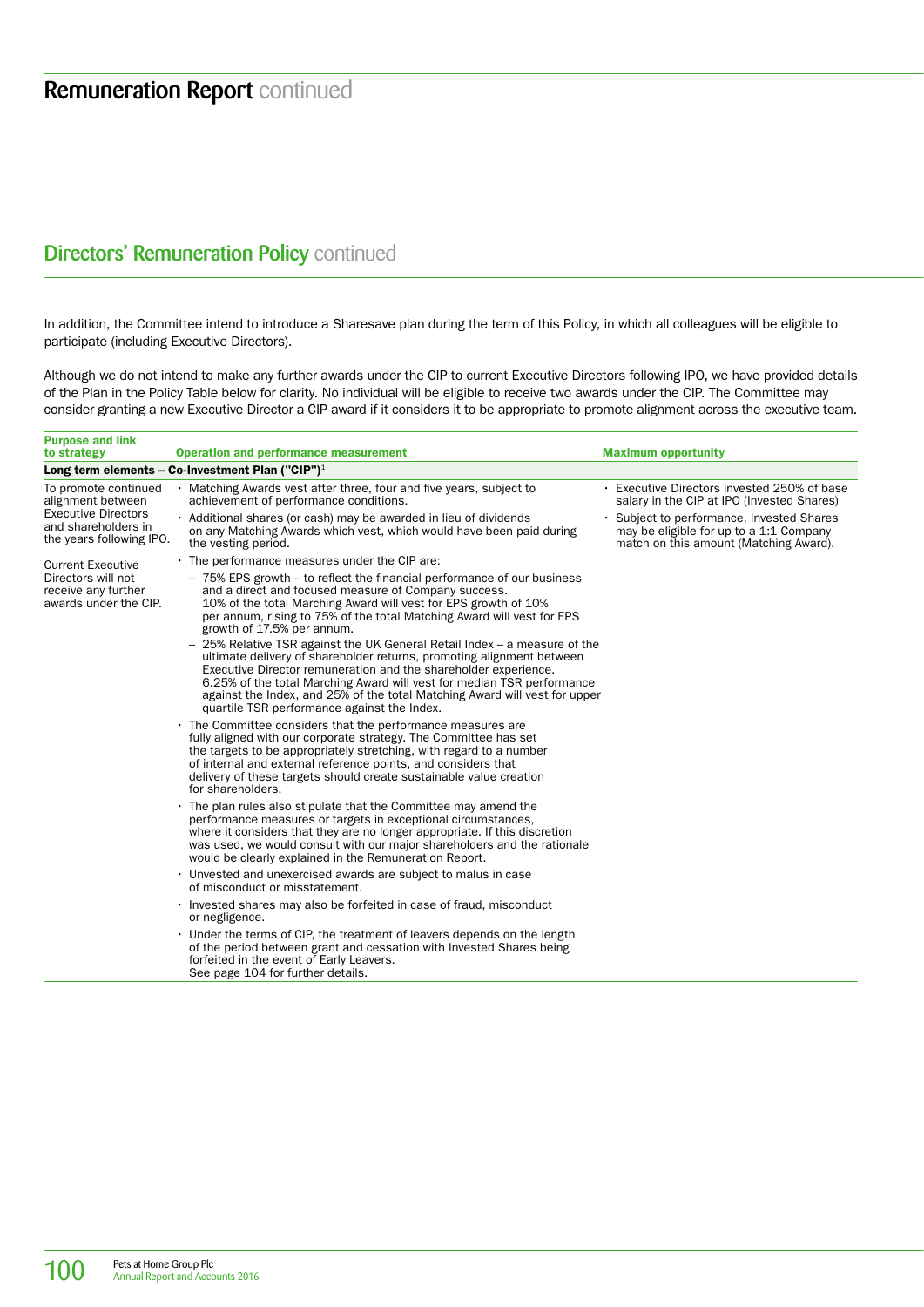Purpose and link

| to strategy                                                                                                                       | <b>Operation and performance measurement</b>                                                                                                                                                                                                                                                                                                                                                                                                                                                                                                                                                                                                                                                                                                             | <b>Maximum opportunity</b>                                                                                                                                                         |
|-----------------------------------------------------------------------------------------------------------------------------------|----------------------------------------------------------------------------------------------------------------------------------------------------------------------------------------------------------------------------------------------------------------------------------------------------------------------------------------------------------------------------------------------------------------------------------------------------------------------------------------------------------------------------------------------------------------------------------------------------------------------------------------------------------------------------------------------------------------------------------------------------------|------------------------------------------------------------------------------------------------------------------------------------------------------------------------------------|
|                                                                                                                                   | Long term elements – Performance Share Plan ("PSP") $1$                                                                                                                                                                                                                                                                                                                                                                                                                                                                                                                                                                                                                                                                                                  |                                                                                                                                                                                    |
| To incentivise<br>the delivery of our<br>business plan on<br>an annual basis.                                                     | • Awards vest after three years, subject to achievement of performance<br>conditions.<br>· Additional shares (or cash) may be awarded in lieu of dividends<br>on any shares which vest, which would have been paid during the<br>vesting period.                                                                                                                                                                                                                                                                                                                                                                                                                                                                                                         | $\cdot$ The maximum award opportunity under<br>the PSP is normally 150% of base salary<br>(or 200% of salary in circumstances which<br>the Committee considers to be exceptional). |
| To reward performance<br>against key performance<br>indicators which are<br>critical to the delivery of<br>our business strategy. | Share awards are normally made in the form of conditional share awards,<br>but may be awarded in other forms if appropriate (such as<br>nil cost options). The plan rules specify that awards may also be satisfied in<br>cash although this is unlikely to apply to Directors.                                                                                                                                                                                                                                                                                                                                                                                                                                                                          |                                                                                                                                                                                    |
| The intention is that<br>current Executive<br>Directors will not<br>receive awards under<br>the PSP until 2016.                   | The ultimate goal of the Company's strategy is to provide long term<br>sustainable returns to shareholders. The Committee strives to do<br>this by aligning the performance measures under the PSP with the long term<br>strategy of the Company and considers that strong performance under the<br>chosen measures should result in sustainable value creation:                                                                                                                                                                                                                                                                                                                                                                                         |                                                                                                                                                                                    |
|                                                                                                                                   | - Financial measure – to reflect the financial performance of our business<br>and a direct and focused measure of Company success. The Committee<br>sets targets to be appropriately stretching, with regard to a number of<br>internal and external reference points.                                                                                                                                                                                                                                                                                                                                                                                                                                                                                   |                                                                                                                                                                                    |
|                                                                                                                                   | Share price performance measure $-$ a measure of the ultimate delivery of<br>shareholder returns. This promotes alignment between Executive Director<br>reward and the shareholder experience. Targets are set with reference to<br>wider market practice and positioned at a level which the Committee<br>considers represent stretching performance.                                                                                                                                                                                                                                                                                                                                                                                                   |                                                                                                                                                                                    |
|                                                                                                                                   | • The Committee sets targets each year, achievement of which it considers<br>would represent stretching performance in the context of the business plan.                                                                                                                                                                                                                                                                                                                                                                                                                                                                                                                                                                                                 |                                                                                                                                                                                    |
|                                                                                                                                   | • Normally the weighting would be split equally across these two measures,<br>although the Committee may vary this as appropriate to reflect strategic<br>priorities.                                                                                                                                                                                                                                                                                                                                                                                                                                                                                                                                                                                    |                                                                                                                                                                                    |
|                                                                                                                                   | • For 'threshold' levels of performance, 25% of the maximum award vests,<br>increasing to 100% of the award for maximum performance.                                                                                                                                                                                                                                                                                                                                                                                                                                                                                                                                                                                                                     |                                                                                                                                                                                    |
|                                                                                                                                   | $\cdot$ The plan rules also stipulate that the Committee may amend the performance<br>measures or targets in exceptional circumstances, where it considers that<br>they are no longer appropriate. If this discretion was used, we would consult<br>with our major shareholders and the rationale would be clearly explained in<br>the Remuneration Report.                                                                                                                                                                                                                                                                                                                                                                                              |                                                                                                                                                                                    |
|                                                                                                                                   | • Unvested and unexercised awards are subject to malus in case of<br>misconduct or misstatement.                                                                                                                                                                                                                                                                                                                                                                                                                                                                                                                                                                                                                                                         |                                                                                                                                                                                    |
|                                                                                                                                   | • The Committee may at its discretion structure awards as Approved Company<br>Share Option Plan ("CSOP") awards. CSOP awards enable the participant<br>and Company to benefit from HMRC approved option tax treatment in<br>respect of part of the award, without increasing the pre-tax value delivered<br>to participants. CSOP awards may be structured either as an approved<br>option for the part of the award up to the HMRC limit (currently £30,000)<br>with an unapproved option for the balance and a "linked award" to fund the<br>exercise price of the approved option, or as an approved option and a PSP<br>award, with the vesting of the PSP award scaled back to take account of any<br>gain made on exercise of the approved option. |                                                                                                                                                                                    |
| SAYE <sup>1</sup>                                                                                                                 |                                                                                                                                                                                                                                                                                                                                                                                                                                                                                                                                                                                                                                                                                                                                                          |                                                                                                                                                                                    |
| An all-colleague plan,<br>which encourages<br>long term shareholding<br>and to align the                                          | • SAYE is a HMRC-approved scheme where eligible colleagues are granted<br>savings-related share options to subscribe for ordinary shares in the<br>Company. It is intended that the plan will be implemented during 2014.<br>$\cdot$ Options are granted to be exercisable in conjunction with either a three-year or                                                                                                                                                                                                                                                                                                                                                                                                                                    | . The market value of the shares under option<br>at the date of maturity of the Sharesave<br>savings contract, less the grant price of<br>the option at the contract start date.   |
| interests of UK<br>colleagues with<br>shareholders.                                                                               | five-year savings contract with a monthly savings limit of £500.<br>• Options are normally granted at a discount of 20% to market price                                                                                                                                                                                                                                                                                                                                                                                                                                                                                                                                                                                                                  |                                                                                                                                                                                    |
|                                                                                                                                   | at the time of invitation.<br>Executive Directors are $\cdot$ There are no performance measures attached to awards under the SAYE.                                                                                                                                                                                                                                                                                                                                                                                                                                                                                                                                                                                                                       |                                                                                                                                                                                    |

1 The Committee may in the event of any variation of the Company's share capital demerger, delisting, or other event which may affect the value of awards, adjust or amend the terms of awards in accordance with the rules of the relevant share plan. In the case of the SAYE, any changes may be subject to HMRC approval if required.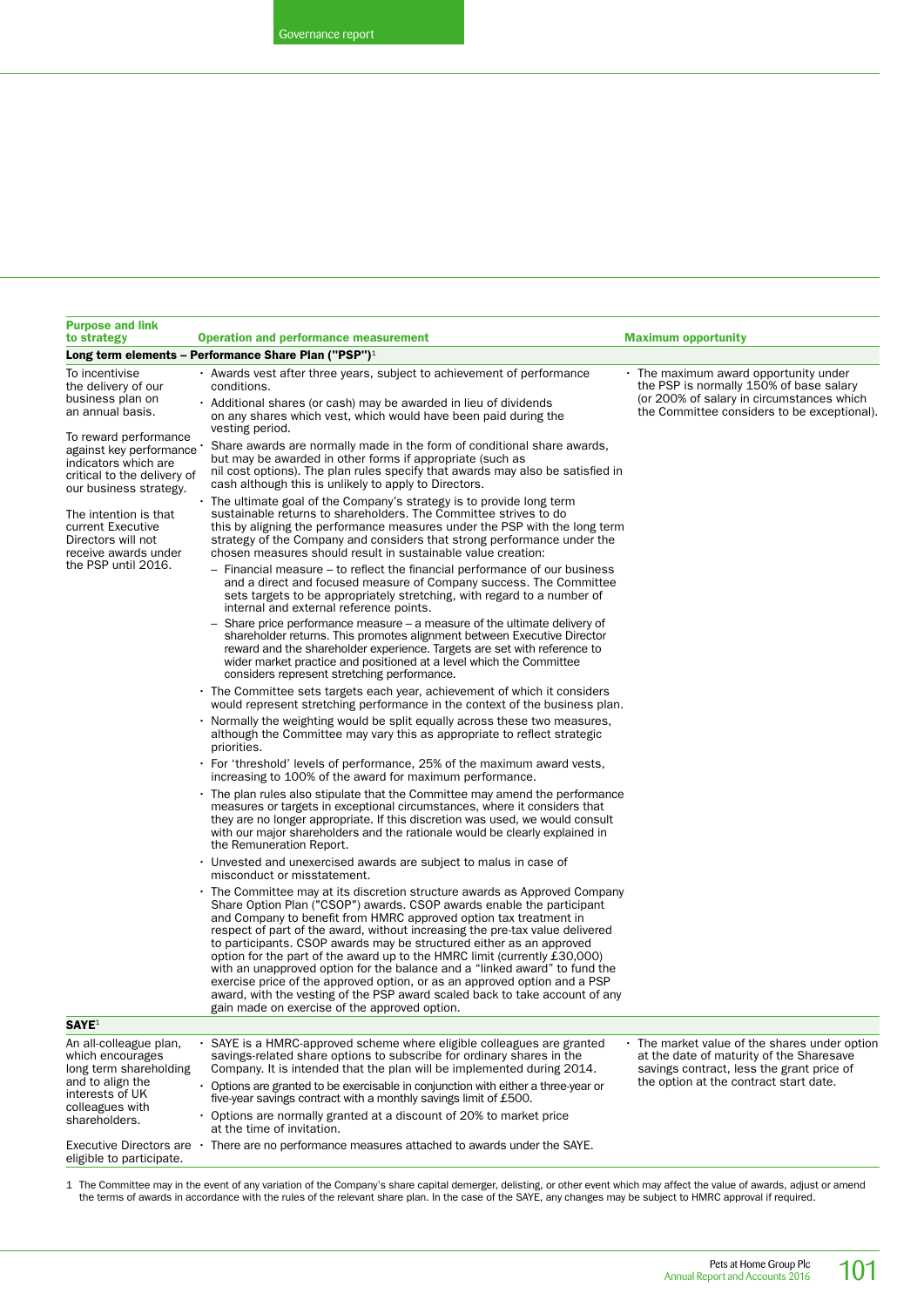## **Directors' Remuneration Policy continued**

### b) Chairman and Non-Executive Director remuneration policy

| <b>Purpose and link</b><br>to strategy            | <b>Operation and performance measurement</b>                                                                                                                                                                                                                                                                                         | <b>Maximum opportunity</b>                                                                                                                             |
|---------------------------------------------------|--------------------------------------------------------------------------------------------------------------------------------------------------------------------------------------------------------------------------------------------------------------------------------------------------------------------------------------|--------------------------------------------------------------------------------------------------------------------------------------------------------|
| <b>Overall remuneration</b>                       |                                                                                                                                                                                                                                                                                                                                      |                                                                                                                                                        |
| To attract and retain<br>high calibre individuals | • Non-Executive Directors receive a basic fee in respect of their<br>Board duties.                                                                                                                                                                                                                                                   | $\cdot$ Current fee levels can be found on page 91.<br>• Fees are set at a level which is considered                                                   |
| by offering market<br>competitive fee             | • Further fees are paid to Non-Executive Directors in respect of Deputy<br>Chairman of the Board and/or chairmanship of Board committees.                                                                                                                                                                                            | appropriate to attract and retain the calibre<br>of individual required by the Company.                                                                |
| arrangements.                                     | • The Non-Executive Chairman receives an all-inclusive fee for the role.                                                                                                                                                                                                                                                             | The Company's Articles of Association                                                                                                                  |
|                                                   | • The remuneration of the Non-Executive Chairman is set by the<br>Remuneration Committee, whilst the Board as a whole is responsible<br>for determining Non-Executive Director fees. These fees are the sole<br>element of Non-Executive remuneration and they are not eligible for<br>incentive awards, pensions or other benefits. | provide that the total aggregate<br>remuneration paid to the Non-Executive<br>Chairman and the NED's will be within the<br>limits set by shareholders. |
|                                                   | $\cdot$ Fees are typically reviewed annually.                                                                                                                                                                                                                                                                                        |                                                                                                                                                        |
|                                                   | . Expenses incurred in the performance of Non-Executive duties for<br>the Company may be reimbursed or paid for directly by the Company.<br>as appropriate, including any tax due on the benefits.                                                                                                                                   |                                                                                                                                                        |

### Legacy matters

The Committee will honour remuneration related commitments to current and former Executive Directors (including the exercise of any discretions available to the Committee in relation to such commitments) where the terms were agreed prior to the approval and implementation of the Remuneration Policy detailed in this report (provided that, in the opinion of the Committee, the payment was not in consideration for the individual becoming an Executive Director of the Company).

For these purposes, payments include the Committee satisfying awards of variable remuneration and, in relation to an award over shares, the terms of the payment are agreed at the time the award is granted.

### Remuneration arrangements throughout the Company

The Remuneration Policy for our Executive Directors is designed in line with the remuneration philosophy and principles that underpin remuneration for the wider Company.

All our reward arrangements are built around the common objectives and principles outlined below:

- Performance driven The Company intentionally places significant focus on variable remuneration, ensuring that a meaningful proportion of remuneration is based on performance. Performance targets are typically aligned with those of the Executive Directors. As a result, individuals are incentivised towards consistent financial and non-financial business goals and objectives, in addition to appropriate individual goals.
- **Colleagues as shareholders** The Committee intends to put in place a Sharesave plan during the term of this Policy, to allow our wider colleague population to build up a shareholding in the Company. In addition, under the terms of our IPO, colleagues were permitted to buy shares in our IPO and over 2,700 colleagues took up this opportunity.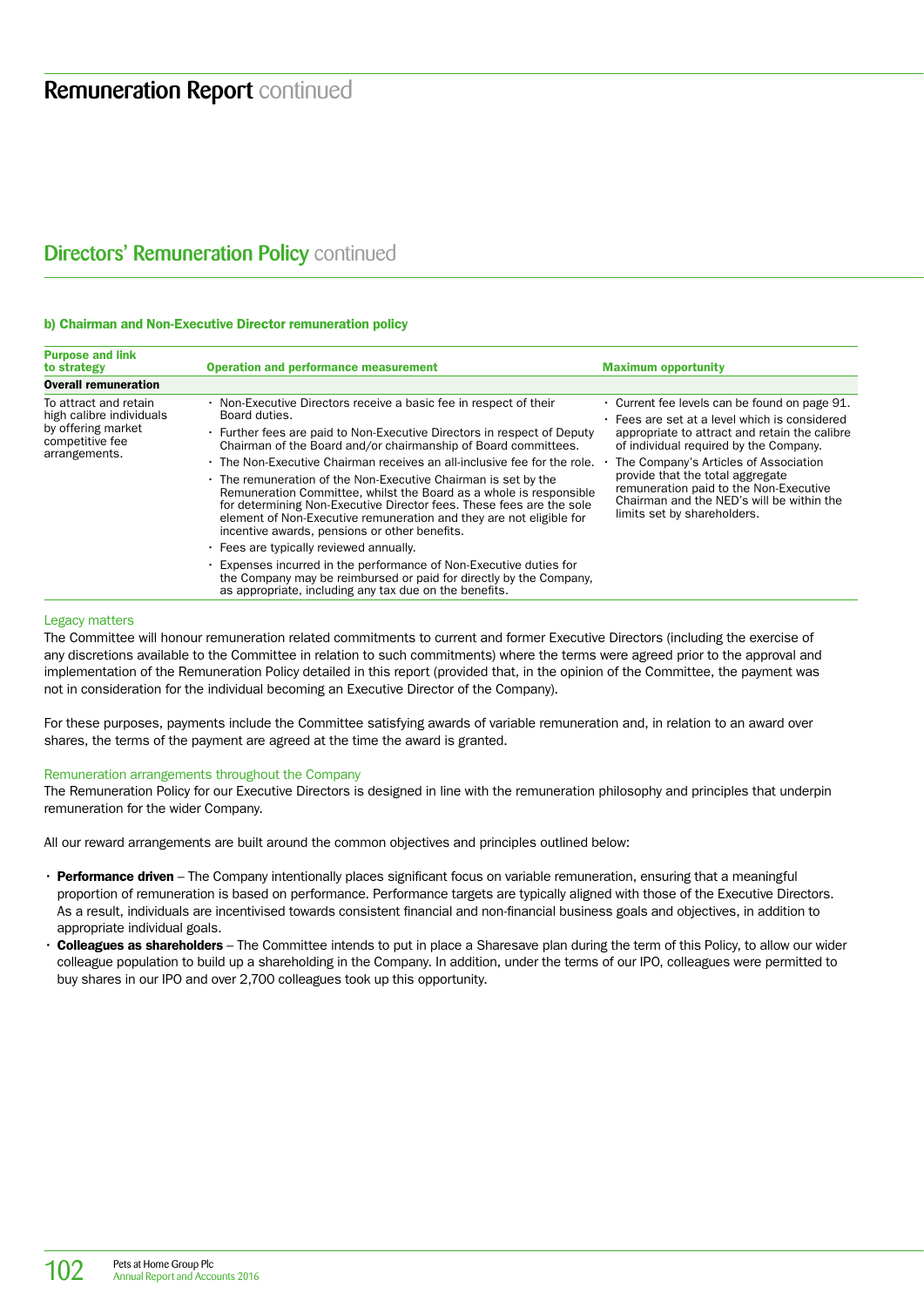### c) Recruitment policy

The following table sets out the various components which would be considered for inclusion in the remuneration package for the appointment of an Executive Director and the approach to be adopted by the Committee in respect of each component.

| <b>Element</b>                                  | <b>Policy and operation</b>                                                                                                                                                                                                                                                                                                                                                                                                                                                                                     |
|-------------------------------------------------|-----------------------------------------------------------------------------------------------------------------------------------------------------------------------------------------------------------------------------------------------------------------------------------------------------------------------------------------------------------------------------------------------------------------------------------------------------------------------------------------------------------------|
| <b>Overall</b>                                  | • The Committee's approach when considering the overall remuneration arrangements in the recruitment of a member<br>of the Board from an external party is to take account of the Executive Director's remuneration package in their prior role,<br>the market positioning of the remuneration package, and to not pay more than necessary to facilitate the recruitment of<br>the individual.                                                                                                                  |
|                                                 | • Where an Executive Director is appointed from within the business, in addition to considering the matters detailed above<br>for external candidates, the normal policy of the Company is that any legacy arrangements would be honoured in line with<br>the original terms and conditions.                                                                                                                                                                                                                    |
| <b>Fixed elements</b><br>(Base salary, benefits | • We recognise that salary levels drive other elements of the package and would therefore seek to pay a salary which is<br>competitive, but no more than necessary to secure the individual.                                                                                                                                                                                                                                                                                                                    |
| and other benefits)                             | • The Executive Director would be eligible to participate in our benefit and pension plans, including coverage under all<br>Executive Director and colleague pension and benefit programmes in accordance with the terms and conditions of such<br>plans, as may be amended by the Company from time to time.                                                                                                                                                                                                   |
|                                                 | • The Company may meet certain mobility costs, including relocation support, expatriate allowances, temporary living and<br>transportation expenses in line with the prevailing mobility policy and practice for senior executives.                                                                                                                                                                                                                                                                             |
| <b>Short term incentives</b>                    | • The individual will be eligible to participate in the annual bonus plan, in accordance with the rules and terms of the plan in<br>operation at the time.                                                                                                                                                                                                                                                                                                                                                      |
|                                                 | · The maximum level of opportunity will be no greater than that set out in the Policy Table above (i.e. 100% of base salary).                                                                                                                                                                                                                                                                                                                                                                                   |
| Long term incentives                            | • The individual will be eligible to participate in the Performance Share Plan (and the associated Company Share Option<br>Plan), in accordance with the rules and terms of the plan in operation at the time. The maximum level of opportunity will<br>be no greater than that set out in the Policy Table above (i.e. 200% of base salary).                                                                                                                                                                   |
|                                                 | · Alternatively, whilst not currently envisaged at this time, the Committee may consider the individual eligible to participate<br>in the Co-Investment Plan, which would operate under the same terms as for current participants. The maximum level of<br>opportunity will be no greater than that set out in the Policy Table above (i.e. a maximum Matching Award of 250% of base<br>salary), and would be pro-rated to reflect the length of the performance period which the individual was due to serve. |
| <b>Buy-out awards</b>                           | . The Committee will consider what buy-out awards (if any) are reasonably necessary to facilitate the recruitment of a new<br>Executive Director in all circumstances. This includes an assessment of the awards which would be forfeited on leaving<br>their current employer.                                                                                                                                                                                                                                 |
|                                                 | • The Committee will seek to structure any buy-out awards such that overall they are no more generous in terms of quantum<br>or vesting period than the awards due to be forfeited.                                                                                                                                                                                                                                                                                                                             |
|                                                 | . In determining the quantum and structure of these commitments, the Committee will seek to provide broadly equivalent<br>value and replicate, as far as practicable, the timing and performance requirements of the awards forfeited.                                                                                                                                                                                                                                                                          |
|                                                 | . Buy-out awards, if used, will be granted using the Company's existing long term incentive plans to the extent possible,<br>although awards may also be granted outside of this plan if necessary and as permitted under the Listing Rules.                                                                                                                                                                                                                                                                    |
|                                                 | . In the case of an internal hire, any outstanding awards made in relation to the previous role will be allowed to pay out<br>according to their original terms.                                                                                                                                                                                                                                                                                                                                                |
|                                                 | . If promotion is part way through the year, an additional top-up award may be made to bring the Executive Director's<br>opportunity to a level that is appropriate in the circumstances.                                                                                                                                                                                                                                                                                                                       |

### d) Service contracts and loss of office arrangements

The Committee's policy on service contracts and termination arrangements for Executive Directors is set out below. On principle, it is the Committee's policy that there should be no element of reward for failure. The Committee's approach when considering payments in the event of a loss of office is to take account of the individual circumstances including the reason for the loss of office, Company and individual performance, contractual obligations of both parties as well as share plan and pension scheme rules.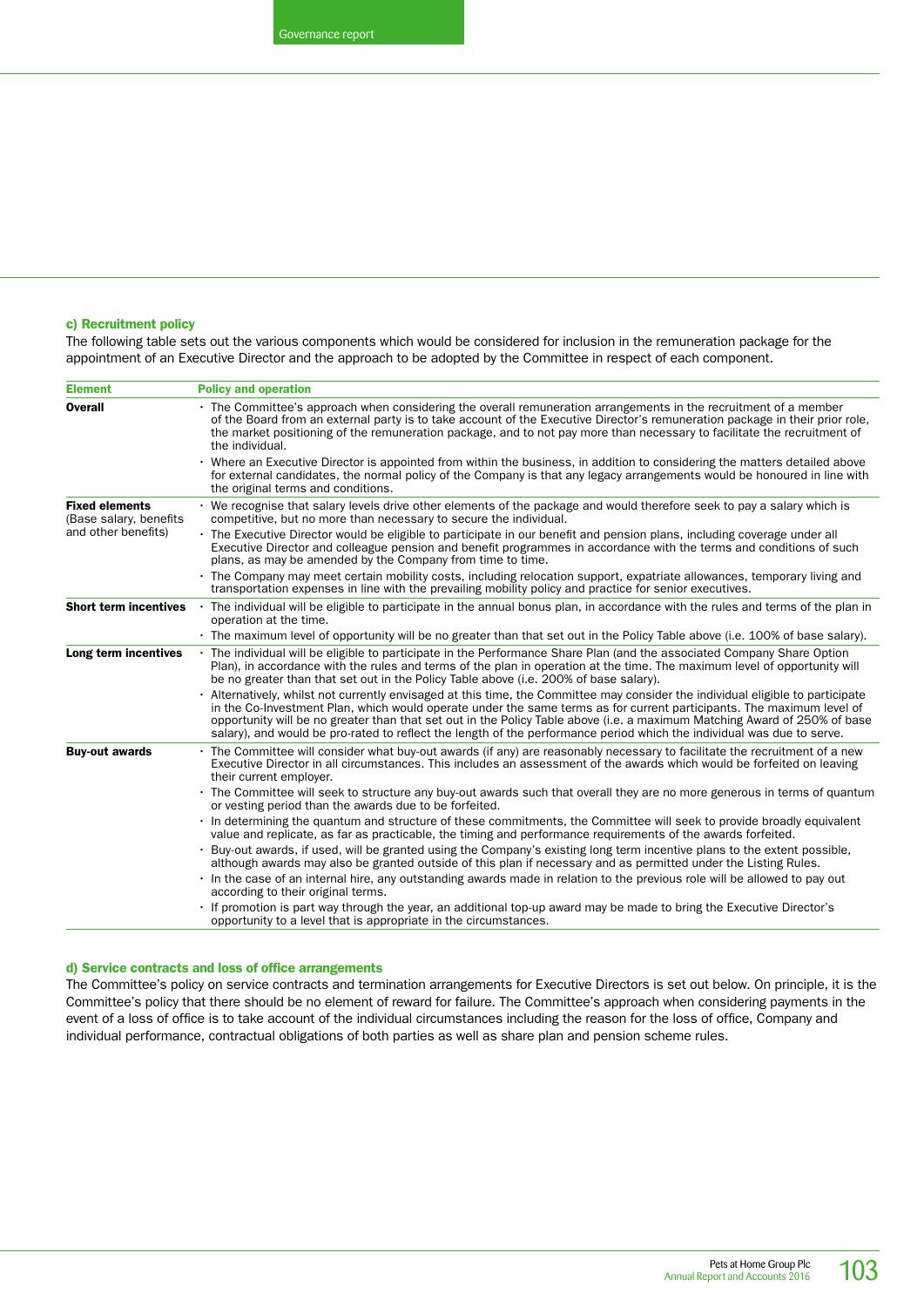## **Directors' Remuneration Policy continued**

The key employment terms and conditions of the current Executive Directors, as stipulated in their service contracts, are set out below:

| Area                         | <b>Policy</b>                                                                                                                                                                                                                                                                                                                                                                                                                                                                                                                                                      |
|------------------------------|--------------------------------------------------------------------------------------------------------------------------------------------------------------------------------------------------------------------------------------------------------------------------------------------------------------------------------------------------------------------------------------------------------------------------------------------------------------------------------------------------------------------------------------------------------------------|
| Notice period                | The service contracts for Nick Wood and lan Kellett provide for a notice period from both the Company and the<br>individual of 12 months for Nick Wood, and six months for lan Kellett.                                                                                                                                                                                                                                                                                                                                                                            |
|                              | • New Executive Directors will be appointed on service contracts that have a notice period of not more than 12 months<br>for both the Company and the individual.                                                                                                                                                                                                                                                                                                                                                                                                  |
|                              | • The Committee considers this policy provides an appropriate balance between the need to retain the services of<br>key individuals for the benefit of the business and the need to limit the potential liabilities of the Company in the<br>event of termination.                                                                                                                                                                                                                                                                                                 |
| <b>Contractual payments</b>  | Executive Directors' service contracts allow for termination with contractual notice from the Company or termination<br>by way of payment in lieu of notice ("PILON"), at the Company's discretion. Payment in lieu of notice would be made<br>where circumstances dictate that the Executive Directors' services are not required for their full notice period.                                                                                                                                                                                                   |
|                              | • Neither notice nor PILON will be given in the event of gross misconduct.                                                                                                                                                                                                                                                                                                                                                                                                                                                                                         |
|                              | . Payment in lieu of notice will be limited to base salary and contractual benefits for the relevant notice period.                                                                                                                                                                                                                                                                                                                                                                                                                                                |
|                              | $\cdot$ There is no contractual entitlement to a payment under the annual bonus in respect of the notice period.                                                                                                                                                                                                                                                                                                                                                                                                                                                   |
|                              | . Service contracts allow for mitigation if the individual finds alternative employment.                                                                                                                                                                                                                                                                                                                                                                                                                                                                           |
| <b>Short term incentives</b> | The Committee's policy is not to award an annual incentive for any portion of the notice period not served.                                                                                                                                                                                                                                                                                                                                                                                                                                                        |
|                              | · Where an Executive Director leaves office after the end of a performance year but before the payment is made,<br>the executive will remain eligible for an annual bonus for that performance year, subject to the normal assessment<br>of performance achieved over the period.                                                                                                                                                                                                                                                                                  |
|                              | • Where an Executive Director leaves office during a performance year, any bonus would be at the Committee's absolute<br>discretion and would take into account performance and the time served during the period.                                                                                                                                                                                                                                                                                                                                                 |
|                              | $\cdot$ No bonus will be paid in the event of gross misconduct.                                                                                                                                                                                                                                                                                                                                                                                                                                                                                                    |
| Long term incentives         | The treatment of unvested long term incentive awards is governed by the rules of the relevant incentive plan.                                                                                                                                                                                                                                                                                                                                                                                                                                                      |
|                              | <b>CIP</b><br>Treatment under the CIP is dependent on the period elapsed since the IPO.<br>a) Within the first 24 months following admission<br>- Where an individual with a six month notice period voluntarily resigns less than 18 months following the date of<br>admission, they will forfeit their Invested Shares and their Matching Awards.                                                                                                                                                                                                                |
|                              | b) Between 24 months and 36 months following admission<br>– Where an individual with a six month notice period voluntarily resigns between 18 months and 30 months following<br>the date of admission (and completes at least two years' service by working his notice period or being put on garden<br>leave, or would have done so but is given PILON), they will retain their Invested Shares and may retain a portion of<br>their Matching Award subject to achievement of performance targets measured over the first two years of the<br>performance period. |
|                              | c) On or after 36 months following admission<br>- Where an individual with a six month notice period voluntarily resigns on or after 30 months following the date of<br>admission (and completes at least three years' service by working his notice period or being put on garden leave,<br>or would have done so but is given PILON), they will retain their Invested Shares and, if a good leaver (defined as<br>under the PSP) also their Matching Award, unless the Committee determines otherwise.                                                           |
|                              | Any participant who is dismissed for reasons of fraud or negligence will forfeit their Invested Shares and Matching Awards<br>in full.                                                                                                                                                                                                                                                                                                                                                                                                                             |
|                              | <b>PSP</b>                                                                                                                                                                                                                                                                                                                                                                                                                                                                                                                                                         |
|                              | . Under the PSP, the default position is for unvested awards to lapse upon a loss of office event.                                                                                                                                                                                                                                                                                                                                                                                                                                                                 |
|                              | · Where an individual is determined to be a "good" leaver (which includes for reasons of death, illness, injury,<br>disability, retirement or any other reason at the discretion of the Committee) the Committee may allow unvested<br>awards to subsist until the relevant vesting date, subject to satisfaction of the performance conditions and<br>pro-rated for time served.                                                                                                                                                                                  |
|                              | • Alternatively, the Committee may, at its discretion, allow awards to vest at an earlier date, having regard to the<br>achievement of performance conditions to that date and the period of time that has passed since the date of grant.<br>The Committee may choose to apply no reduction in the amount vesting if it is considered appropriate given the<br>particular circumstances.                                                                                                                                                                          |
| <b>Change in control</b>     | • The Committee's policy is that service contracts should not provide for additional compensation on severance as a<br>result of a change in control.                                                                                                                                                                                                                                                                                                                                                                                                              |
|                              | . Under the PSP, the Committee will determine whether and to what extent awards shall vest, taking into account all<br>relevant factors including Company performance, the period of time elapsed since the date of grant and the interests<br>of our shareholders.                                                                                                                                                                                                                                                                                                |
|                              | · Under the CIP, participants will be eligible to retain their full Invested Shares and all restrictions on them will be lifted.<br>The Committee will determine whether and to what extent Matching Awards shall vest, taking into account Company<br>performance, and the period of time elapsed since the date of grant.                                                                                                                                                                                                                                        |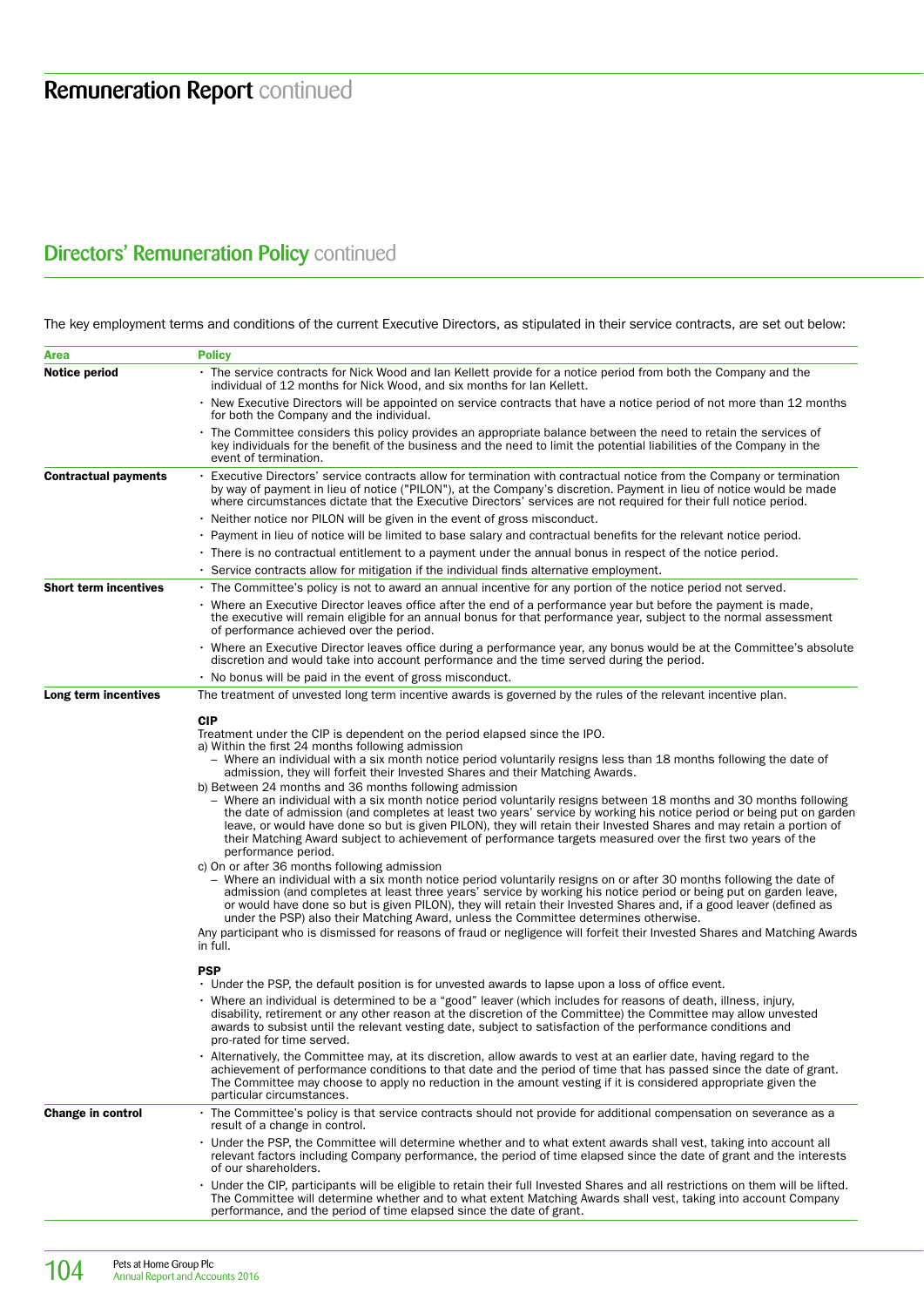### External appointments

Executive Directors are permitted to hold an external appointment with the prior consent of the Board. Any fees may be retained by the individual.

### Chairman and Non-Executive Directors

The Non-Executive Directors, including the Chairman of the Board, have letters of appointment which set out their duties and responsibilities. They do not have service contracts.

The key terms of the appointments are set out in the table below:

| <b>Provision</b>              | <b>Policy</b>                                                                                                 |  |
|-------------------------------|---------------------------------------------------------------------------------------------------------------|--|
| Period                        | Initially appointed for a period of three years, subject to annual review and notice.                         |  |
|                               | . In line with the UK Code, all Directors will seek annual re-appointment by shareholders at the AGM.         |  |
| Loss of office                | Three months' notice by either the Company or the Non-Executive Director.                                     |  |
|                               | Non-Executive Directors and the Chairman of the Board are not entitled to compensation on leaving the Board.  |  |
| <b>Fees</b>                   | As set out on page 96.                                                                                        |  |
| <b>Expiry of current term</b> | See page 94 for details of the expiry of the current term of Non-Executive Directors' letters of appointment. |  |

### Availability of documentation

Service contracts and letters of appointment for all Directors are available for inspection by any person at our registered office in Handforth, Cheshire. They will also be available for inspection during the 30 minutes prior to the start of our AGM to be held in Manchester on 9 September 2014.

### e) Illustration of the Remuneration Policy

Our remuneration arrangements have been designed to ensure that a significant proportion of pay is dependent on the delivery of stretching short term and long term performance targets, aligned with the creation of sustainable shareholder value. The Committee considers the level of remuneration that may be received under different performance outcomes to ensure that this is appropriate in the context of the performance delivered and the value added for shareholders.

The charts below provide illustrative values of the remuneration package for Executive Directors under three assumed performance scenarios.

| <b>Scenario</b>               | <b>Assumptions</b>                                                                  |
|-------------------------------|-------------------------------------------------------------------------------------|
| <b>Fixed pay</b>              |                                                                                     |
| All performance<br>scenarios  | . Consists of total fixed pay, including base salary, benefits and pension.         |
|                               | - Base salary - salary effective as at 17 March 2014.                               |
|                               | - Benefits - amount estimated to be received by each Executive Director in 2014/15. |
|                               | - Pension - salary supplement effective as at 17 March 2014.                        |
| Variable pay                  |                                                                                     |
| <b>Minimum</b><br>performance | $\cdot$ No payout under the annual bonus.                                           |
|                               | • No vesting under the Performance Share Plan.                                      |
| On-target<br>performance      | • 50% of the maximum pay-out under the annual bonus (i.e. 50% of salary).           |
|                               | 16% vesting under the Performance Share Plan (i.e. 24% of salary).                  |
| <b>Maximum</b><br>performance | 100% of the maximum pay-out under the annual bonus (i.e. 100% of salary).<br>٠      |
|                               | 100% vesting under the Performance Share Plan (i.e. 150% of salary).                |

Notes

• The Co-Investment Plan has not been included in the scenarios shown, as this plan is not intended to be an ongoing remuneration element under our Policy.

• Under the PSP, the normal maximum limit of 150% of salary has been shown, rather than the exceptional limit of 200% of salary.

• All-colleague share plans have been excluded.

• Any legacy awards which Executive Directors hold have been excluded.

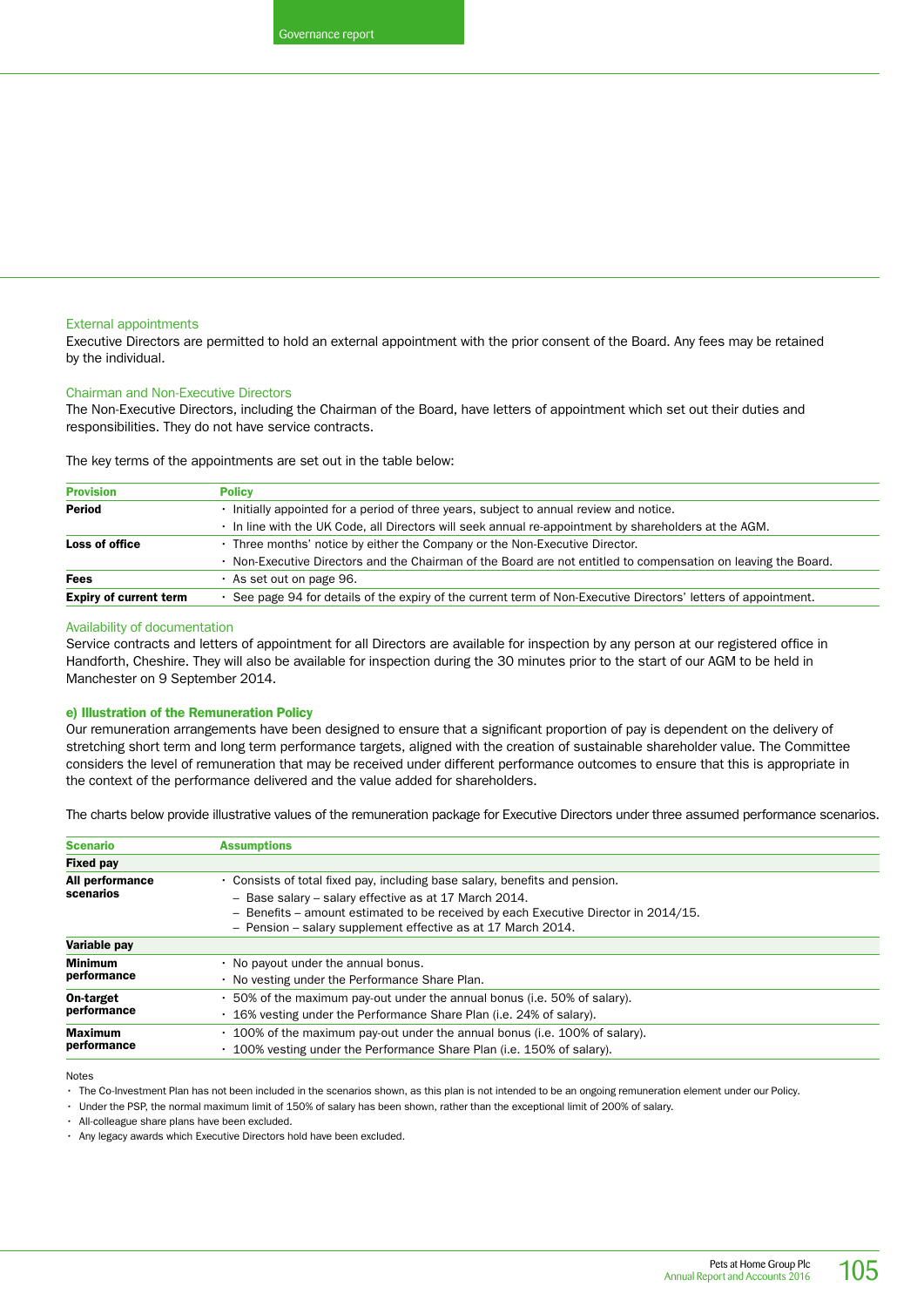## **Directors' Remuneration Policy continued**

These charts are for illustrative purposes only and actual outcomes may differ from those shown.



|                 | <b>Chief Executive</b> | <b>Chief Financial Officer</b> |
|-----------------|------------------------|--------------------------------|
| Base salary     | £425.000               | £320,000                       |
| <b>Benefits</b> | £11.500                | £11,500                        |
| Pension         | £38.250                | £28,800                        |
| Total fixed pay | £474.750               | £360,300                       |

### f) Consideration of conditions elsewhere in the Company

As per the Committee's terms of reference, we also review the pay and conditions of colleagues at levels below the Executive Directors. This includes approving the design of, and determining targets for any performance related pay schemes such as the bonus scheme operated by the Company and approving the total annual payments made under such schemes. The Committee is also consulted concerning any major changes in colleague benefit structures throughout the Group.

The remuneration package for all colleagues (including the Executive Directors) is reviewed on an annual basis and a consistent approach is applied at all levels. As part of the annual salary and benefits review, the Company takes into account industry standards, future legislative framework (including the national minimum wage) and the financial and economic environment of the Group both internally and externally. The annual salary and benefits review is presented to the Committee with recommendations on remuneration throughout the colleague base, including a proposed salary increase to be applied to all colleagues' wages, including the Executive Directors. As such, the Committee has regard to this Group-wide annual review process when setting its Remuneration Policy for Executive Directors.

Whilst our colleagues are not directly consulted as part of the process of determining pay, the output from colleague surveys, including our internal "We're All Ears" survey, is considered when carrying out the annual salary and benefits review.

A significant number of our colleagues are also shareholders and so are able to express their views in the same way as other shareholders.